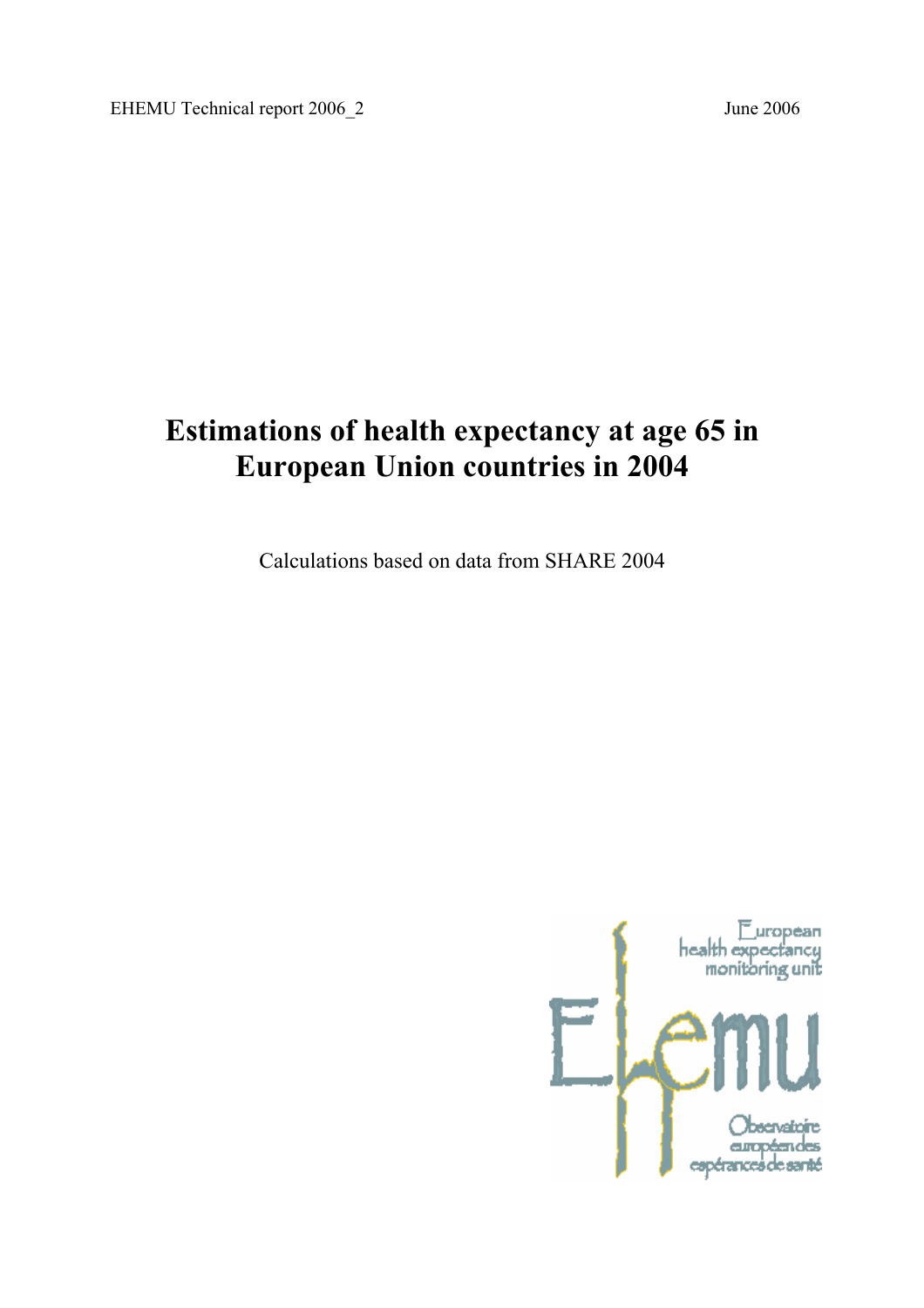The EHEMU team comprises:

Jean-Marie Robine, Health and Demography, Université de Montpellier, France, robine@valdorel.fnclcc.fr

Carol Jagger, University of Leicester, United-Kingdom, cxj@leicester.ac.uk

Herman van Oyen, Scientific Institute of Public Health, Belgium, HVanOyen@iph.fgov.be

Bianca Cox, Scientific Institute of Public Health, Belgium, bianca.cox@iph.fgov.be

Emmanuelle Cambois, INED (Institut National d'Etudes Démographiques), France, Cambois@ined.fr

Isabelle Romieu, Health and Demography, Université de Montpellier, France, iromieu@valdorel.fnclcc.fr

Aurore Clavel, Health and Demography, Université de Montpellier, France, aurore.clavel@valdorel.fnclcc.fr

Sophie Le Roy, Health and Demography, Université de Montpellier, France, sleroy@valdorel.fnclcc.fr

Contact EHEMU: Isabelle Romieu Equipe Démographie et Santé, Centre Val d'Aurelle, Parc Euromédecine, 34298 Montpellier cedex 5, France. Tel: +33 (0) 467 61 30 27 Fax: +33 (0) 467 61 37 87 Email: iromieu@valdorel.fnclcc.fr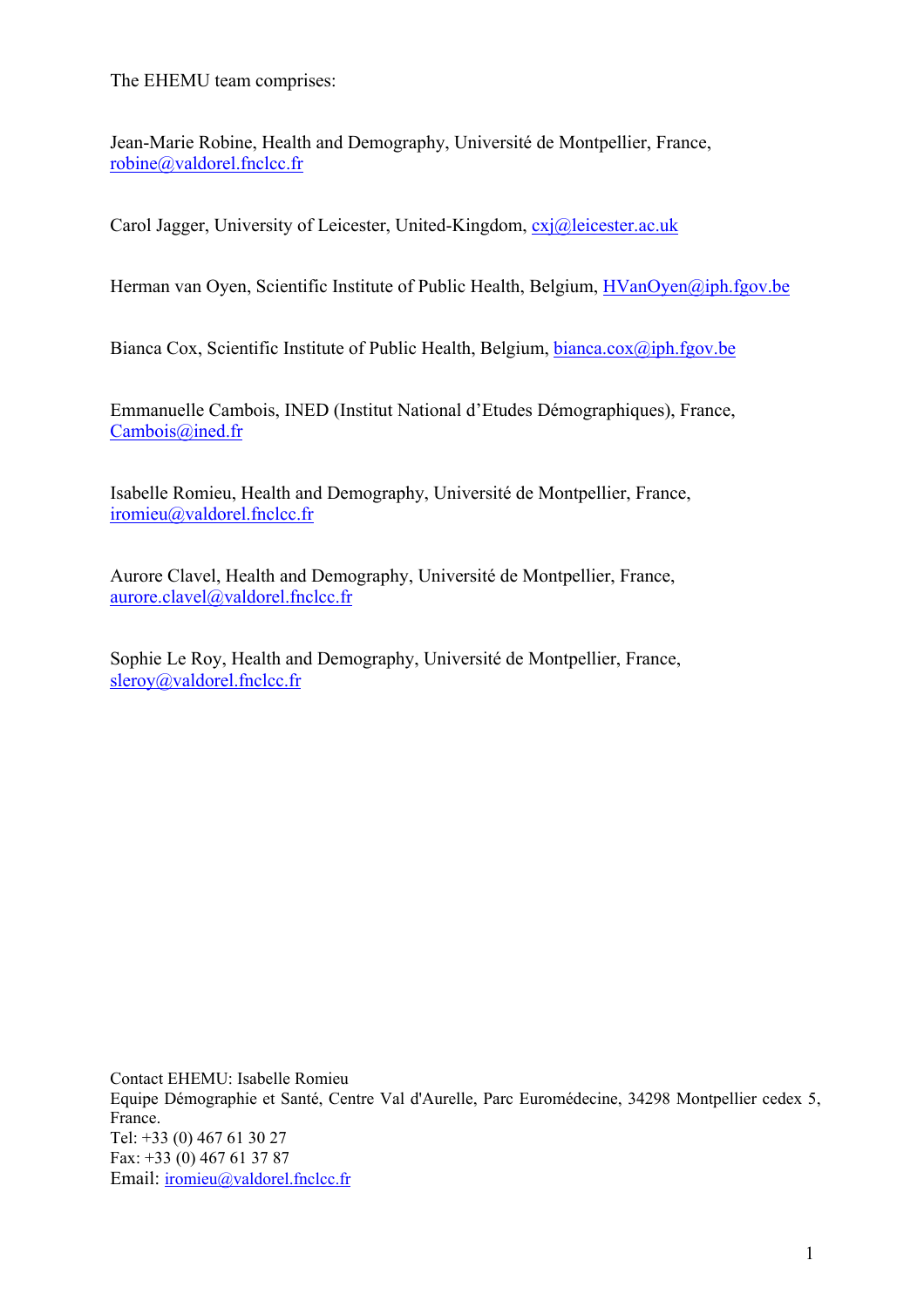# **CONTENTS**

|               |                   | INTRODUCTION.     |    |
|---------------|-------------------|-------------------|----|
|               |                   |                   |    |
|               |                   |                   |    |
| 2             |                   |                   |    |
| 3             |                   |                   |    |
| 4             |                   |                   |    |
|               |                   |                   |    |
|               |                   |                   |    |
|               |                   |                   |    |
| $\mathcal{D}$ |                   | Morbidity         |    |
|               | 2.1               |                   |    |
|               | 2.2               |                   |    |
| $\mathcal{E}$ |                   | Functional health |    |
|               | 3.1               |                   |    |
|               | 3.2               |                   |    |
|               | 3.3               |                   |    |
|               | 3.4               |                   |    |
|               |                   |                   | 27 |
|               | <b>REFERENCES</b> |                   | 28 |

# LIST OF TABLES AND FIGURES

| Table 2: Number of participants aged 50 and above from the SHARE survey used for<br>Table 3: Life expectancy in Europe at age 65 by country and sex, 2004.<br>9<br>Table 4: Life expectancy and expected years in good, fair and bad perceived health,<br>confidence interval and proportion of expected years at age 65 by country, men and women,<br>2004 (European version).<br>11<br>Table 5: Life expectancy and expected years without and with undiagnosed morbidity (one or<br>13<br>15<br>confidence interval and proportion of expected years at age 65 by country, men and women,<br>17<br>and severe), confidence interval and proportion of expected years at age 65 by country, men<br>and women, 2004.<br>19<br>Table 9: Life expectancy and expected years with and without instrumental activity<br>restrictions (IADL), confidence interval and proportion of expected years at age 65 by<br>country, men and women, 2004.<br>21<br>Table 10: Life expectancy and expected years with and without self care activity restrictions | Table 1: Total numbers of participants and response rates for the SHARE survey, by country,      |
|-----------------------------------------------------------------------------------------------------------------------------------------------------------------------------------------------------------------------------------------------------------------------------------------------------------------------------------------------------------------------------------------------------------------------------------------------------------------------------------------------------------------------------------------------------------------------------------------------------------------------------------------------------------------------------------------------------------------------------------------------------------------------------------------------------------------------------------------------------------------------------------------------------------------------------------------------------------------------------------------------------------------------------------------------------|--------------------------------------------------------------------------------------------------|
|                                                                                                                                                                                                                                                                                                                                                                                                                                                                                                                                                                                                                                                                                                                                                                                                                                                                                                                                                                                                                                                     | sex and age group, 2004.<br>8                                                                    |
|                                                                                                                                                                                                                                                                                                                                                                                                                                                                                                                                                                                                                                                                                                                                                                                                                                                                                                                                                                                                                                                     |                                                                                                  |
|                                                                                                                                                                                                                                                                                                                                                                                                                                                                                                                                                                                                                                                                                                                                                                                                                                                                                                                                                                                                                                                     |                                                                                                  |
|                                                                                                                                                                                                                                                                                                                                                                                                                                                                                                                                                                                                                                                                                                                                                                                                                                                                                                                                                                                                                                                     |                                                                                                  |
|                                                                                                                                                                                                                                                                                                                                                                                                                                                                                                                                                                                                                                                                                                                                                                                                                                                                                                                                                                                                                                                     |                                                                                                  |
|                                                                                                                                                                                                                                                                                                                                                                                                                                                                                                                                                                                                                                                                                                                                                                                                                                                                                                                                                                                                                                                     |                                                                                                  |
|                                                                                                                                                                                                                                                                                                                                                                                                                                                                                                                                                                                                                                                                                                                                                                                                                                                                                                                                                                                                                                                     |                                                                                                  |
|                                                                                                                                                                                                                                                                                                                                                                                                                                                                                                                                                                                                                                                                                                                                                                                                                                                                                                                                                                                                                                                     |                                                                                                  |
|                                                                                                                                                                                                                                                                                                                                                                                                                                                                                                                                                                                                                                                                                                                                                                                                                                                                                                                                                                                                                                                     | two, at least three), confidence interval and proportion of expected years at age 65 by country, |
|                                                                                                                                                                                                                                                                                                                                                                                                                                                                                                                                                                                                                                                                                                                                                                                                                                                                                                                                                                                                                                                     | men and women, 2004                                                                              |
|                                                                                                                                                                                                                                                                                                                                                                                                                                                                                                                                                                                                                                                                                                                                                                                                                                                                                                                                                                                                                                                     | Table 6: Life expectancy and expected years without and with diagnosed morbidity (one or         |
|                                                                                                                                                                                                                                                                                                                                                                                                                                                                                                                                                                                                                                                                                                                                                                                                                                                                                                                                                                                                                                                     | two, at least three), confidence interval and proportion of expected years at age 65 by country, |
|                                                                                                                                                                                                                                                                                                                                                                                                                                                                                                                                                                                                                                                                                                                                                                                                                                                                                                                                                                                                                                                     | men and women, 2004                                                                              |
|                                                                                                                                                                                                                                                                                                                                                                                                                                                                                                                                                                                                                                                                                                                                                                                                                                                                                                                                                                                                                                                     | Table 7: Life expectancy and expected years with and without physical functional limitations,    |
|                                                                                                                                                                                                                                                                                                                                                                                                                                                                                                                                                                                                                                                                                                                                                                                                                                                                                                                                                                                                                                                     |                                                                                                  |
|                                                                                                                                                                                                                                                                                                                                                                                                                                                                                                                                                                                                                                                                                                                                                                                                                                                                                                                                                                                                                                                     | 2004.                                                                                            |
|                                                                                                                                                                                                                                                                                                                                                                                                                                                                                                                                                                                                                                                                                                                                                                                                                                                                                                                                                                                                                                                     | Table 8: Life expectancy and expected years with and without activity limitation (moderate       |
|                                                                                                                                                                                                                                                                                                                                                                                                                                                                                                                                                                                                                                                                                                                                                                                                                                                                                                                                                                                                                                                     |                                                                                                  |
|                                                                                                                                                                                                                                                                                                                                                                                                                                                                                                                                                                                                                                                                                                                                                                                                                                                                                                                                                                                                                                                     |                                                                                                  |
|                                                                                                                                                                                                                                                                                                                                                                                                                                                                                                                                                                                                                                                                                                                                                                                                                                                                                                                                                                                                                                                     |                                                                                                  |
|                                                                                                                                                                                                                                                                                                                                                                                                                                                                                                                                                                                                                                                                                                                                                                                                                                                                                                                                                                                                                                                     |                                                                                                  |
|                                                                                                                                                                                                                                                                                                                                                                                                                                                                                                                                                                                                                                                                                                                                                                                                                                                                                                                                                                                                                                                     |                                                                                                  |
|                                                                                                                                                                                                                                                                                                                                                                                                                                                                                                                                                                                                                                                                                                                                                                                                                                                                                                                                                                                                                                                     |                                                                                                  |
|                                                                                                                                                                                                                                                                                                                                                                                                                                                                                                                                                                                                                                                                                                                                                                                                                                                                                                                                                                                                                                                     | (ADL), confidence interval and proportion of expected years at age 65 by country, men and        |
|                                                                                                                                                                                                                                                                                                                                                                                                                                                                                                                                                                                                                                                                                                                                                                                                                                                                                                                                                                                                                                                     | women, 2004<br>23                                                                                |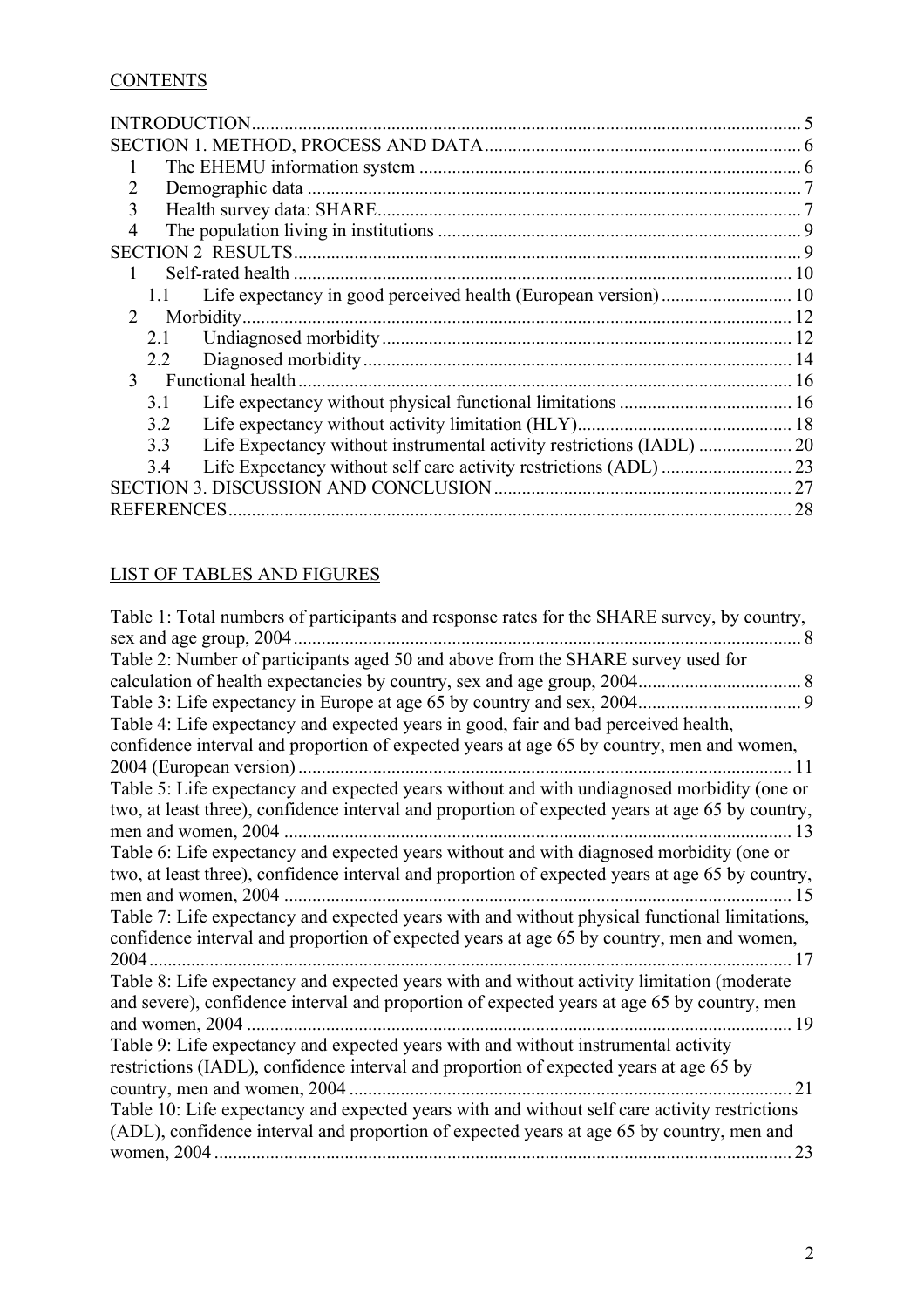| Figure 1a: Life expectancy and expected years in good, fair and bad perceived health at age     |
|-------------------------------------------------------------------------------------------------|
| Figure 1b: Proportion of expected years in good, fair and bad perceived health at age 65 by     |
|                                                                                                 |
| Figure 2a: Life expectancy and expected years with and without undiagnosed morbidity (one       |
|                                                                                                 |
| Figure 2b: Proportion of expected years with and without undiagnosed morbidity (one or two,     |
|                                                                                                 |
| Figure 3a: Life expectancy and expected years with and without diagnosed morbidity (one or      |
|                                                                                                 |
| Figure 3b: Proportion of expected years with and without diagnosed morbidity (one or two, at    |
|                                                                                                 |
| Figure 4a: Life expectancy and expected years with and without physical functional              |
|                                                                                                 |
| Figure 4b: Proportion of expected years with and without physical functional limitations, at    |
|                                                                                                 |
| Figure 5a: Life expectancy and expected years with and without moderate and severe activity     |
|                                                                                                 |
| Figure 5b: Proportion of expected years with and without moderate and severe activity           |
|                                                                                                 |
| Figure 6a: Life expectancy and expected years with and without instrumental activities          |
|                                                                                                 |
| Figure 6b: Proportion of expected years with and without instrumental activities restrictions   |
|                                                                                                 |
| Figure 7a: Life expectancy and expected years with and without self care activity restrictions  |
|                                                                                                 |
|                                                                                                 |
| 24                                                                                              |
| Figure 8: Life expectancy and expected years in different health status at age 65, Austria, men |
|                                                                                                 |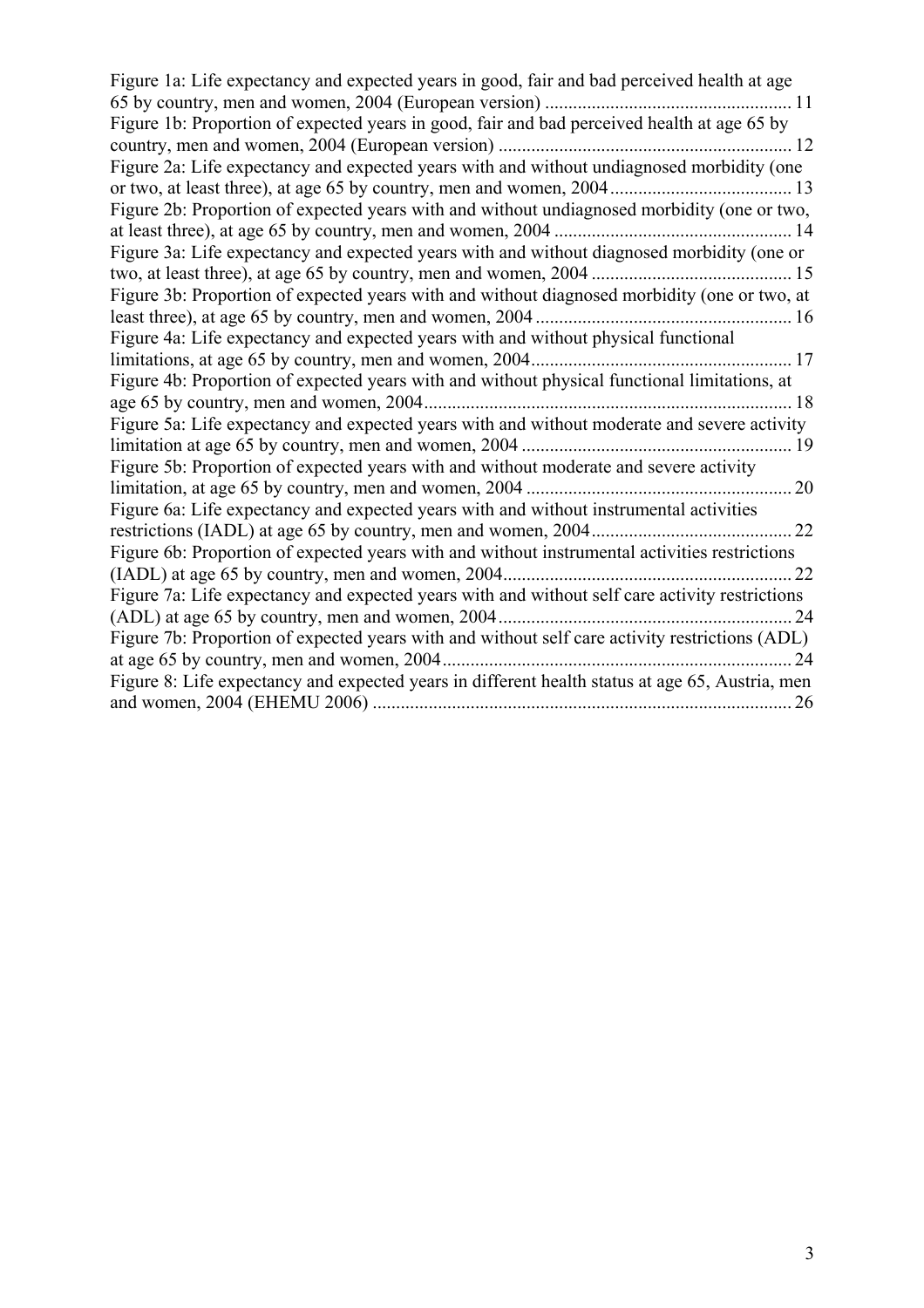"This paper uses data from the early release 1 of SHARE 2004. This release is preliminary and may contain errors that will be corrected in later releases. The SHARE data collection has been primarily funded by the European Commission through the 5th framework programme (project QLK6-CT-2001-00360 in the thematic programme Quality of Life). Additional funding came from the US National Institute on Aging (U01 AG09740-13S2, P01 AG005842, P01 AG08291, P30 AG12815, Y1-AG-4553-01 and OGHA 04-064). Data collection in Austria (through the Austrian Science Fund, FWF), Belgium (through the Belgian Science Policy Office) and Switzerland (through BBW/OFES/UFES) was nationally funded. The SHARE data set is introduced in Börsch-Supan et al. (2005); methodological details are contained in Börsch-Supan and Jürges (2005)."

This document has been prepared by Aurore Clavel, Sophie Le Roy and Jean-Marie Robine.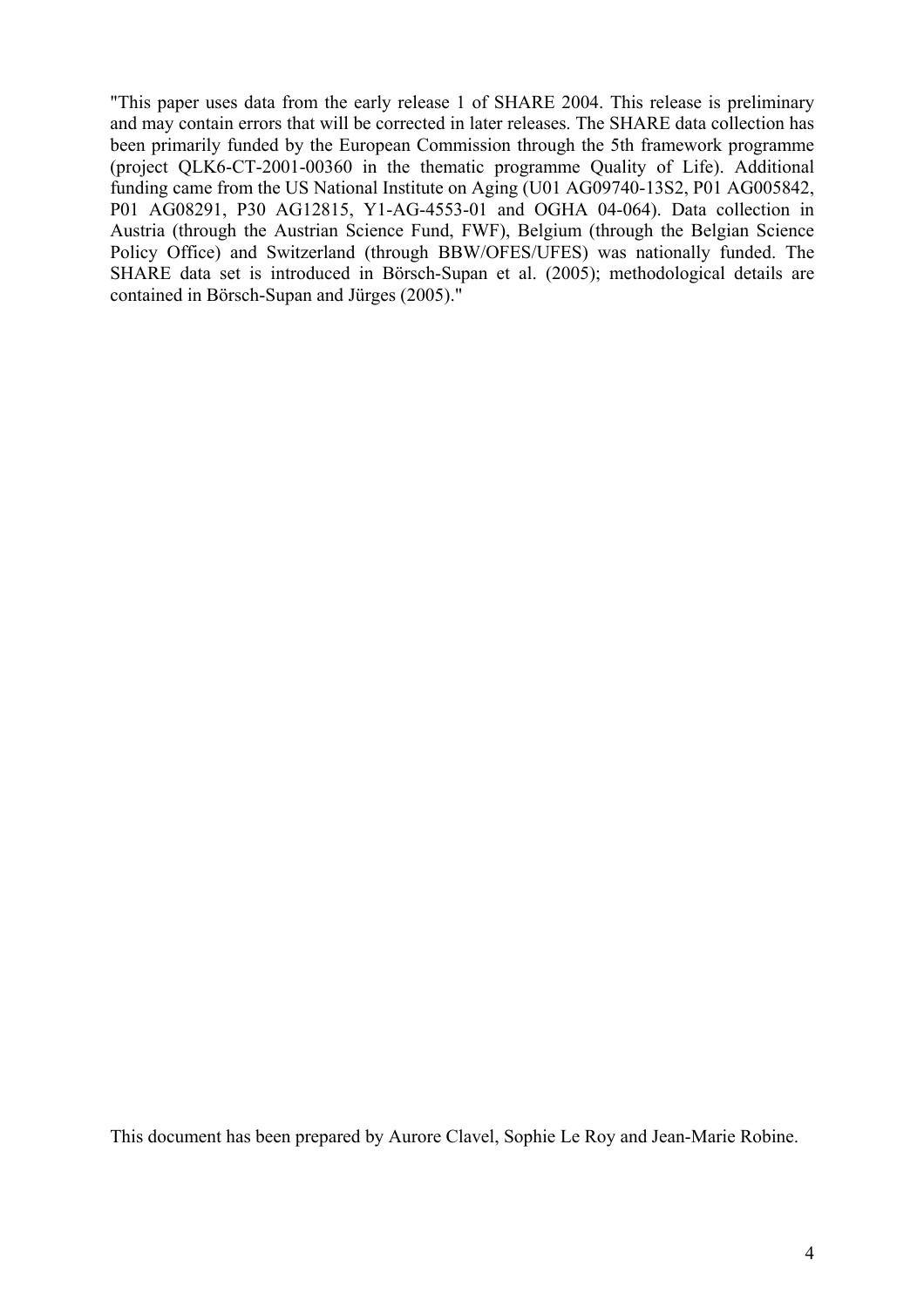# INTRODUCTION

Health expectancies are now essential indicators of health and quality of life in Europe. One such indicator, under the name of Healthy Life Years (HLY) has been selected to be a structural indicator for the European Union. These indicators are examined at each Spring Council meeting (European Commission 2003 and 2004). HLY is currently based on two questions from the European Community Household Panel (ECHP), based on the functional health dimension and is in fact life expectancy without activity restriction.

The EHEMU (European Health Expectancy Monitoring Unit) project aimed to: improve comparisons of health expectancy indicators in Europe; assist in the further development of the quality of such indicators in order to highlight inequalities between European countries; help establish a European health monitoring system, in coordination with Eurostat, DG SANCO and their Task Force on health expectancy.

The new health expectancy calculations from EHEMU (year 2) were based on SHARE (The Survey of Health, Ageing and Retirement in Europe) 2004 which included some 22,000 Europeans aged 50 and above. SHARE is co-ordinated centrally at the Mannheim Research Institute for the Economics of Aging, under the leadership of Axel Börsch-Supan. The study was modelled on the U.S. Health and Retirement Study (HRS) and the English Longitudinal Study of Ageing (ELSA). Compared to HRS and ELSA, SHARE has the advantage of enabling cross-national variation of public policies, cultures and histories in a variety of European countries. This advantage makes SHARE a unique and innovative data set. Eleven countries have contributed micro data to the 2004 SHARE baseline study. They are a balanced representation of the various regions in Europe, ranging from Scandinavia (Denmark and Sweden) through Central Europe (Austria, France, Germany, Switzerland, Belgium, and the Netherlands) to the Mediterranean (Spain, Italy and Greece).

Data collected include health variables (e.g. self-reported health, physical functioning, cognitive functioning, health behaviour, use of health care facilities), psychological variables (e.g. psychological health, well-being, life satisfaction), economic variables (e.g. current work activity, job characteristics, opportunities to work past retirement age, sources and composition of current income, wealth and consumption, housing, education), and social support variables (e.g. assistance within families, transfers of income and assets, social networks, volunteer activities). Based on probability samples in all participating countries,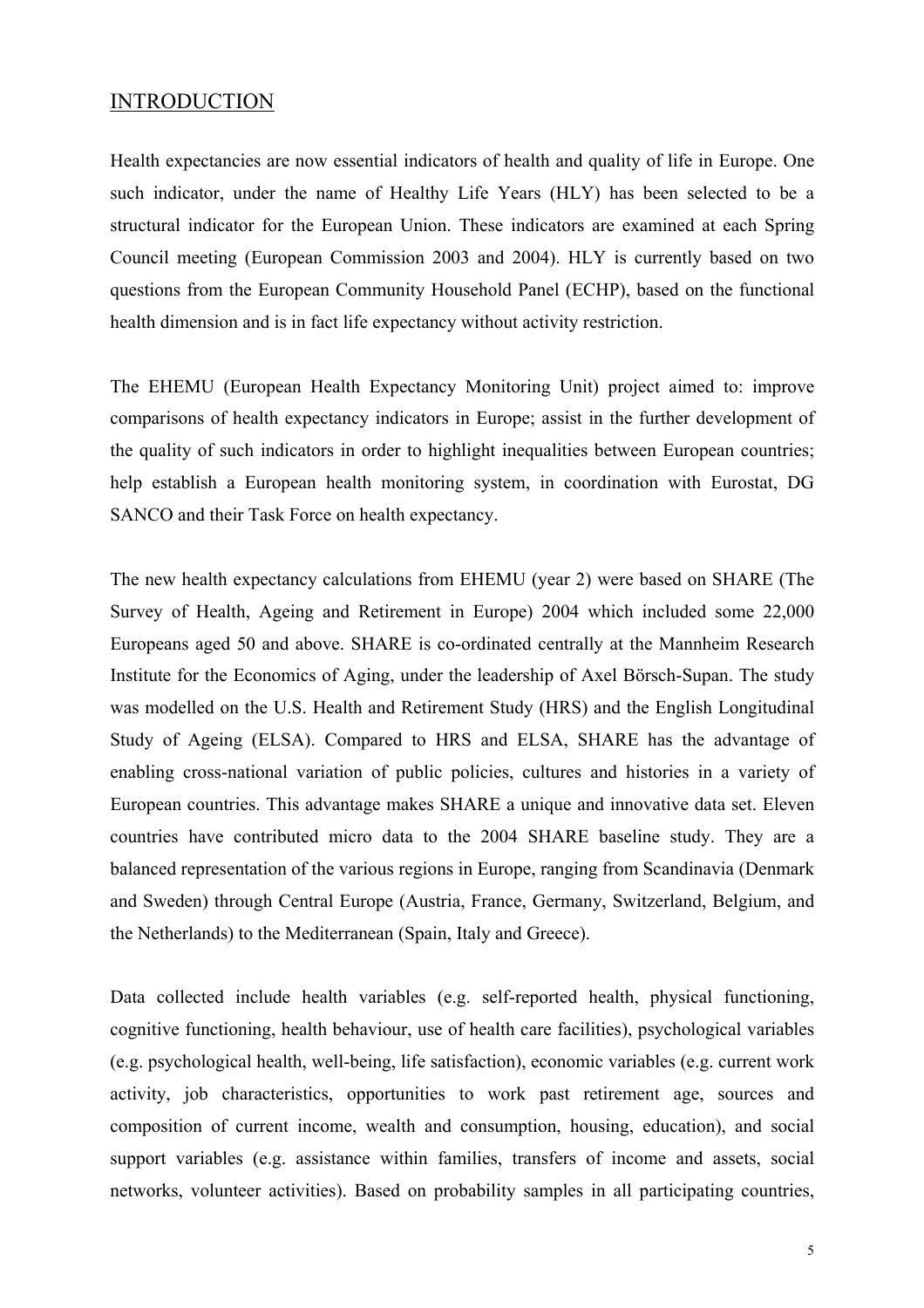SHARE represents the non-institutionalized population aged 50 and older. (Börsch-Supan, Axel et al. (2005), www.share-project.org).

The SHARE main questionnaire consists of 20 modules (supplemented by a self-completion questionnaire). Some modules concerning the household rather than the individual are only answered by the designated respondent. Using the physical health data (PH Physical Health: ph002, ph003, ph005, ph006, ph010, ph048, ph049, ph052, ph053) we calculated several types of health expectancies (life expectancy in perceived health, without chronic disease, without limitation of mobility, without limitation in activities of daily living (washing, eating…), without limitation in everyday domestic tasks, referred to as instrumental activities (using the phone, making a hot meal…).

In this report we initially present the methods used, then the results of health expectancy calculations made from the module relative to physical health from SHARE 2004. All the calculations are presented for a population aged 65 and above.

# SECTION 1. METHOD, PROCESS AND DATA

#### **1 The EHEMU information system**

EHEMU has established an information system to facilitate the calculation of life and health expectancies in 25 countries within the European Union. This system comprises a database (containing demographic and health questionnaire data) and an interface to enable analyses and certain calculations (EHEMU Technical report 2006\_1).

International databases on life expectancies already exist but none of the existing databases offer data on health expectancies. Thus the EHEMU information system is unique and, in addition, it puts at the users' disposal all the raw data used as the Human Mortality Database (HMD) (www.mortality.org) already does for population and vital statistics.

The Eurostat database supplied official raw data on population, deaths and births for every European country, thus enabling calculation of life expectancies. Any missing data was obtained through the statistical centres for the country in question. These data are completed by health data provided by Eurostat (ECHP and SILC data), DG SANCO (Eurobarometer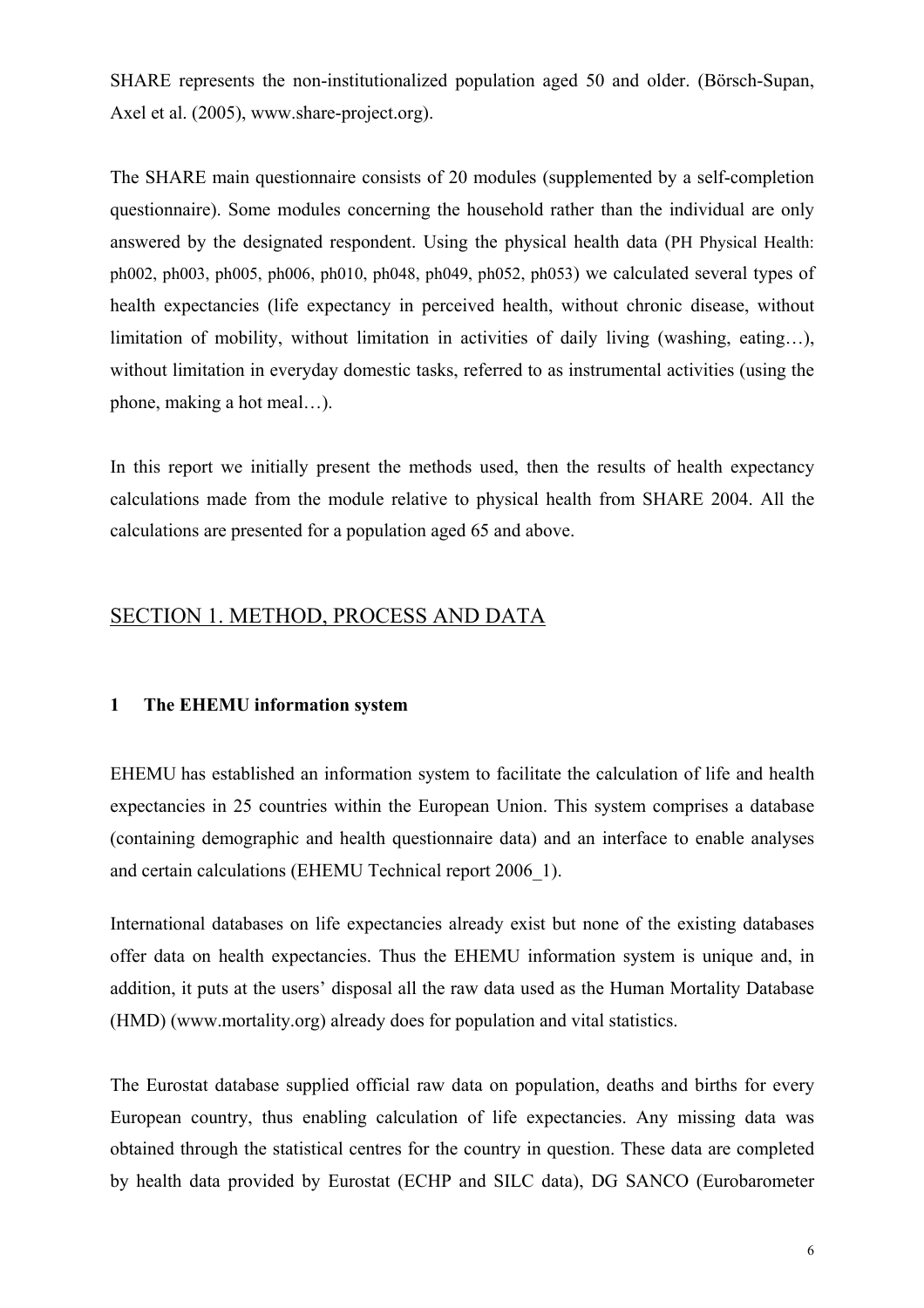data) and Mannheim University (SHARE data). All together the data enable calculation of health expectancies, following the Sullivan method (Jagger, 1999).

## **2 Demographic data**

To calculate the mortality rates for 2004 we required birth and death counts for 2004 and population estimates on January  $1<sup>st</sup>$  for 2004 and 2005.

Despite assistance provided by National Statistics centres some data were missing:

- Population estimates on January  $1<sup>st</sup>$  2005 for Greece and Italy
- Death counts in 2004 for Spain, France and Italy

For this report, we estimated the missing values through linear regression of the available raw data (from 1995 to 2003 or 2004) by country.

## **3 Health survey data: SHARE**

The SHARE health survey was conducted in 11 European countries: Germany, Austria, Belgium, Denmark, Spain, France, Greece, Italy, Netherlands, Sweden and Switzerland. The sample size ranged from 2000 to 3000 persons per participating country (cf. table1). However, data for Belgium will be available only in autumn 2006. In addition, EHEMU presently covers only the 25 EU countries, not including Switzerland. Therefore, this report is confined to 9 countries only: Germany, Austria, Denmark, Spain, France, Greece, Italy, Netherlands and Sweden.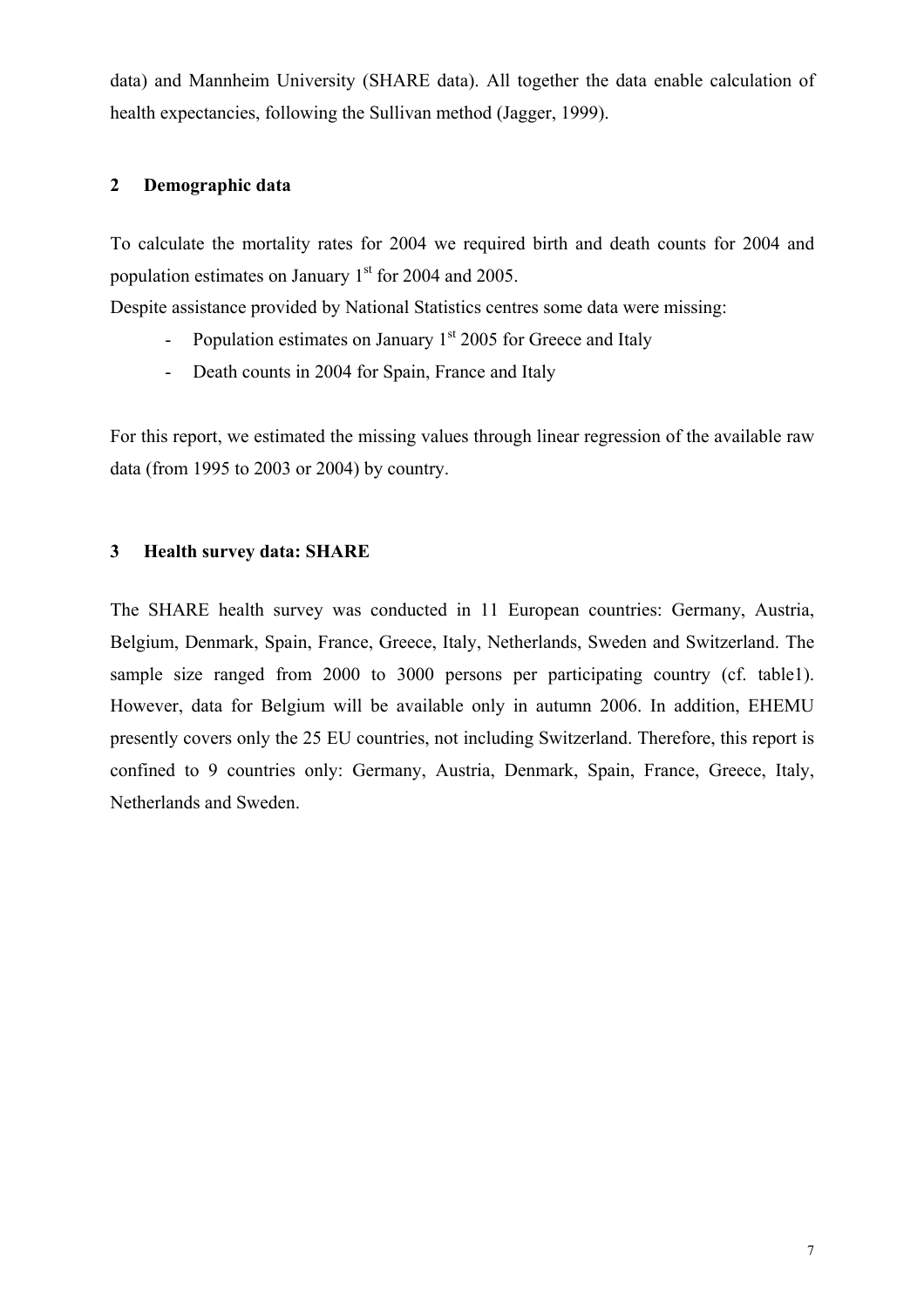| Country       | Total  | Male   | Female | Under | 50 to  | 65 to            | 75+   | Household | Individual |
|---------------|--------|--------|--------|-------|--------|------------------|-------|-----------|------------|
|               |        |        |        | 50    | 64     | 74               |       | response  | response   |
|               |        |        |        |       |        |                  |       | rate *    | rate       |
|               |        |        |        |       |        |                  |       |           |            |
| Austria       | 1,986  | 820    | 1,166  | 48    | 1,004  | 571              | 363   | 58.1      | 87.4%      |
| Denmark       | 1,732  | 785    | 947    | 95    | 929    | 374              | 334   | 63.2      | 93.0%      |
| France        | 1,842  | 794    | 1,048  | 93    | 928    | 454              | 366   | 73.6      | 91.7%      |
| Germany       | 3,020  | 1,385  | 1,635  | 67    | 1,573  | 888              | 485   | 63.4      | 86.5%      |
| Greece        | 2,142  | 901    | 1,241  | 159   | 1,035  | 554              | 391   | 61.4      | 91.8%      |
| Netherlands   | 3,000  | 1,337  | 1,623  | 102   | 1,705  | 713              | 460   | 55.1      | 87.9%      |
| Italy         | 2,559  | 1,132  | 1,427  | 53    | 1,339  | 785              | 382   | 61.3      | 79.7%      |
| Spain         | 2,419  | 1,004  | 1,415  | 44    | 1,092  | $\overline{702}$ | 579   | 53.3      | 73.8%      |
| Sweden        | 3,067  | 1,424  | 1,643  | 57    | 1,595  | 821              | 594   | 50.2      | 83.8%      |
| Switzerland   | 1,010  | 468    | 542    | 41    | 508    | 245              | 203   | 37.6      | 86.9%      |
| All countries | 22,777 | 10,088 | 12,685 | 759   | 11,708 | 6,107            | 4,157 | 61.8      | 86.0%      |

**Table 1: Total numbers of participants and response rates for the SHARE survey, by country, sex and age group, 2004** 

\* Weighted average (see Börsch-Supan & Jürges, 2005, for details).

We restricted analyses to those aged 50 or above in the calculations and omitted a small number for whom sex and age were missing. The final number of persons used in our calculations is 21016 (cf. table 2).

| Table 2: Number of participants aged 50 and above from the SHARE survey used for |  |
|----------------------------------------------------------------------------------|--|
| calculation of health expectancies by country, sex and age group, 2004           |  |

| Country                     | <b>Total</b> | Men  | Women |
|-----------------------------|--------------|------|-------|
| Austria                     | 1938         | 814  | 1124  |
| <b>Denmark</b>              | 1637         | 770  | 867   |
| France                      | 1748         | 785  | 963   |
| Germany                     | 2946         | 1372 | 1574  |
| Greece                      | 1980         | 899  | 1081  |
| <b>Italy</b>                | 2506         | 1126 | 1380  |
| <b>Netherlands</b>          | 2373         | 998  | 1375  |
| <b>Spain</b>                | 3010         | 1417 | 1593  |
| <b>Sweden</b>               | 2878         | 1355 | 1523  |
| <i><b>All countries</b></i> | 21016        | 9536 | 11480 |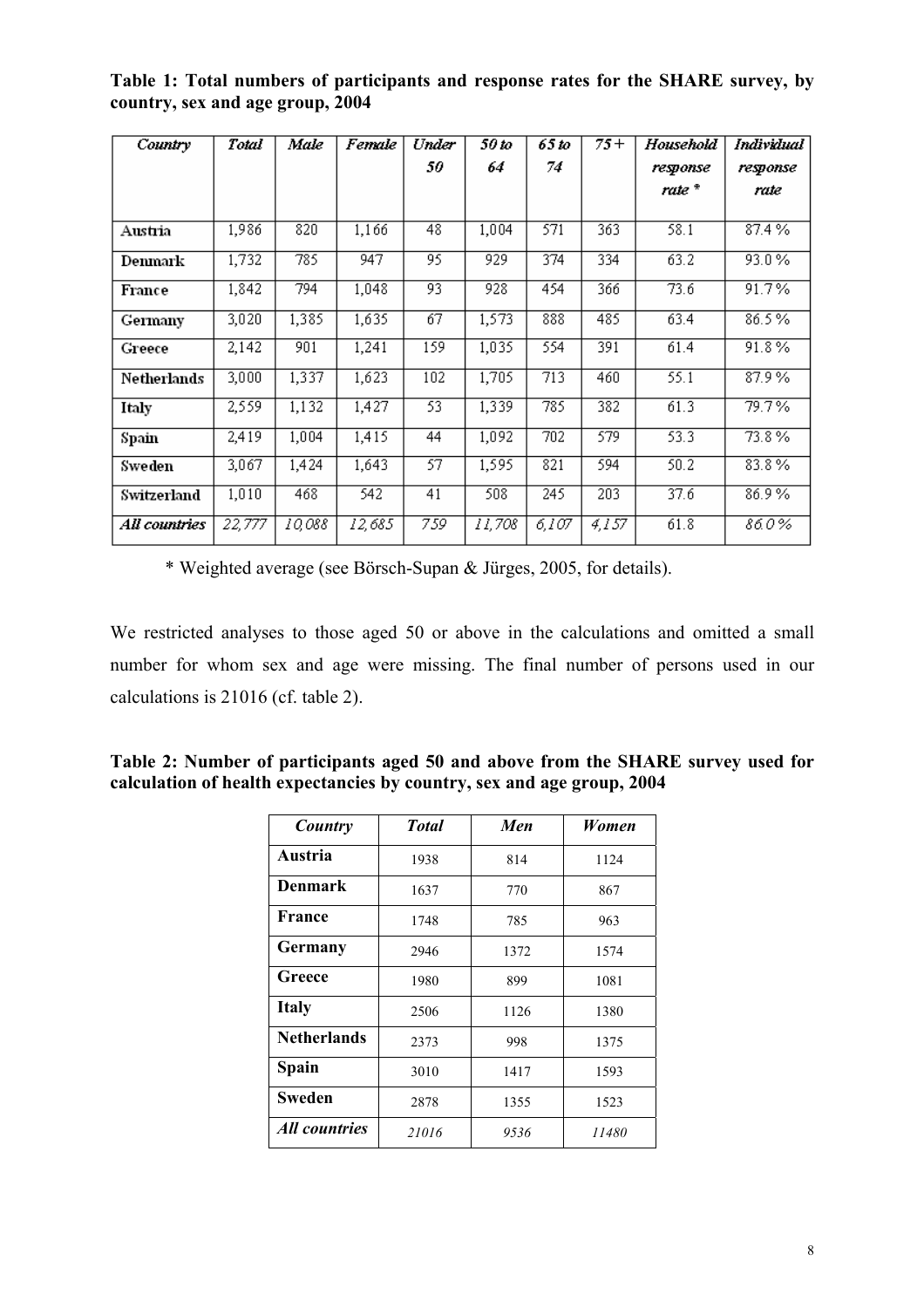#### **4 The population living in institutions**

To take into account the population living in institutions, excluded from general population surveys such as SHARE, Sullivan (1971) proposed two solutions, to assume that: either all individuals living in institutions are in poor health (i.e. with disability, chronic disease, poor perceived health); or individuals living in institutions have the same distribution of health conditions as the population living in standard households. For this report, we have assumed that the prevalence of health states outside and within institutions does not differ.

#### SECTION 2 RESULTS

Table 3 shows life expectancy at age 65 by country and gender. Life expectancy varies from 15.9 years in Denmark to 17.4 years in Sweden for men and from 18.9 years in Denmark to 21.4 years in France for women. The life expectancy at age 65 for women is, on average, 3.5 years longer than for men of the same age but this hides considerable variation in gender difference: from 2.2 years extra in women in Greece to 4.1 in Spain.

| Men  | Women | <b>Difference</b><br>women-men |
|------|-------|--------------------------------|
| 16.9 | 20.3  | 3.4                            |
| 15.9 | 18.9  | 3.0                            |
| 17.2 | 21.4  | 3.2                            |
| 16.6 | 20.2  | 3.6                            |
| 16.8 | 19.0  | 2.2                            |
| 17.2 | 21.1  | 3.9                            |
| 16.2 | 19.8  | 3.6                            |
| 16.9 | 21    | 4.1                            |
| 17.4 | 20.6  | 3.2                            |
| 16.8 | 20.2  | 3.4                            |
|      |       |                                |

**Table 3: Life expectancy in Europe at age 65 by country and sex, 2004** 

Source: Eurostat

In this report we provide health expectancies at age 65 according to several health concepts. These fall under three broad categories: self-rated or perceived health, morbidity and symptoms, functional health (functional limitation and activity restriction):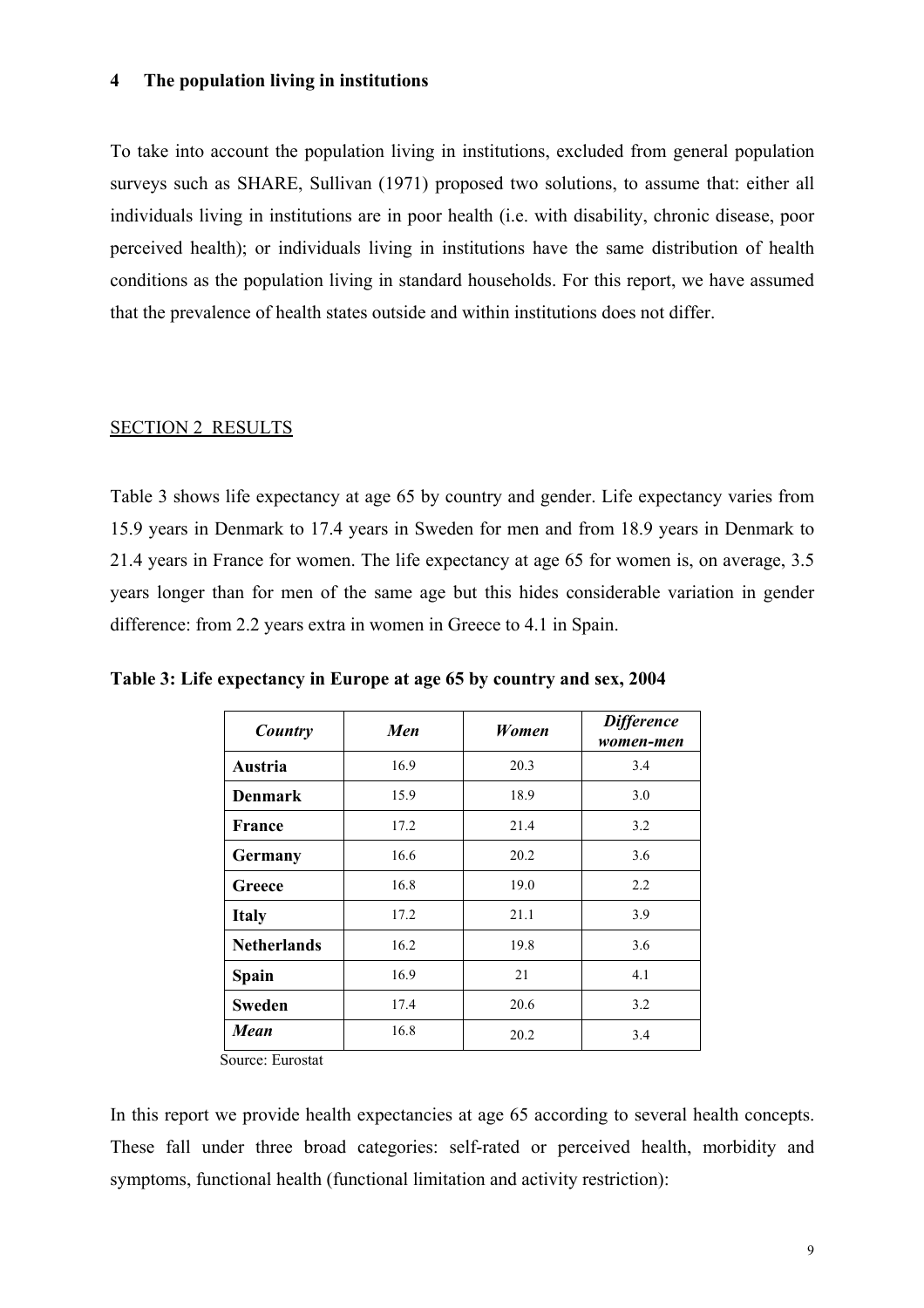- 1 Self-rated health
- 1.1 Life expectancy in good perceived health (European version)
- 2 Morbidity
- 2.1 Life expectancy without morbidity (undiagnosed)
- 2.2 Life expectancy without morbidity (diagnosed)
- 3 Functional health
- 3.1 Life expectancy without physical functional limitation
- 3.2 Life expectancy without activity limitation (HLY)
- 3.3 Life Expectancy without instrumental activity restrictions (IADL)
- 3.4 Life Expectancy without self care activity restrictions (ADL)

We also present the expected years in each health state at age 65 as a proportion of the total life years by country and gender.

## **1 Self-rated health**

## **1.1 Life expectancy in good perceived health (European version)**

The question used in the SHARE questionnaire relative to perceived health is:

## *PH002 & PH053\_ HEALTH IN GENERAL QUESTION V 1*

*Would you say your health is …*

- *1. Very good*
- *2. Good*
- *3. Fair*
- *4. Bad*
- *5. Very bad*

These answers have been reclassified into three health states:

(i) Good perceived health: interviewed person said that his health is « *very good* » or

« *good* »;

- (ii) Fair perceived health: interviewed person said that his health is « *fair* »;
- (iii) Bad perceived health: interviewed person said that his health is « *bad* » or « *very bad* ».

Table 4 and Figure 1a show health expectancies in good, fair or bad perceived health at age 65 by gender for the various European countries using the European version of the self-perceived health question.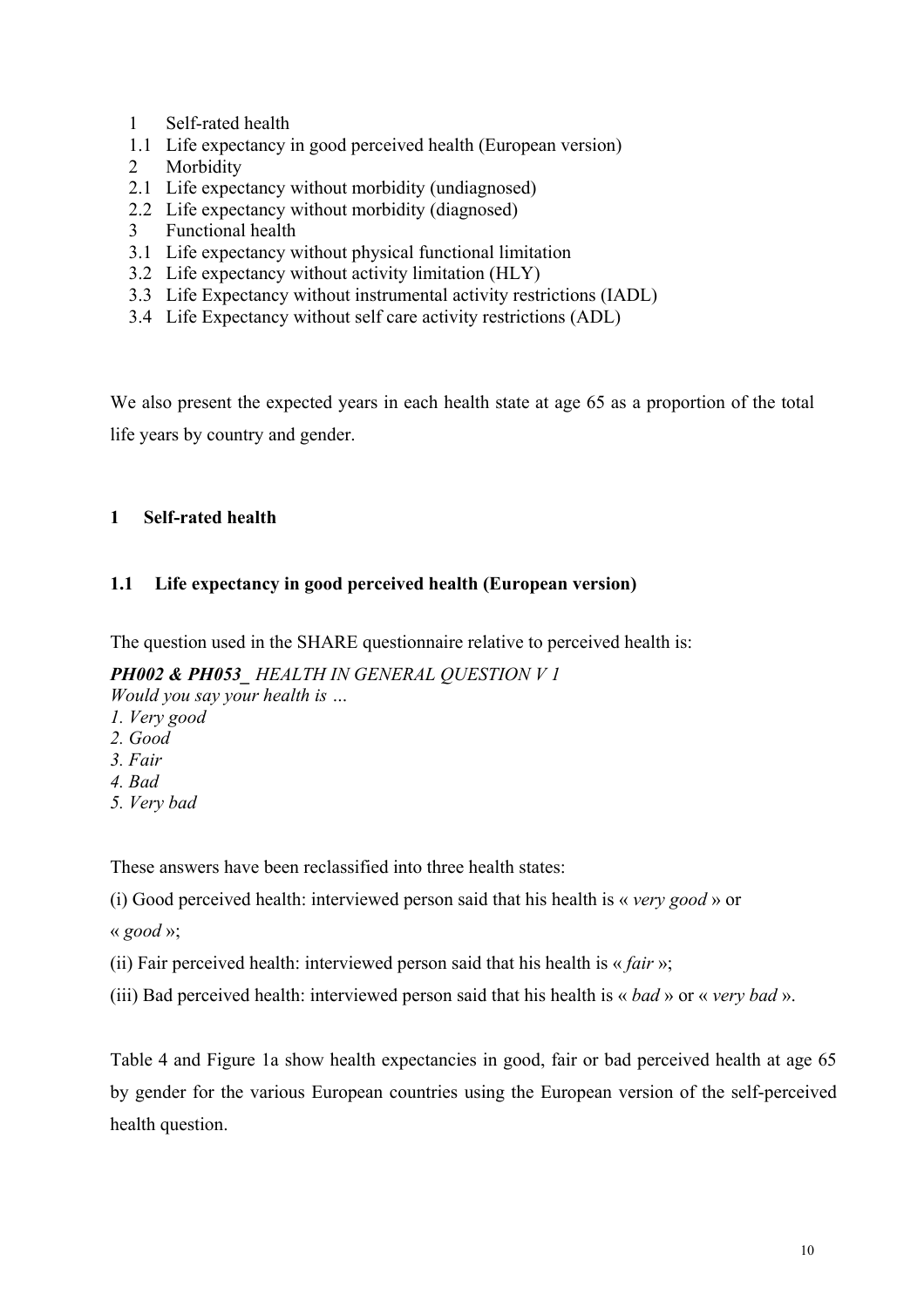#### **Table 4: Life expectancy and expected years in good, fair and bad perceived health, confidence interval and proportion of expected years at age 65 by country, men and women, 2004 (European version)**  Men

| Life expectancy in              | Germany     | Italy        | Spain        | Greece      | France      | Austria      | <b>Netherlands</b> | Denmark      | Sweden             |
|---------------------------------|-------------|--------------|--------------|-------------|-------------|--------------|--------------------|--------------|--------------------|
| Good perceived health           | 7.4         | 7.4          | 7.9          | 8.3         | 9.0         | 9.5          | 9.9                | 10.1         | 10.1               |
| Fair perceived health           | 5.9         | 7.1          | 6.0          | 6.7         | 5.3         | 5.6          | 5.1                | 4.4          | 5.1                |
| Bad perceived health            | 3.4         | 2.7          | 3.1          | 1.9         | 2.9         | 1.8          | 1.3                | 1.4          | 2.2                |
| Total                           | 16,7        | 17,2         | 16,9         | 16,8        | 17,2        | 16,9         | 16,2               | 15,9         | 17,4               |
| <b>Confidence interval</b>      |             |              |              |             |             |              |                    |              |                    |
| Good perceived health           | $6.7 - 8.1$ | $6.8 - 8.1$  | $7.2 - 8.6$  | $7.6 - 9.1$ | $8.2 - 9.9$ | $8.7 - 10.2$ | $9.3 - 10.6$       | $9.2 - 10.9$ | $9.5 - 10.8$       |
| Fair perceived health           | $5.2 - 6.6$ | $6.4 - 7.8$  | $5.3 - 6.6$  | $5.9 - 7.4$ | $4.5 - 6.1$ | $4.8 - 6.4$  | $4.5 - 5.6$        | $3.6 - 5.2$  | $4.5 - 5.7$        |
| Bad perceived health            | $2.8 - 4$   | $2.2 - 3.3$  | $2.5 - 3.6$  | $1.3 - 2.4$ | $2.2 - 3.6$ | $1.3 - 2.4$  | $0.9 - 1.6$        | $0.9 - 1.9$  | $1.8 - 2.7$        |
| Proportion of expected years in |             |              |              |             |             |              |                    |              |                    |
| Good perceived health           | 44%         | 43%          | 47%          | 49%         | 53%         | 56%          | 61%                | 63%          | 58%                |
| Fair perceived health           | 35%         | 41%          | 35%          | 40%         | 31%         | 33%          | 31%                | 28%          | 29%                |
| Bad perceived health            | 20%         | 16%          | 18%          | 11%         | 17%         | 11%          | 8%                 | 9%           | 13%                |
| Total                           | 100%        | 100%         | 100%         | 100%        | 100%        | 100%         | 100%               | 100%         | 100%               |
| Women                           |             |              |              |             |             |              |                    |              |                    |
| Life expectancy in              | Spain       | Italy        | Greece       | Germany     | Austria     | France       | Sweden             | Denmark      | <b>Netherlands</b> |
| Good perceived health           | 6.3         | 6.6          | 7.1          | 7.2         | 8.3         | 10.3         | 10.6               | 11.2         | 11.3               |
| Fair perceived health           | 8.2         | 10.2         | 8.6          | 8.6         | 8.5         | 8.4          | 7.1                | 5.6          | 6.5                |
| Bad perceived health            | 6.5         | 4.3          | 3.3          | 4.5         | 3.5         | 2.7          | 2.8                | 2.0          | 2.0                |
| Total                           | 21.0        | 21.1         | 19.0         | 20.2        | 20.3        | 21.4         | 20.6               | 18.9         | 19.8               |
| <b>Confidence interval</b>      |             |              |              |             |             |              |                    |              |                    |
| Good perceived health           | $5.3 - 7.4$ | $5.3 - 7.8$  | $5.9 - 8.4$  | $6 - 8.3$   | $7 - 9.7$   | $8.7 - 11.9$ | $9.3 - 12$         | $9.5 - 12.9$ | $9.9 - 12.8$       |
| Fair perceived health           | $7 - 9.4$   | $8.6 - 11.8$ | $7.1 - 10.1$ | $7.2 - 9.9$ | $7 - 10$    | $6.6 - 10.3$ | $5.9 - 8.3$        | $4.3 - 7$    | $5.3 - 7.7$        |
| Bad perceived health            | $5.4 - 7.6$ | $3.2 - 5.5$  | $2.4 - 4.2$  | $3.5 - 5.5$ | $2.5 - 4.5$ | $1.8 - 3.6$  | $2 - 3.6$          | $1.2 - 2.8$  | $1.2 - 2.7$        |
| Proportion of expected years in |             |              |              |             |             |              |                    |              |                    |
| Good perceived health           | 30%         | 31%          | 37%          | 36%         | 41%         | 48%          | 52%                | 60%          | 57%                |
| Fair perceived health           | 39%         | 48%          | 45%          | 42%         | 42%         | 39%          | 35%                | 30%          | 33%                |
| Bad perceived health            | 31%         | 21%          | 17%          | 22%         | 17%         | 12%          | 14%                | 11%          | 10%                |
| Total                           | 100%        | 100%         | 100%         | 100%        | 100%        | 100%         | 100%               | 100%         | 100%               |

**Figure 1a: Life expectancy and expected years in good, fair and bad perceived health at age 65 by country, men and women, 2004 (European version)** 



Sources: Eurostat and SHARE 2004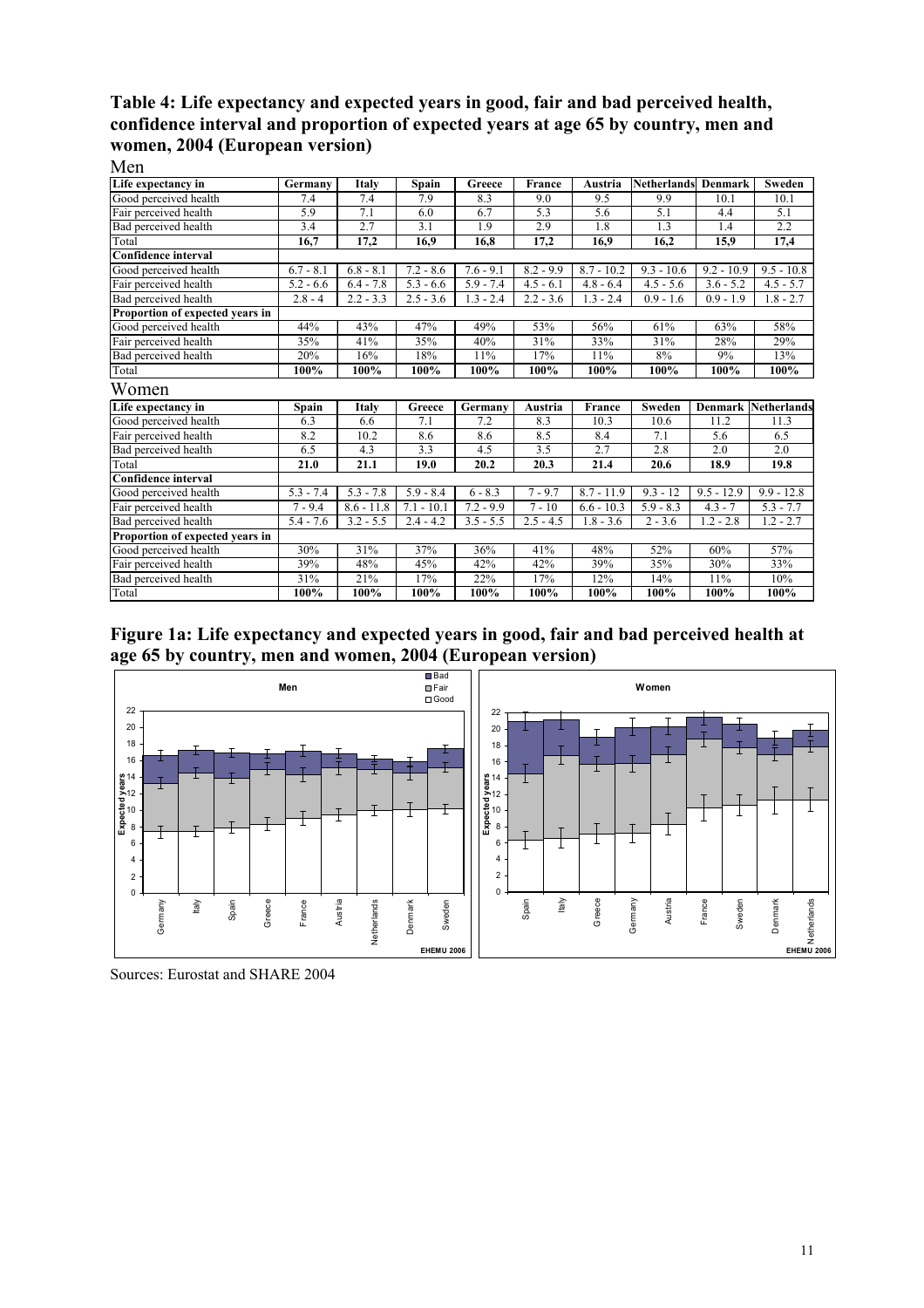**Figure 1b: Proportion of expected years in good, fair and bad perceived health at age 65 by country, men and women, 2004 (European version)** 

|                |             |       |         |       |        | Men    |         |        |             | <b>Bad</b><br><b>E</b> Fair<br>$\square$ Good |          |             |       |       |         |        | Women   |        |        |             |                              |  |
|----------------|-------------|-------|---------|-------|--------|--------|---------|--------|-------------|-----------------------------------------------|----------|-------------|-------|-------|---------|--------|---------|--------|--------|-------------|------------------------------|--|
|                | 100%<br>90% | 16%   | 20%     | 18%   | 11%    | 17%    | 11%     | 13%    | 8%          | 9%                                            |          | 100%<br>90% |       | 21%   | 22%     | 17%    | 17%     | 12%    | 14%    | 10%         | 11%                          |  |
|                | 80% -       |       |         |       |        |        |         |        |             | 28%                                           |          | 80%         | 31%   |       |         |        |         |        |        |             |                              |  |
|                | 70% -       |       |         |       | 40%    | 31%    | 33%     | 29%    | 31%         |                                               |          | 70%         |       |       |         |        |         | 39%    | 35%    | 33%         | 30%                          |  |
|                | 60%         | 41%   | 35%     | 35%   |        |        |         |        |             |                                               | years    | 60%         |       | 48%   | 42%     | 45%    | 42%     |        |        |             |                              |  |
| Expected years | 50%         |       |         |       |        |        |         |        |             |                                               |          | 50%         | 39%   |       |         |        |         |        |        |             |                              |  |
|                | 40% -       |       |         |       |        |        |         |        |             |                                               | Expected | 40%         |       |       |         |        |         |        |        |             |                              |  |
|                | 30%         |       |         | 47%   | 49%    | 53%    | 56%     | 58%    | 61%         | 63%                                           |          | 30%         |       |       |         |        |         | 48%    | 52%    | 57%         | 60%                          |  |
|                | 20%         | 43%   | 44%     |       |        |        |         |        |             |                                               |          | 20%         | 30%   | 31%   | 36%     | 37%    | 41%     |        |        |             |                              |  |
|                | 10%         |       |         |       |        |        |         |        |             |                                               |          | 10%         |       |       |         |        |         |        |        |             |                              |  |
|                | $0\%$       | Italy | Germany | Spain | Greece | France | Austria | Sweden | Netherlands | Denmark<br><b>EHEMU 2006</b>                  |          | 0%          | Spain | ltaly | Germany | Greece | Austria | France | Sweden | Netherlands | Denmark<br><b>EHEMU 2006</b> |  |

Sources: Eurostat and SHARE 2004

Figure 1b shows the proportion of expected years at age 65 in good, fair and bad perceived health (European version). The proportion of life expectancy in good perceived health varied from 43% in Italy to 63% in Denmark and in women from 30% in Spain to 60% in Denmark. The proportion of life expectancy in good perceived health for women is generally lower than for men and inversely, the life expectancy in bad perceived health is higher for women. It would appear therefore that women have an overall lower level of perceived health than men. Sweden, Netherlands and Denmark have the highest proportion of life expectancy in good perceived health for both men and women.

#### **2 Morbidity**

#### **2.1 Undiagnosed morbidity**

The question used for morbidity (undiagnosed) was as follows:

*PH010\_ BOTHERED BY SYMPTOMS* 

*Please look at card 7. For the past six months at least, have you been bothered by any of the health conditions on this card? Please tell me the number or numbers.* 

- *1. Pain in your back, knees, hips or any other joint*
- *2. Heart trouble or angina, chest pain during exercise*
- *3. Breathlessness, difficulty breathing*
- *4. Persistent cough*
- *5. Swollen legs*
- *6. Sleeping problems*
- *7. Falling down*
- *8. Fear of falling down*
- *9. Dizziness, faints or blackouts*
- *10. Stomach or intestine problems, including constipation, air, diarrhoea*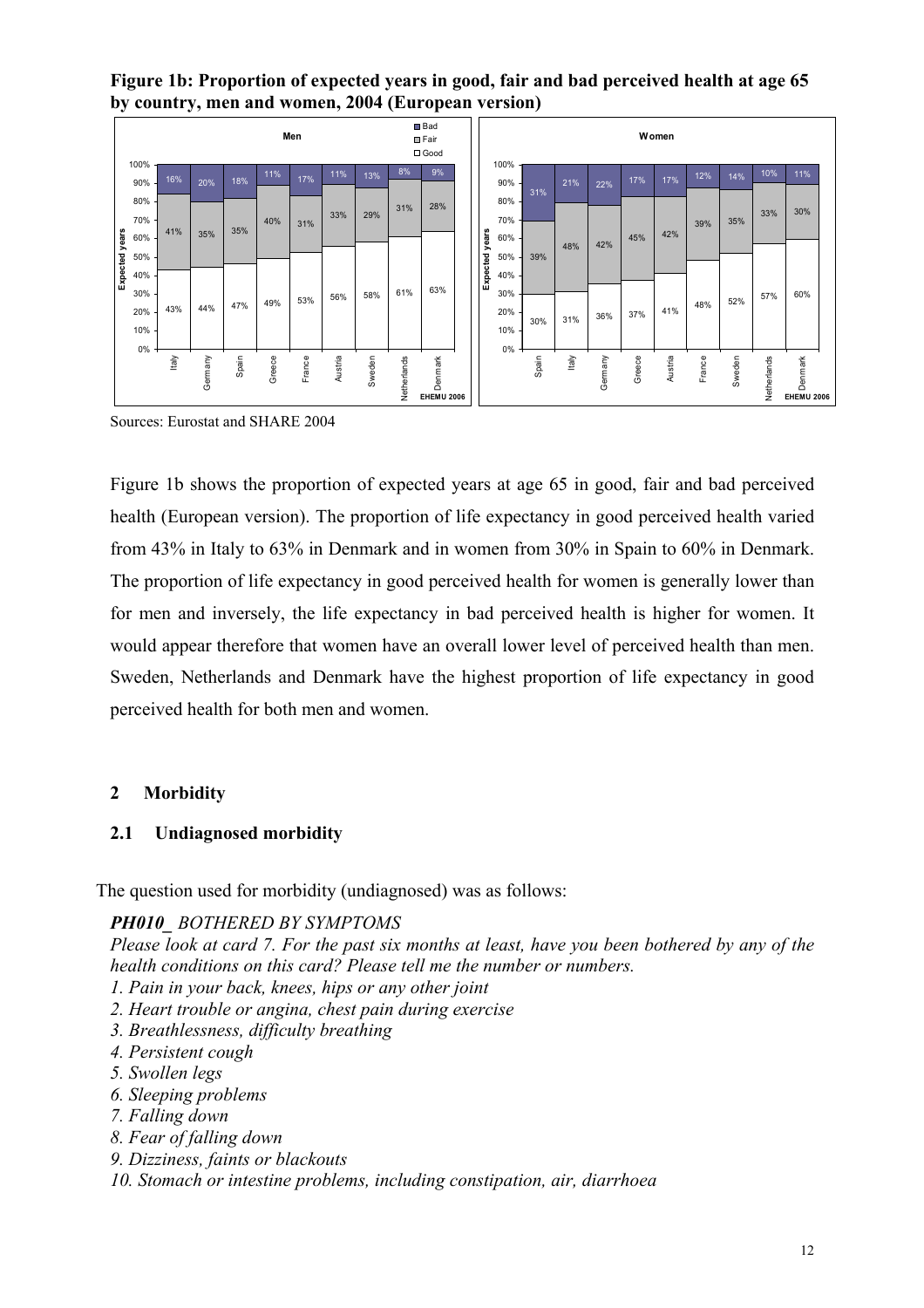Table 5 and Figure 2a show life expectancy without morbidity (undiagnosed) at age 65 by gender for the different European countries.

#### **Table 5: Life expectancy and expected years without and with undiagnosed morbidity (one or two, at least three), confidence interval and proportion of expected years at age 65 by country, men and women, 2004**

Men Life expectancy **Germany | Sweden | France | Italy | Denmark | Spain | Austria | Greece | Netherlands** Without morbidity (undiagnosed) 4.1 4.4 4.7 5.0 5.0 5.1 6.0 6.7 6.8 With one or two conditions 8.4 8.8 8.3 8.6 7.4 7.8 6.0 6.8 7.5<br>With at least three conditions 4.2 4.2 4.2 3.7 3.5 4.0 2.9 3.3 2.0 With at least three conditions <br>
Total 16.6 17.4 17.2 17.2 15.9 16.9 16.9 16.9 16.9 Total **16.6 17.4 17.2 17.2 15.9 16.9 16.9 16.8 16.2 Confidence interval** Without morbidity (undiagnosed) 3.4 - 4.7 3.9 - 5 3.9 - 5.4 4.4 - 5.6 4.2 - 5.8 4.5 - 5.7 5.2 - 6.8 6 - 7.5 6.1 - 7.4 With one or two conditions 7.7 - 9.2 8.1 - 9.4 7.4 - 9.2 7.9 - 9.3 6.5 - 8.3 7.1 - 8.5 7.2 - 8.9 6 - 7.6 6.8 - 8.2 With at least three conditions 3.5 - 4.8 3.7 - 4.7 3.5 - 5 3.1 - 4.3 2.7 - 4.2 3.4 - 4.7 2.3 - 3.5 2.7 - 4 1.6 - 2.4 **Proportion of expected years** Without morbidity (undiagnosed) 24% 26% 27% 29% 32% 30% 36% 40% 42% With one or two conditions 51% 50% 48% 50% 47% 46% 47% 40% 40% 46% With at least three conditions 25% 24% 25% 21% 22% 24% 17% 20% 12% Total **100% 100% 100% 100% 100% 100% 100% 100% 100%**

#### Women

| ,, , , , , , , ,                    |              |              |             |             |              |             |              |             |             |
|-------------------------------------|--------------|--------------|-------------|-------------|--------------|-------------|--------------|-------------|-------------|
| Life expectancy                     | Germany      | Spain        | Sweden      | Greece      | Italy        | France      | Austria      | Denmark     | Netherlands |
| Without morbidity (undiagnosed)     | 3.1          | 3.1          | 3.2         | 3.4         | 3.4          | 3.7         | 4.2          | 5.2         | 5.4         |
| With one or two conditions          | 9.9          | 7.8          | 9.2         | 9.0         | 9.6          | 10.0        | 9.7          | 8.0         | 9.0         |
| With at least three conditions      | 7.2          | 10.1         | 8.2         | 6.7         | 8.1          | 7.8         | 6.5          | 5.8         | 5.5         |
| Total                               | 20.2         | 21.0         | 20.5        | 19.0        | 21.1         | 21.4        | 20.3         | 18.9        | 19.8        |
| Confidence interval                 |              |              |             |             |              |             |              |             |             |
| Without morbidity (undiagnosed)     | $2.6 - 3.7$  | $2.6 - 3.7$  | $2.7 - 3.8$ | $2.8 - 4$   | $2.8 - 4$    | $3 - 4.4$   | $3.5 - 4.9$  | $4.3 - 6$   | $4.7 - 6.1$ |
| With one or two conditions          | $9.1 - 10.7$ | $7 - 8.5$    | $8.4 - 9.9$ | $8.2 - 9.7$ | $8.7 - 10.5$ | $9 - 10.9$  | $8.8 - 10.5$ | $7.1 - 8.9$ | $8.2 - 9.8$ |
| With at least three conditions      | $6.4 - 8$    | $9.3 - 10.8$ | $7.4 - 8.9$ | $5.9 - 7.4$ | $7.2 - 8.9$  | $6.8 - 8.7$ | $5.6 - 7.3$  | $4.9 - 6.6$ | $4.7 - 6.2$ |
| <b>Proportion of expected vears</b> |              |              |             |             |              |             |              |             |             |
| Without morbidity (undiagnosed)     | 15%          | 15%          | 16%         | 18%         | 16%          | 17%         | 21%          | 27%         | 27%         |
| With one or two conditions          | 49%          | 37%          | 45%         | 47%         | 46%          | 46%         | 48%          | 42%         | 45%         |
| With at least three conditions      | 36%          | 48%          | 40%         | 35%         | 38%          | 36%         | 32%          | 31%         | 27%         |
| Total                               | 100%         | 100%         | 100%        | 100%        | 100%         | 100%        | 100%         | 100%        | 100%        |

**Figure 2a: Life expectancy and expected years with and without undiagnosed morbidity (one or two, at least three), at age 65 by country, men and women, 2004** 



Sources: Eurostat and SHARE 2004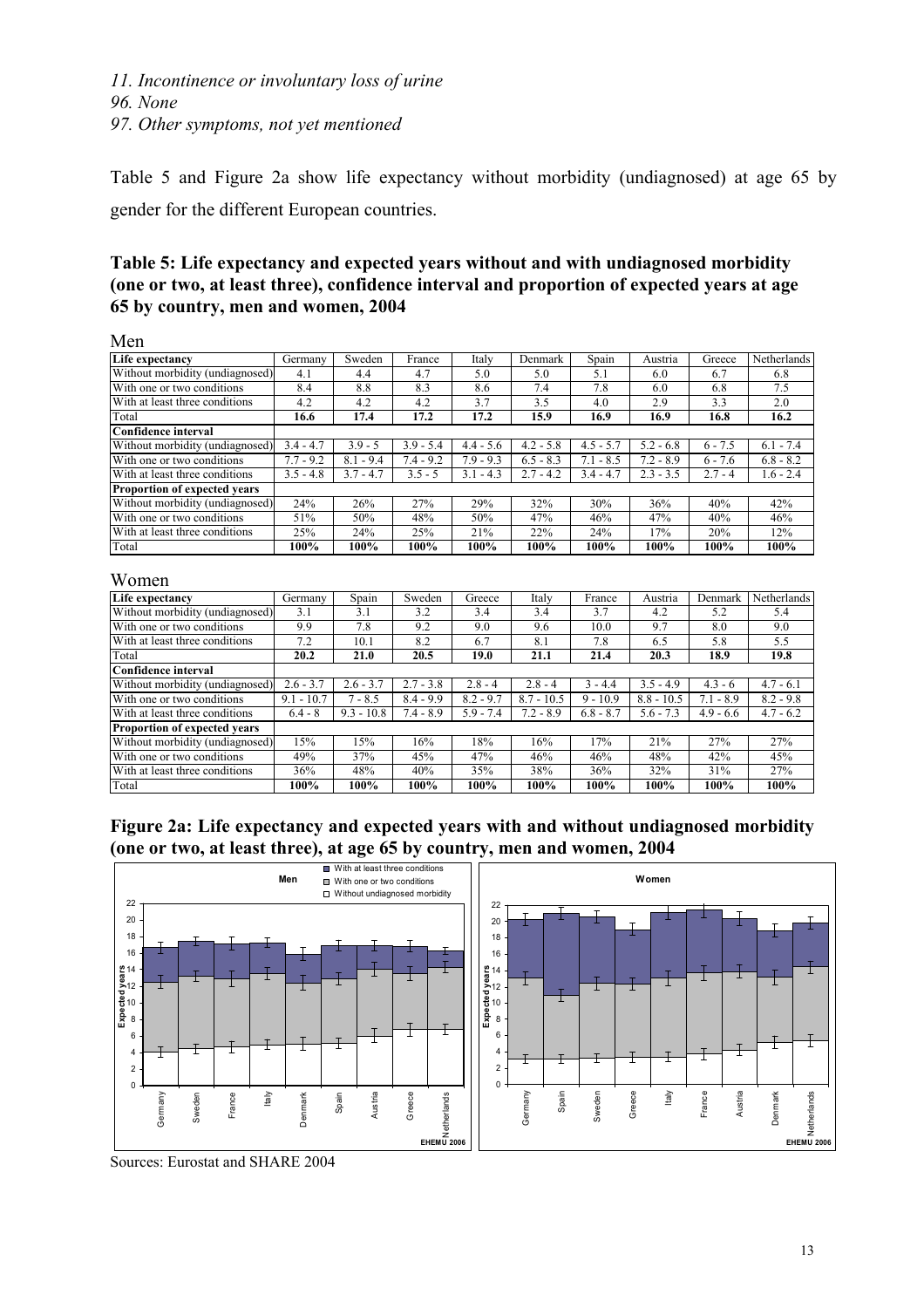**Figure 2b: Proportion of expected years with and without undiagnosed morbidity (one or two, at least three), at age 65 by country, men and women, 2004** 

|          | 100%                |         |        |        |      | Men   |         | ■ With at least three conditions<br>■ With one or two conditions |        | □ Without undiagnosed morbidity |          | 100%              |       |         |        |       | Women  |        |         |             |                              |
|----------|---------------------|---------|--------|--------|------|-------|---------|------------------------------------------------------------------|--------|---------------------------------|----------|-------------------|-------|---------|--------|-------|--------|--------|---------|-------------|------------------------------|
|          | 90%<br>80%          | 25%     | 24%    | 25%    | 21%  | 24%   | 22%     | 17%                                                              | 20%    | 12%                             |          | 90%<br>80%        | 48%   | 36%     | 40%    | 38%   | 36%    | 35%    | 32%     | 27%         | 31%                          |
| years    | 70% -<br>60%<br>50% | 51%     | 50%    | 48%    | 50%  | 46%   | 47%     | 47%                                                              | 40%    | 46%                             | years    | 70%<br>60%<br>50% |       |         |        |       |        |        | 48%     | 45%         | 42%                          |
| Expected | 40%<br>30%<br>20%   |         |        |        |      |       |         |                                                                  | 40%    | 42%                             | Expected | 40%<br>30%<br>20% | 37%   | 49%     | 45%    | 46%   | 46%    | 47%    |         |             |                              |
|          | 10%<br>$0\%$        | 24%     | 26%    | 27%    | 29%  | 30%   | 32%     | 36%                                                              |        |                                 |          | 10%<br>$0\%$      | 15%   | 15%     | 16%    | 16%   | 17%    | 18%    | 21%     | 27%         | 27%                          |
|          |                     | Germany | Sweden | France | taly | Spain | Denmark | Austria                                                          | Greece | EHEMU 2006                      |          |                   | Spain | Germany | Sweden | ltaly | France | Greece | Austria | Netherlands | Denmark<br><b>EHEMU 2006</b> |

Sources: Eurostat and SHARE 2004

 Figure 2b shows the proportion of life expectancy at age 65 lived without morbidity (undiagnosed), with one or two conditions and with at least three conditions. At age 65 years men live longer without morbidity (undiagnosed) than women: on average men live 30% of their total life expectancy without morbidity (undiagnosed) whereas the average is only 20% for women.

#### **2.2 Diagnosed morbidity**

The question used for morbidity (diagnosed) was:

#### *PH006\_ DOCTOR TOLD YOU HAD CONDITIONS*

*Has a doctor ever told you that you had any of the conditions on this card? Please tell me the number or numbers of the conditions.* 

*1. A heart attack including myocardial infarction or coronary thrombosis or any other heart problem including congestive heart failure* 

- *2. High blood pressure or hypertension*
- *3. High blood cholesterol*
- *4. A stroke or cerebral vascular disease*
- *5. Diabetes or high blood sugar*
- *6. Chronic lung disease such as chronic bronchitis or emphysema*
- *7. Asthma*
- *8. Arthritis, including osteoarthritis, or rheumatism*
- *9. Osteoporosis*
- *10. Cancer or malignant tumour, including leukaemia or lymphoma, but excluding minor skin cancers*
- *11. Stomach or duodenal ulcer, peptic ulcer*
- *12. Parkinson disease*
- *13. Cataracts*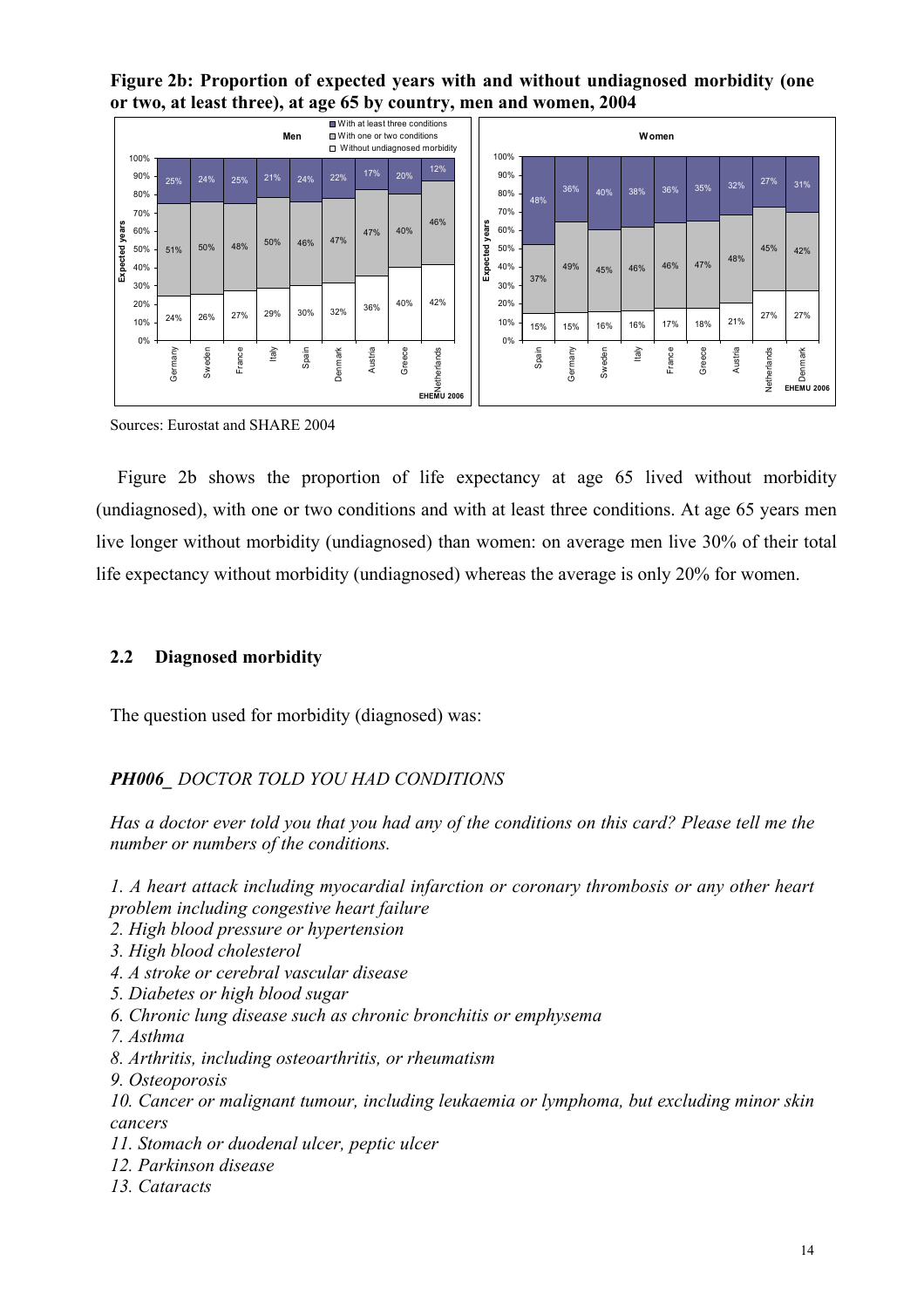Table 6 and Figure 3a show the values obtained for life expectancy without morbidity (diagnosed) at age 65 by gender for the different European countries.

## **Table 6: Life expectancy and expected years without and with diagnosed morbidity (one or two, at least three), confidence interval and proportion of expected years at age 65 by country, men and women, 2004**

Men

| 171V.II                             |              |             |              |             |             |              |              |              |             |
|-------------------------------------|--------------|-------------|--------------|-------------|-------------|--------------|--------------|--------------|-------------|
| Life expectancy                     | France       | Denmark     | Sweden       | Germany     | Spain       | Italy        | Greece       | Netherlands  | Austria     |
| Without morbidity (diagnosed)       | 2.4          | 2.4         | 2.6          | 2.7         | 2.9         | 3.1          | 3.2          | 3.5          | 4.8         |
| With one or two conditions          | 9.5          | 8.2         | 9.8          | 9.2         | 8.8         | 9.4          | 9.8          | 9.8          | 9.0         |
| With at least three conditions      | 5.2          | 5.2         | 4.9          | 4.7         | 5.3         | 4.7          | 3.9          | 3.0          | 3.1         |
| Total                               | 17.2         | 15.9        | 17.4         | 16.7        | 16.9        | 17.2         | 16.8         | 16.2         | 16.9        |
| Confidence interval                 |              |             |              |             |             |              |              |              |             |
| Without morbidity (diagnosed)       | $1.8 - 3$    | $1.7 - 3.1$ | $2.2 - 3.1$  | $2.2 - 3.2$ | $2.3 - 3.4$ | $2.6 - 3.7$  | $2.5 - 3.8$  | $3 - 4$      | $4 - 5.5$   |
| With one or two conditions          | $8.7 - 10.4$ | $7.3 - 9.1$ | $9.2 - 10.5$ | $8.5 - 9.9$ | $8.1 - 9.5$ | $8.7 - 10.1$ | $8.9 - 10.6$ | $9.1 - 10.4$ | $8.2 - 9.9$ |
| With at least three conditions      | $4.4 - 6.1$  | $4.4 - 6.1$ | $4.3 - 5.5$  | $4.1 - 5.4$ | $4.6 - 5.9$ | $4 - 5.3$    | $3.2 - 4.6$  | $2.5 - 3.5$  | $2.4 - 3.7$ |
| <b>Proportion of expected years</b> |              |             |              |             |             |              |              |              |             |
| Without morbidity (diagnosed)       | 14%          | 15%         | 15%          | 16%         | 17%         | 18%          | 19%          | 21%          | 28%         |
| With one or two conditions          | 56%          | 52%         | 57%          | 55%         | 52%         | 55%          | 58%          | 60%          | 54%         |
| With at least three conditions      | 30%          | 33%         | 28%          | 28%         | 31%         | 27%          | 23%          | 18%          | 18%         |
| Total                               | 100%         | 100%        | 100%         | 100%        | 100%        | 100%         | 100%         | 100%         | 100%        |

#### Women

| Life expectancy                     | Greece       | Spain        | France      | Germany     | Sweden       | Denmark     | Italy       | Austria       | Netherlands  |
|-------------------------------------|--------------|--------------|-------------|-------------|--------------|-------------|-------------|---------------|--------------|
| Without morbidity (diagnosed)       | 1.4          | 1.8          | 2.3         | 2.6         | 2.7          | 3.0         | 3.3         | 3.5           | 4.0          |
| With one or two conditions          | 10.1         | 10.3         | 11.1        | 10.8        | 10.0         | 8.7         | 9.9         | 12.4          | 10.8         |
| With at least three conditions      | 7.5          | 8.8          | 8.0         | 6.8         | 7.8          | 7.2         | 7.9         | 4.4           | 5.0          |
| Total                               | 19.0         | 20.9         | 21.4        | 20.2        | 20.6         | 18.9        | 21.1        | 20.3          | 19.8         |
| Confidence interval                 |              |              |             |             |              |             |             |               |              |
| Without morbidity (diagnosed)       | $-1.8$       | $.4 - 2.3$   | $1.7 - 2.9$ | $2.1 - 3.1$ | $2.2 - 3.2$  | $2.3 - 3.7$ | $2.6 - 3.9$ | $2.9 - 4.1$   | $3.4 - 4.7$  |
| With one or two conditions          | $9.3 - 10.9$ | $9.6 - 11.1$ | 10.1 - 12   | $10 - 11.7$ | $9.2 - 10.8$ | $7.7 - 9.6$ | $9 - 10.9$  | $11.5 - 13.2$ | $9.9 - 11.6$ |
| With at least three conditions      | $6.7 - 8.3$  | $8.1 - 9.5$  | $7.1 - 9$   | $6 - 7.6$   | $7 - 8.6$    | $6.3 - 8.1$ | $7 - 8.7$   | $3.7 - 5.1$   | $4.3 - 5.7$  |
| <b>Proportion of expected years</b> |              |              |             |             |              |             |             |               |              |
| Without morbidity (diagnosed)       | 7%           | 9%           | 11%         | 13%         | 13%          | 16%         | 16%         | 17%           | 20%          |
| With one or two conditions          | 53%          | 49%          | 52%         | 54%         | 49%          | 46%         | 47%         | 61%           | 54%          |
| With at least three conditions      | 39%          | 42%          | 38%         | 34%         | 38%          | 38%         | 37%         | 22%           | 25%          |
| Total                               | 100%         | 100%         | 100%        | 100%        | 100%         | 100%        | 100%        | 100%          | 100%         |

**Figure 3a: Life expectancy and expected years with and without diagnosed morbidity (one or two, at least three), at age 65 by country, men and women, 2004** 



Sources: Eurostat and SHARE 2004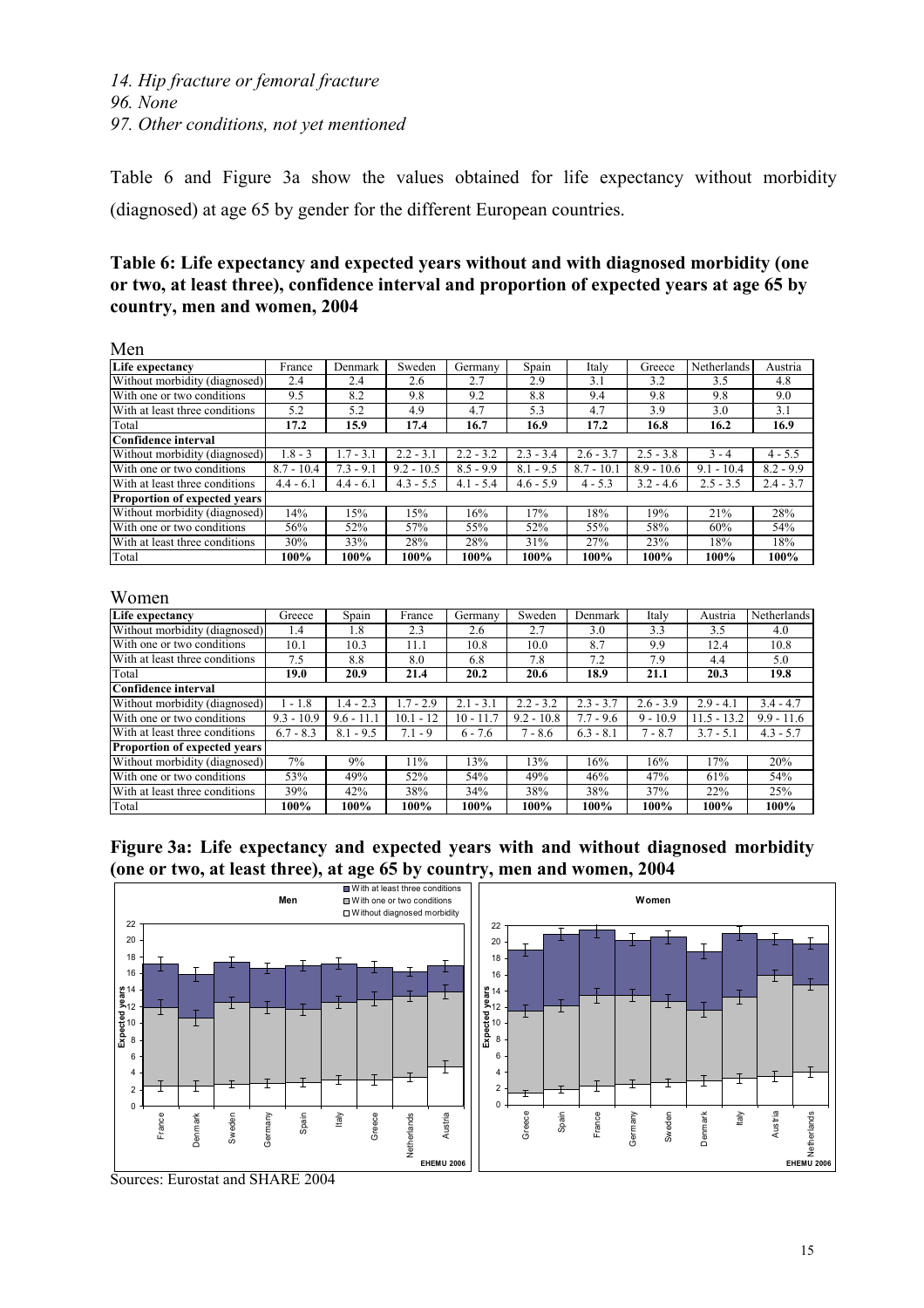**Figure 3b: Proportion of expected years with and without diagnosed morbidity (one or two, at least three), at age 65 by country, men and women, 2004** 

|          | 100%              |        |        |         |         | Men   |       | ■ With one or two conditions<br>□ Without diagnosed morbidity |             | ■ With at least three conditions |          | 100%              |        |       |        |         | Women  |       |         |         |                                  |
|----------|-------------------|--------|--------|---------|---------|-------|-------|---------------------------------------------------------------|-------------|----------------------------------|----------|-------------------|--------|-------|--------|---------|--------|-------|---------|---------|----------------------------------|
|          | 90%<br>80%        | 30%    | 28%    | 33%     | 28%     | 31%   | 27%   | 23%                                                           | 18%         | 18%                              |          | 90%<br>80%        | 39%    | 42%   | 38%    | 34%     | 38%    | 37%   | 38%     | 22%     | 25%                              |
| years    | 70%<br>60%        |        |        |         |         |       |       |                                                               |             |                                  | years    | 70%<br>60%        |        |       |        |         |        |       |         |         |                                  |
| Expected | 50%<br>40%<br>30% | 56%    | 57%    | 52%     | 55%     | 52%   | 55%   | 58%                                                           | 60%         | 54%                              | Expected | 50%<br>40%<br>30% | 53%    | 49%   | 52%    | 54%     | 49%    | 47%   | 46%     | 61%     | 54%                              |
|          | 20%               |        |        |         |         |       |       |                                                               | 21%         | 28%                              |          | 20%               |        |       |        |         |        |       |         |         |                                  |
|          | 10% -<br>0%       | 14%    | 15%    | 15%     | 16%     | 17%   | 18%   | 19%                                                           |             |                                  |          | 10%<br>0%         | 7%     | 9%    | 11%    | 13%     | 13%    | 16%   | 16%     | 17%     | 20%                              |
|          |                   | France | Sweden | Denmark | Germany | Spain | Italy | Greece                                                        | Netherlands | Austria<br><b>EHEMU 2006</b>     |          |                   | Greece | Spain | France | Germany | Sweden | ltaly | Denmark | Austria | Netherlands<br><b>EHEMU 2006</b> |

Sources: Eurostat and SHARE 2004

 Figure 3b shows the proportion of life expectancy at age 65 lived without morbidity (diagnosed), with one or two conditions and with at least three conditions. For women over half of the total life expectancy at age 65 is lived with one or two conditions. The proportion of life expectancy without morbidity (diagnosed) for women varies by up to threefold: from 7% in Greece to 20% in the Netherlands. For men, the proportion of life expectancy without morbidity (diagnosed) varies by up to twofold: from 14% for Austria to 28% for Sweden. For both men and women, the Netherlands and Austria have the highest proportion of life expectancy without morbidity (diagnosed).

#### **3 Functional health**

#### **3.1 Life expectancy without physical functional limitations**

The question used for physical functional limitations was as follows:

#### *PH048\_ HEALTH AND ACTIVITIES*

*Please look at card 9. We need to understand difficulties people may have with various activities because of a health or physical problem. Please tell me whether you have any difficulty doing each of the everyday activities on card 9. Exclude any difficulties that you expect to last less than three months. (Because of a health problem, do you have difficulty doing any of the activities on this card?)* 

*1. Walking 100 metres*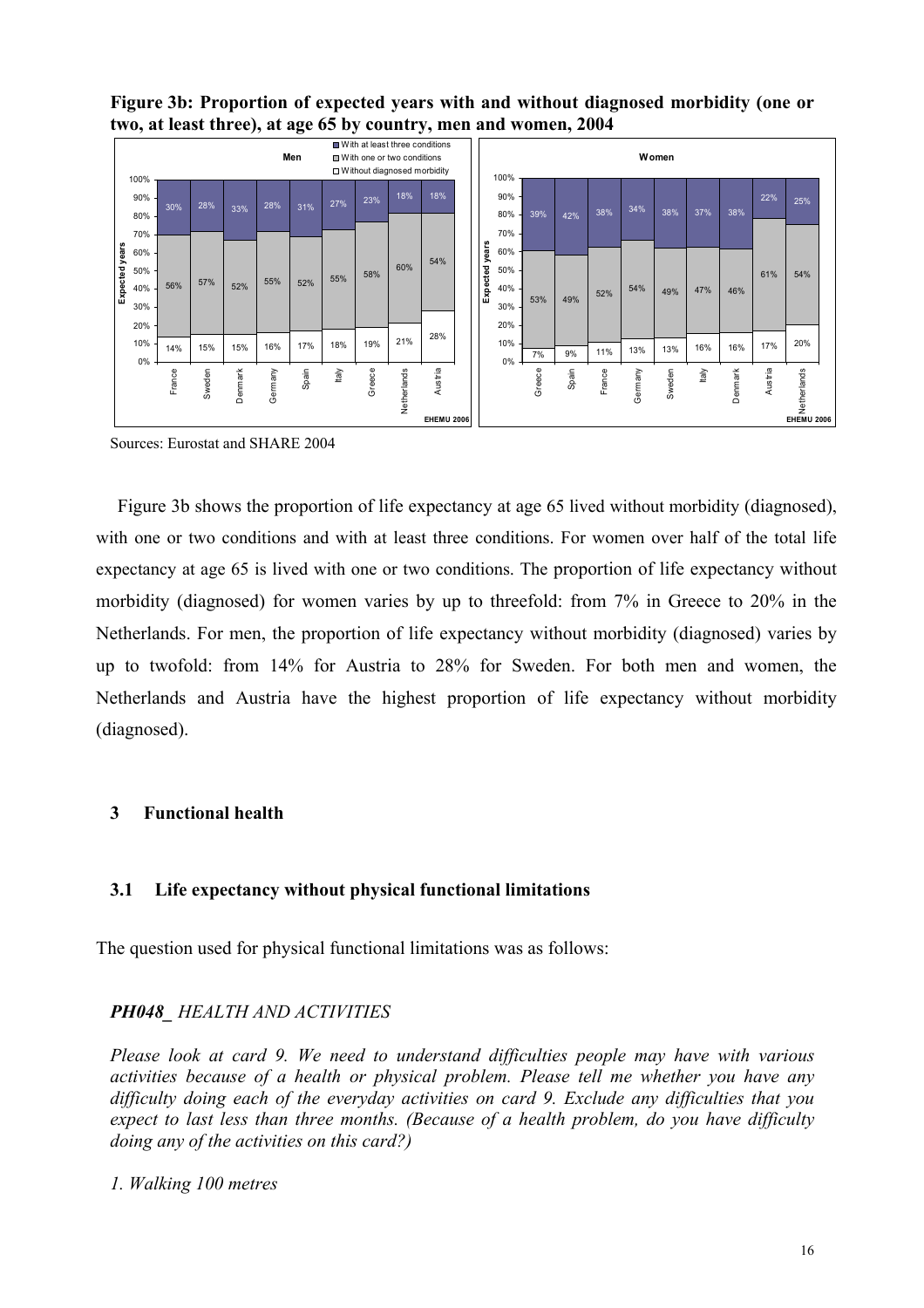- *2. Sitting for about two hours*
- *3. Getting up from a chair after sitting for long periods*
- *4. Climbing several flights of stairs without resting*
- *5. Climbing one flight of stairs without resting*
- *6. Stooping, kneeling, or crouching*
- *7. Reaching or extending your arms above shoulder level*
- *8. Pulling or pushing large objects like a living room chair*
- *9. Lifting or carrying weights over 10 pounds/5 kilos, like a heavy bag of groceries*
- *10. Picking up a small coin from a table*

*96. None of these* 

Table 7 and Figure 4a show life expectancy without physical functional limitations at age 65 by

gender and country.

#### **Table 7: Life expectancy and expected years with and without physical functional limitations, confidence interval and proportion of expected years at age 65 by country, men and women, 2004**

#### Men

| Life expectancy                         | Germany       | Greece       | Spain            | Italy         | Austria     | Denmark     | France      | Sweden      | Netherlands |
|-----------------------------------------|---------------|--------------|------------------|---------------|-------------|-------------|-------------|-------------|-------------|
| Without physical fonctional limitations | 5.9           | 6.4          | 7.0              | 7.8           | 7.8         | 7.9         | 8.3         | 8.4         | 9.2         |
| With physical fonctional limitations    | 10.7          | 10.4         | 10.0             | 9.5           | 9.1         | 7.9         | 8.9         | 9.0         | 7.1         |
| Total                                   | 16.7          | 16.8         | 16.9             | 17.2          | 16.9        | 15.9        | 17.2        | 17.4        | 16.2        |
| lConfidence interval                    |               |              |                  |               |             |             |             |             |             |
| Without physical fonctional limitations | $5.3 - 6.6$   | $5.7 - 7.2$  | $6.3 - 7$<br>1.6 | 7.1<br>$-8.4$ | $7 - 8.6$   | $7.1 - 8.8$ | $7.4 - 9.1$ | $7.8 - 9.1$ | $8.5 - 9.8$ |
| With physical fonctional limitations    | $10.1 - 11.4$ | $9.6 - 11.2$ | $9.3 - 10.6$     | $8.8 - 10.1$  | $8.3 - 9.9$ | $7.1 - 8.8$ | $8 - 9.8$   | $8.3 - 9.6$ | $6.4 - 7.7$ |
| <b>Proportion of expected years</b>     |               |              |                  |               |             |             |             |             |             |
| Without physical fonctional limitations | 36%           | 38%          | 41%              | 45%           | 46%         | 50%         | 48%         | 48%         | 56%         |
| With physical fonctional limitations    | 64%           | 62%          | 59%              | 55%           | 54%         | 50%         | 52%         | 52%         | 44%         |
| Total                                   | 100%          | 100%         | 100%             | 100%          | 100%        | 100%        | 100%        | 100%        | 100%        |

#### Women

| 11 VIIIVII                              |             |             |             |             |             |                                                       |             |               |               |
|-----------------------------------------|-------------|-------------|-------------|-------------|-------------|-------------------------------------------------------|-------------|---------------|---------------|
| Life expectancy                         | Greece      | Spain       | Germany     | France      | Austria     | Italy                                                 | Sweden      | Denmark       | Netherlands   |
| Without physical fonctional limitations | 3.5         | 4.5         | 4.7         | 5.0         | 5.5         | 6.2                                                   | 6.2         | 7.0           | 7.1           |
| With physical fonctional limitations    | 15.5        | 16.4        | 15.5        | 16.4        | 14.8        | 14.9                                                  | 14.4        | 11.9          | 12.8          |
| Total                                   | 19.0        | 21.0        | 20.2        | 21.4        | 20.3        | 21.1                                                  | 20.6        | 18.9          | 19.8          |
| Confidence interval                     |             |             |             |             |             |                                                       |             |               |               |
| Without physical fonctional limitations | $3 - 4.1$   | $4 - 5.1$   | $4.1 - 5.3$ | $4.3 - 5.7$ | $4.8 - 6.3$ | $5.4 - 6.9$                                           | $5.5 - 6.8$ | $-7.8$<br>6.1 | $6.3 - 7.8$   |
| With physical fonctional limitations    | $14.9 - 16$ | $15.8 - 17$ |             |             |             | 14.9 - 16.2   15.7 - 17.2   14.1 - 15.5   14.2 - 15.6 | $13.7 - 15$ | $11.1 - 12.8$ | $12.1 - 13.5$ |
| Proportion of expected years            |             |             |             |             |             |                                                       |             |               |               |
| Without physical fonctional limitations | 19%         | 22%         | 23%         | 23%         | 27%         | 29%                                                   | 30%         | 37%           | 36%           |
| With physical fonctional limitations    | 81%         | 78%         | 77%         | 77%         | 73%         | 71%                                                   | 70%         | 63%           | 64%           |
| Total                                   | 100%        | 100%        | 100%        | 100%        | 100%        | 100%                                                  | 100%        | 100%          | 100%          |

#### **Figure 4a: Life expectancy and expected years with and without physical functional limitations, at age 65 by country, men and women, 2004**

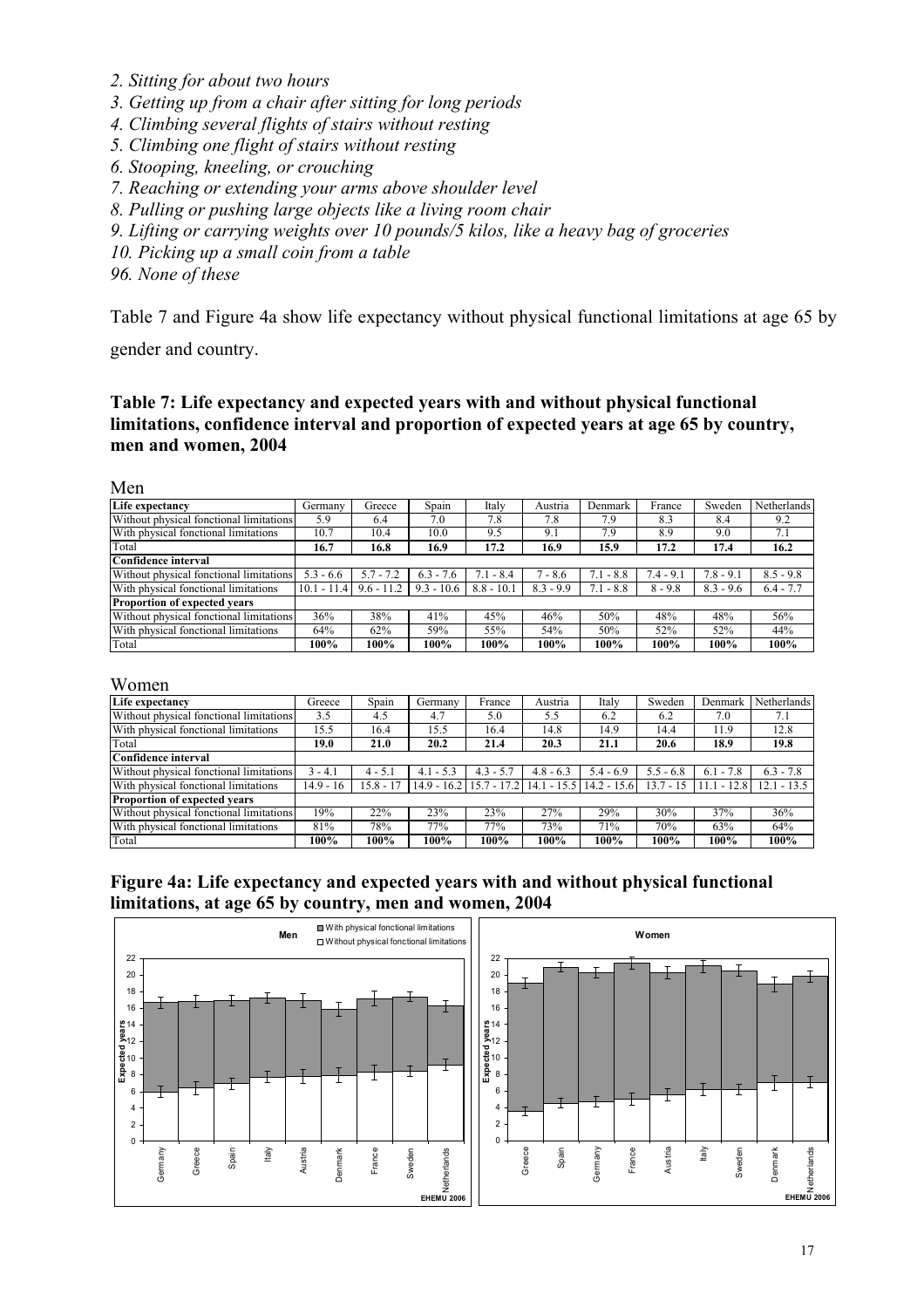## **Figure 4b: Proportion of expected years with and without physical functional limitations, at age 65 by country, men and women, 2004**



Sources: Eurostat and SHARE 2004

Figure 4b shows the proportion of life expectancy at age 65 lived with and without physical functional limitations. We see a large difference between men and women with regard to the proportion of life expectancy without physical functional limitations and inversely, the proportion with functional limitations. On the basis of the functional criteria, women appear to be in less good health than men: they spend on average 27% of their total life expectancy at age 65 without physical functional limitations, compared to 45% for men. Countries with the highest proportions of life expectancy without physical functional limitations were the Netherlands, Denmark and Sweden. On the other hand, Greece, Germany and Spain have the lowest proportions of life expectancy without physical functional limitations for both men and women.

## **3.2 Life expectancy without activity limitation (HLY)**

The question for activity limitation was as follows:

## *PH005\_ LIMITED ACTIVITIES*

*For the past six months at least, to what extent have you been limited because of a health problem in activities people usually do?* 

- *1. Severely limited*
- *2. Limited, but not severely*
- *3. Not limited*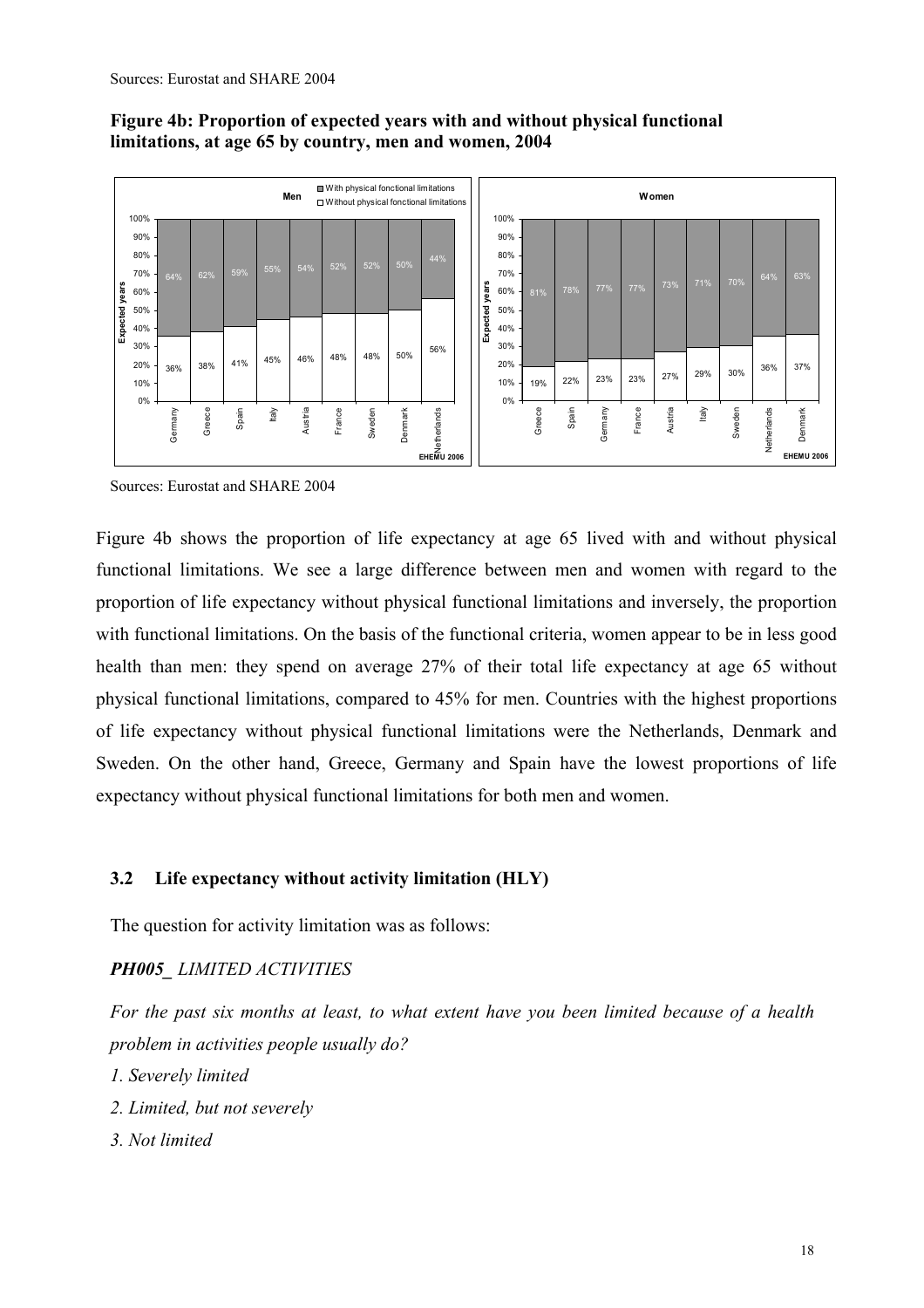This question is part of the series of questions developed by EuroREVES for DG SANCO and Eurostat (Minimum European Health Module / MEHM, Survey on Income and Living Conditions / SILC, and future European Health interview survey EHIS) [Euro-REVES (2002)] and will be used to compute the Healthy Life Years (HLY).

Table 8 and Figure 5a show life expectancies without activity limitation at age 65 by gender and country.

#### **Table 8: Life expectancy and expected years with and without activity limitation (moderate and severe), confidence interval and proportion of expected years at age 65 by country, men and women, 2004**

| Men                                 |             |             |             |             |             |             |             |              |              |
|-------------------------------------|-------------|-------------|-------------|-------------|-------------|-------------|-------------|--------------|--------------|
| Life expectancy                     | Germany     | Denmark     | Austria     | Sweden      | France      | Spain       | Italy       | Netherlands  | Greece       |
| Without activity limitation         | 5.9         | 7.1         | 8.1         | 8.6         | 8.6         | 8.8         | 9.3         | 9.5          | 9.9          |
| With moderate activity limitation   | 6.7         | 5.6         | 6.1         | 5.8         | 4.1         | 6.7         | 4.8         | 3.6          | 4.9          |
| With severe activity limitation     | 4.0         | 3.2         | 2.7         | 3.0         | 4.4         | 1.5         | 3.1         | 3.1          | 2.1          |
| Total                               | 16.6        | 15.9        | 16.9        | 17.4        | 17.2        | 16.9        | 17.2        | 16.2         | 16.8         |
| Confidence interval                 |             |             |             |             |             |             |             |              |              |
| Without activity limitation         | $5.3 - 6.6$ | $6.2 - 7.9$ | $7.3 - 8.9$ | $8 - 9.2$   | $7.7 - 9.5$ | $8.1 - 9.5$ | $8.6 - 10$  | $8.8 - 10.2$ | $9.1 - 10.6$ |
| With moderate activity limitation   | $6 - 7.4$   | $4.8 - 6.4$ | $5.2 - 6.9$ | $5.2 - 6.4$ | $3.3 - 4.9$ | $6 - 7.3$   | $4.2 - 5.5$ | $3 - 4.2$    | $4.2 - 5.6$  |
| With severe activity limitation     | $3.3 - 4.7$ | $2.5 - 4$   | $2.1 - 3.4$ | $2.5 - 3.5$ | $3.7 - 5.2$ | $1.1 - 1.9$ | $2.5 - 3.7$ | $2.6 - 3.6$  | $1.6 - 2.6$  |
| <b>Proportion of expected vears</b> |             |             |             |             |             |             |             |              |              |
| Without activity limitation         | 36%         | 45%         | 48%         | 49%         | 50%         | 52%         | 54%         | 59%          | 59%          |
| With moderate activity limitation   | 40%         | 35%         | 36%         | 33%         | 24%         | 39%         | 28%         | 22%          | 29%          |
| With severe activity limitation     | 24%         | 20%         | 16%         | 17%         | 26%         | 9%          | 18%         | 19%          | 12%          |
| Total                               | 100%        | $100\%$     | 100%        | 100%        | 100%        | 100%        | 100%        | 100%         | 100%         |

#### Women

| Life expectancy                   | Germanv     | Austria     | Spain         | Denmark     | Italy       | Netherlands | Greece      | Sweden      | France       |
|-----------------------------------|-------------|-------------|---------------|-------------|-------------|-------------|-------------|-------------|--------------|
| Without activity limitation       | 5.6         | 7.3         | 8.0           | 8.1         | 8.4         | 8.8         | 8.8         | 8.9         | 9.4          |
| With moderate activity limitation | 8.9         | 8.6         | 10.8          | 7.7         | 7.6         | 5.6         | 7.3         | 7.3         | 7.0          |
| With severe activity limitation   | 5.7         | 4.4         | 2.1           | 3.1         | 5.1         | 5.5         | 3.0         | 4.4         | 5.0          |
| Total                             | 20.2        | 20.3        | 21.0          | 18.9        | 21.1        | 19.8        | 19.0        | 20.5        | 21.4         |
| Confidence interval               |             |             |               |             |             |             |             |             |              |
| Without activity limitation       | $5 - 6.3$   | $6.5 - 8.1$ | $7.3 - 8.7$   | $7.2 - 9$   | $7.5 - 9.2$ | $7.9 - 9.6$ | $8 - 9.5$   | $8.2 - 9.7$ | $8.5 - 10.3$ |
| With moderate activity limitation | $8.1 - 9.7$ | $7.7 - 9.4$ | $10.1 - 11.6$ | $6.8 - 8.6$ | $6.7 - 8.5$ | $4.9 - 6.3$ | $6.5 - 8$   | $6.5 - 8$   | $6.1 - 7.9$  |
| With severe activity limitation   | $5 - 6.4$   | $3.8 - 5.1$ | $1.7 - 2.6$   | $2.4 - 3.7$ | $4.3 - 6$   | $4.8 - 6.3$ | $2.4 - 3.6$ | $3.7 - 5$   | $4.2 - 5.9$  |
| Proportion of expected years      |             |             |               |             |             |             |             |             |              |
| Without activity limitation       | 28%         | 36%         | 38%           | 43%         | 40%         | 44%         | 46%         | 43%         | 44%          |
| With moderate activity limitation | 44%         | 42%         | 52%           | 41%         | 36%         | 28%         | 38%         | 35%         | 33%          |
| With severe activity limitation   | 28%         | 22%         | 10%           | 16%         | 24%         | 28%         | 16%         | 21%         | 23%          |
| Total                             | 100%        | 100%        | 100%          | 100%        | 100%        | 100%        | 100%        | 100%        | 100%         |





Sources: Eurostat and SHARE 2004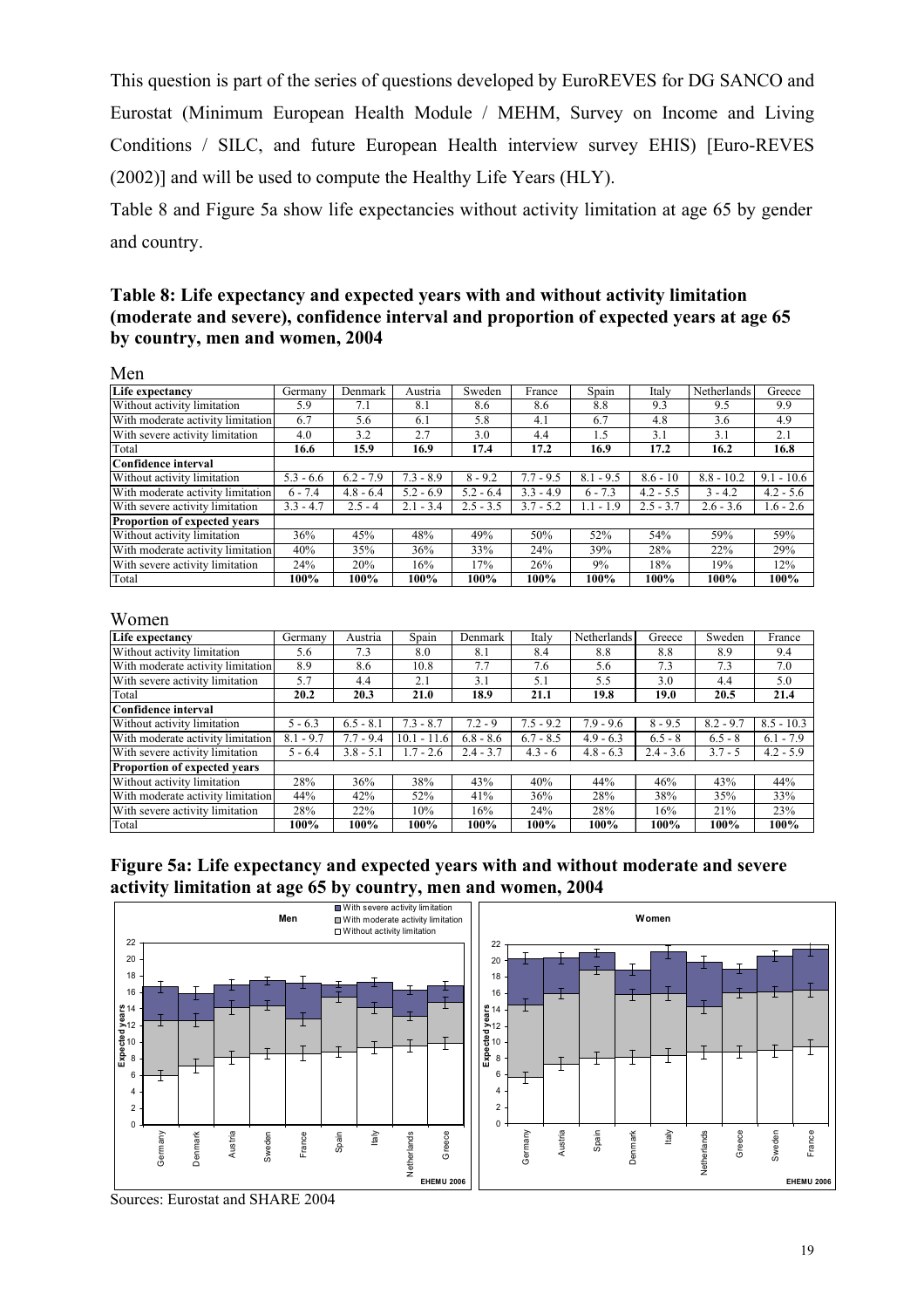## **Figure 5b: Proportion of expected years with and without moderate and severe activity limitation, at age 65 by country, men and women, 2004**



Sources: Eurostat and SHARE 2004

Figure 5b shows the proportion of life expectancy lived without activity limitation, with moderate activity limitations and with severe activity limitations at age 65. On average and regardless of gender, 20% of the total life expectancy is lived with severe activity limitations in the 9 countries. But this varies considerably between countries: from 9% to 26% in men and 10% to 28% in women respectively. In both men and women, the Netherlands and Greece have the highest proportions of life expectancy without activity limitation (59% for men and 45% for women) whereas Germany has the lowest (36% for men and 28% for women).

In all countries the proportion of life expectancy without activity limitation is higher in men than women.

# **3.3 Life Expectancy without instrumental activity restrictions (IADL)**

The SHARE question relating to instrumental activity restrictions (IADL) is as follows:

# *PH049\_ MORE HEALTH AND ACTIVITIES*

*Please look at card 10. Here are a few more everyday activities. Please tell me if you have any difficulty with these because of a physical, mental, emotional or memory problem. Again exclude any difficulties you expect to last less than three months. (Because of a health or memory problem, do you have difficulty doing any of the activities on card 10?)* 

*1. Dressing, including putting on shoes and socks*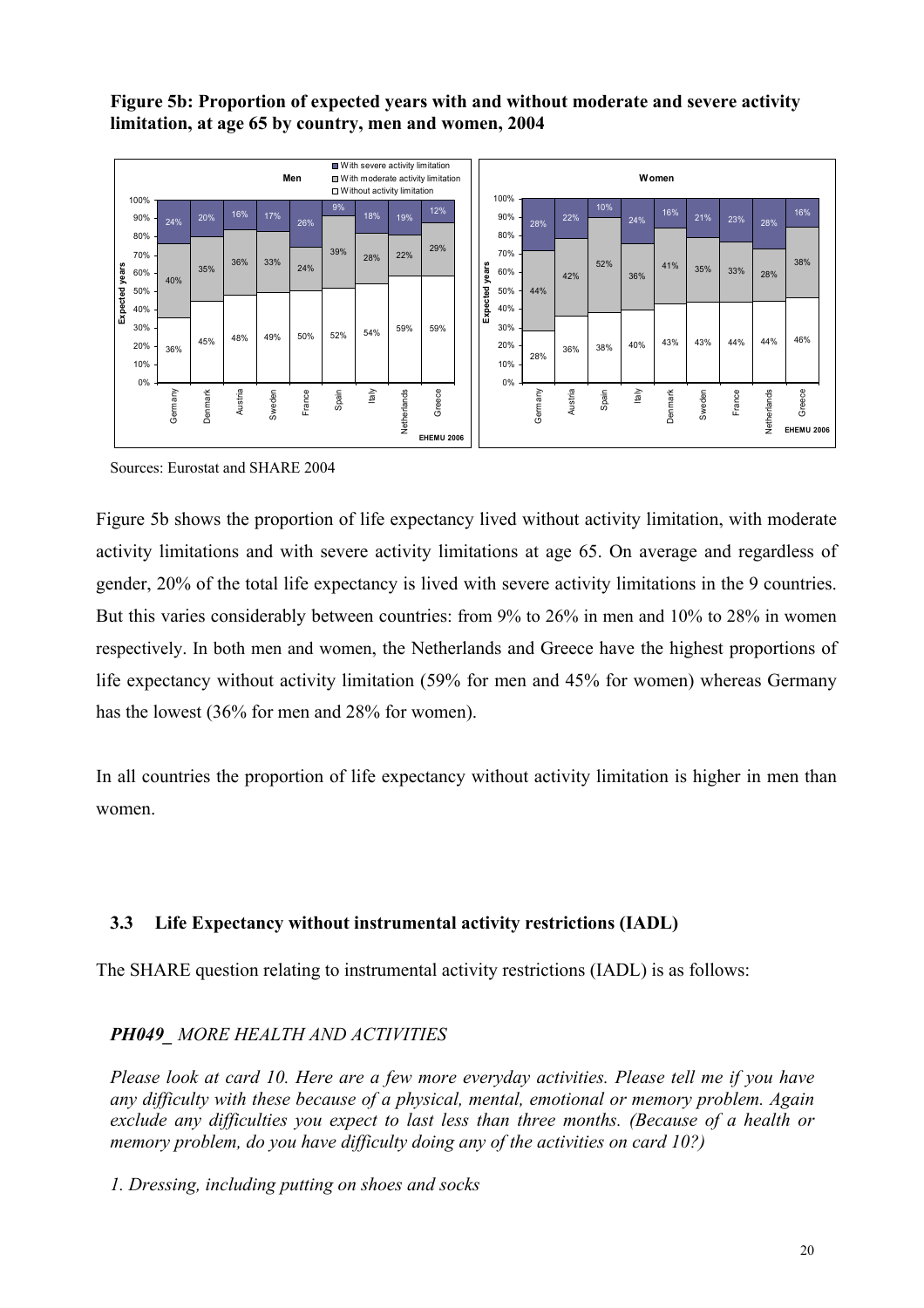- *2. Walking across a room*
- *3. Bathing or showering*
- *4. Eating, such as cutting up your food*
- *5. Getting in or out of bed*
- *6. Using the toilet, including getting up or down*
- *7. Using a map to figure out how to get around in a strange place*
- *8. Preparing a hot meal*
- *9. Shopping for groceries*
- *10. Making telephone calls*
- *11. Taking medications*
- *12. Doing work around the house or garden*
- *13. Managing money, such as paying bills and keeping track of expenses*
- *96. None of these*

Only the answers 7 to 13 are used to calculate an IADL type indicator.

Table 9 and Figure 6a show life expectancy with and without instrumental activity restrictions

(IADL) at age 65 by gender and country.

#### **Table 9: Life expectancy and expected years with and without instrumental activity restrictions (IADL), confidence interval and proportion of expected years at age 65 by country, men and women, 2004**

Men

| TYTOTI                              |               |              |               |               |               |               |             |               |               |
|-------------------------------------|---------------|--------------|---------------|---------------|---------------|---------------|-------------|---------------|---------------|
| Life expectancy                     | Denmark       | Spain        | France        | Austria       | Greece        | Germany       | Netherlands | Sweden        | Italy         |
| Without IADL restrictions           | 12.0          | 12.4         | 12.9          | 13.1          | 13.1          | 13.2          | 13.5        | 14.1          | 14.1          |
| With IADL restrictions              | 3.9           | 4.5          | 4.2           | 3.8           | 3.7           | 3.5           | 2.8         | 3.3           | 3.1           |
| Total                               | 15.9          | 16.9         | 17.2          | 16.9          | 16.8          | 16.7          | 16.2        | 17.4          | 17.2          |
| <b>Confidence interval</b>          |               |              |               |               |               |               |             |               |               |
| Without IADL restrictions           | $11.2 - 12.$  | $11.8 - 13.$ | $12.3 - 13.6$ | $12.3 - 13.8$ | $12.5 - 13.8$ | $12.6 - 13.8$ | 13 - 13.9   | $13.6 - 14.6$ | $13.6 - 14.7$ |
| With IADL restrictions              | 3.1<br>$-4.6$ | $3.9 - 5.1$  | $3.5 - 4.9$   | $3.1 - 4.6$   | $3.1 - 4.3$   | $2.9 - 4.1$   | $2.3 - 3.3$ | $2.8 - 3.8$   | $2.5 - 3.7$   |
| <b>Proportion of expected vears</b> |               |              |               |               |               |               |             |               |               |
| Without IADL restrictions           | 76%           | 74%          | 75%           | 77%           | 78%           | 79%           | 83%         | 81%           | 82%           |
| With IADL restrictions              | 24%           | 26%          | 25%           | 23%           | 22%           | 21%           | 17%         | 19%           | 18%           |
| Total                               | 100%          | 100%         | 100%          | 100%          | 100%          | 100%          | 100%        | 100%          | 100%          |

Women

| Life expectancy                     | Greece        | Spain        | Austria      | France        | Denmark       | Netherlands   | Sweden      | Italy         | Germany     |
|-------------------------------------|---------------|--------------|--------------|---------------|---------------|---------------|-------------|---------------|-------------|
| Without IADL restrictions           | 11.1          | 11.4         | 12.8         | 13.0          | 13.1          | 13.5          | 13.7        | 13.7          | 14.3        |
| With IADL restrictions              | 7.9           | 9.6          | 7.5          | 8.4           | 5.8           | 6.3           | 6.9         | 7.4           | 5.9         |
| Total                               | 19.0          | 21.0         | 20.3         | 21.4          | 18.9          | 19.8          | 20.6        | 21.1          | 20.2        |
| Confidence interval                 |               |              |              |               |               |               |             |               |             |
| Without IADL restrictions           | $10.4 - 11.9$ | $10.7 - 12.$ | 11.9 - 13.6' | $12.2 - 13.8$ | $12.3 - 13.8$ | $12.8 - 14.2$ | $13 - 14.3$ | $12.9 - 14.5$ | $.3.6 - 15$ |
| With IADL restrictions              | $7.1 - 8.6$   | $8.9 - 10.3$ | $6.7 - 8.4$  | $7.6 - 9.2$   | $5 - 6.6$     | $5.6 - 7$     | $6.3 - 7.6$ | $6.5 - 8.2$   | $5.2 - 6.6$ |
| <b>Proportion of expected years</b> |               |              |              |               |               |               |             |               |             |
| Without IADL restrictions           | 59%           | 54%          | 63%          | 61%           | 69%           | 68%           | 66%         | 65%           | 71%         |
| With IADL restrictions              | 41%           | 46%          | 37%          | 39%           | 31%           | 32%           | 34%         | 35%           | 29%         |
| Total                               | 100%          | 100%         | 100%         | 100%          | 100%          | 100%          | 100%        | 100%          | 100%        |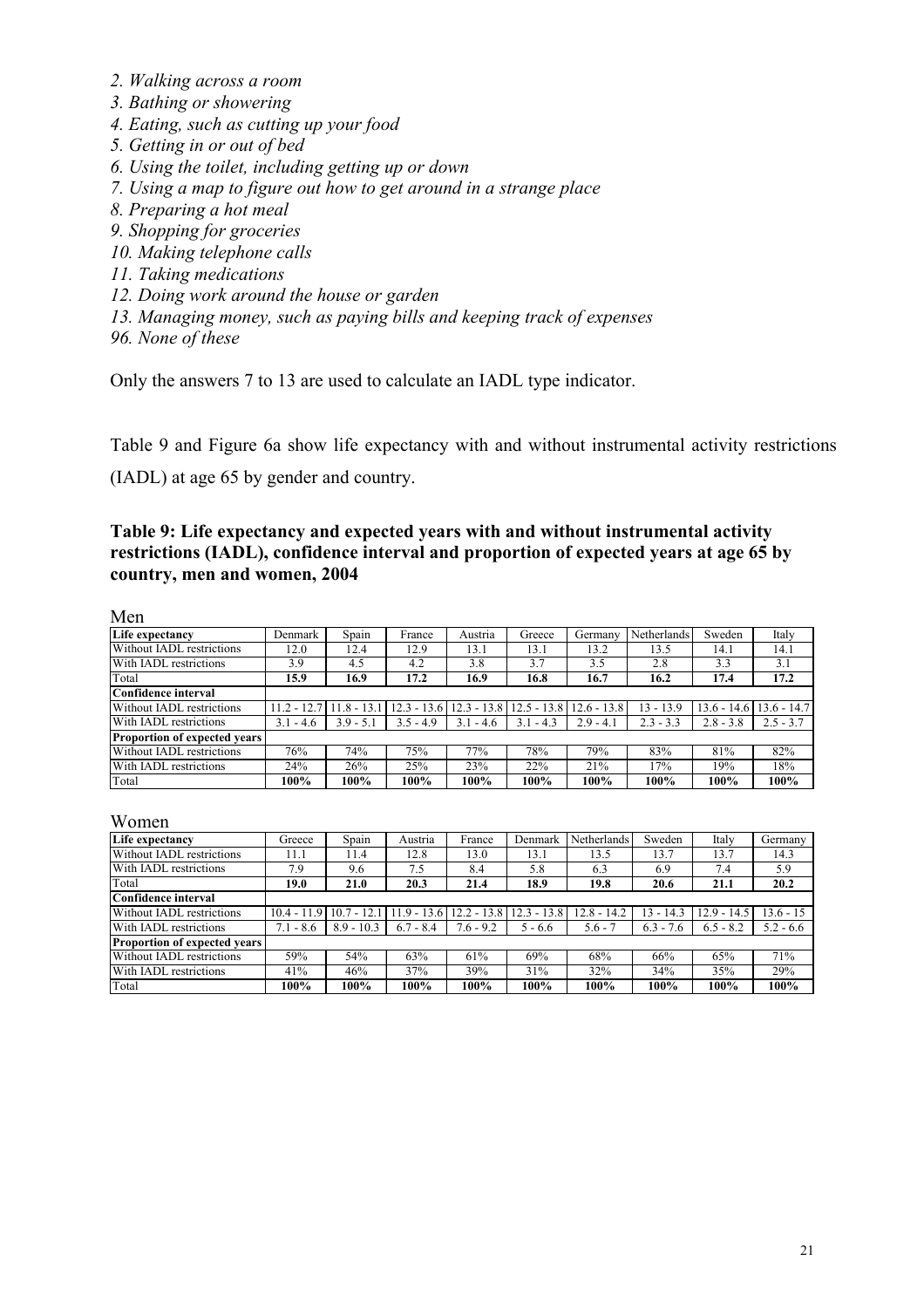**Figure 6a: Life expectancy and expected years with and without instrumental activities restrictions (IADL) at age 65 by country, men and women, 2004** 



Sources: Eurostat and SHARE 2004



|                |                    |       |        |         |         | Men    |         |        | With IADL restrictions<br>□ Without IADL restrictions |            |          |                     |       |        |        |         | Women |        |                   |         |         |
|----------------|--------------------|-------|--------|---------|---------|--------|---------|--------|-------------------------------------------------------|------------|----------|---------------------|-------|--------|--------|---------|-------|--------|-------------------|---------|---------|
|                | 100%<br>90%<br>80% | 26%   | 25%    | 24%     | 23%     | 22%    | 21%     | 19%    | 18%                                                   | 17%        |          | 100%<br>90%<br>80%  |       | 41%    | 39%    | 37%     | 35%   | 34%    | 32%               | 31%     | 29%     |
|                | 70% -<br>60%       |       |        |         |         |        |         |        |                                                       |            |          | 70%<br>years<br>60% | 46%   |        |        |         |       |        |                   |         |         |
| Expected years | 50%<br>40%<br>30%  | 74%   | 75%    | 76%     | 77%     | 78%    | 79%     | 81%    | 82%                                                   | 83%        | Expected | 50%<br>40%<br>30%   | 54%   | 59%    | 61%    | 63%     | 65%   | 66%    | 68%               | 69%     | 71%     |
|                | 20%<br>10%<br>0%   |       |        |         |         |        |         |        |                                                       |            |          | 20%<br>10%<br>0%    |       |        |        |         |       |        |                   |         |         |
|                |                    | Spain | France | Denmark | Austria | Greece | Germany | Sweden | ltaly                                                 | EHEMU 2006 |          |                     | Spain | Greece | France | Austria | ltaly | Sweden | Netherlands       | Denmark | Germany |
|                |                    |       |        |         |         |        |         |        |                                                       |            |          |                     |       |        |        |         |       |        | <b>EHEMU 2006</b> |         |         |

Sources: Eurostat and SHARE 2004

Figure 6b illustrates the proportion of life expectancy at age 65 with and without instrumental activity restrictions (IADL). We see that compared to men, women have a much lower proportion of life expectancy without instrumental activity restrictions (IADL) (64% on average compared to 78%). In both men and women, Spain has the lowest proportion of life expectancy without instrumental activity restrictions (IADL): 74% for men and 54% for women.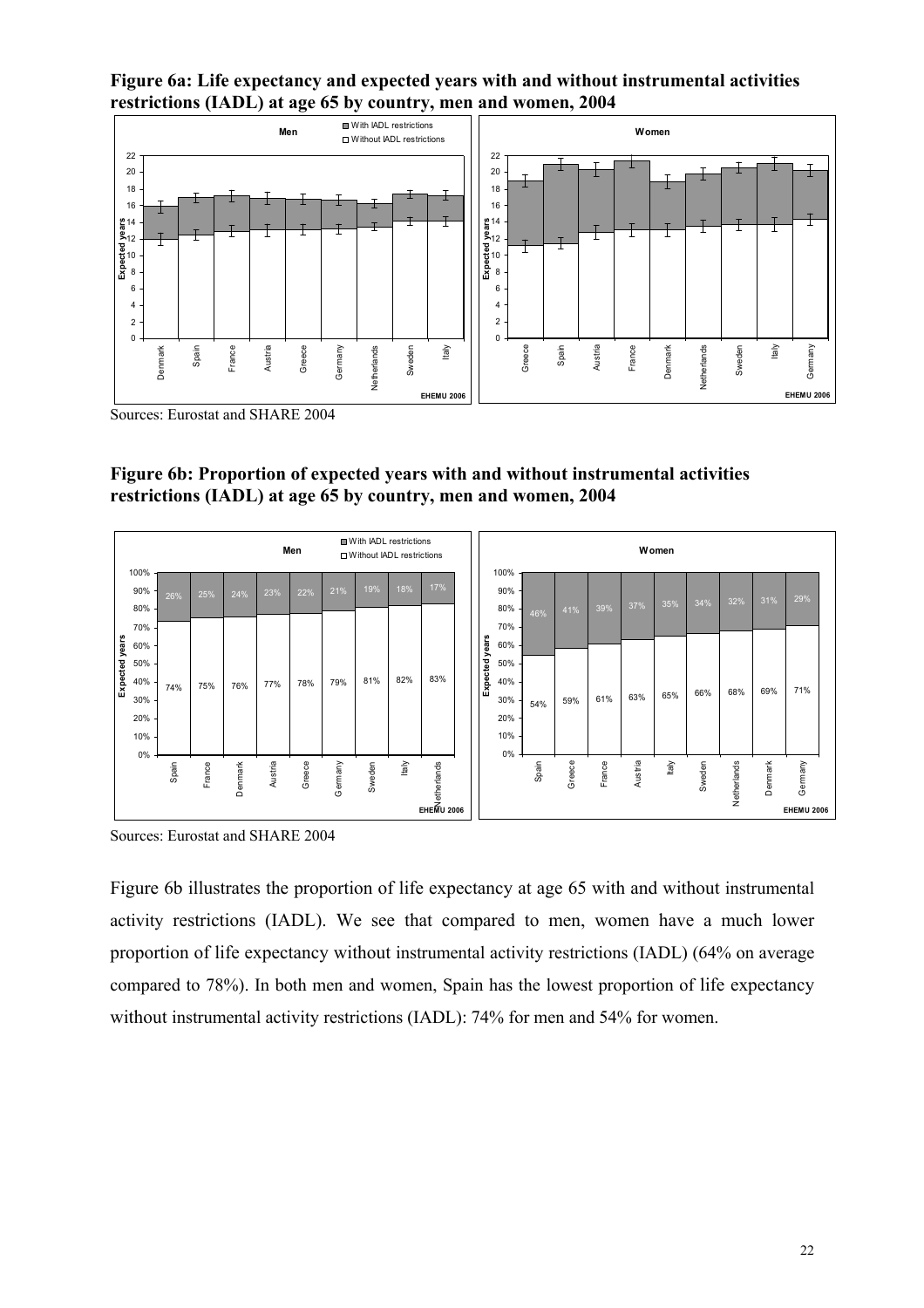## **3.4 Life Expectancy without self care activity restrictions (ADL)**

The SHARE question relating to self care activity restrictions (ADL) is as follows:

## *PH049\_ MORE HEALTH AND ACTIVITIES*

*Please look at card 10. Here are a few more everyday activities. Please tell me if you have any difficulty with these because of a physical, mental, emotional or memory problem. Again exclude any difficulties you expect to last less than three months. (Because of a health or memory problem, do you have difficulty doing any of the activities on card 10?)* 

- *1. Dressing, including putting on shoes and socks*
- *2. Walking across a room*
- *3. Bathing or showering*
- *4. Eating, such as cutting up your food*
- *5. Getting in or out of bed*
- *6. Using the toilet, including getting up or down*
- *7. Using a map to figure out how to get around in a strange place*
- *8. Preparing a hot meal*
- *9. Shopping for groceries*
- *10. Making telephone calls*
- *11. Taking medications*
- *12. Doing work around the house or garden*
- *13. Managing money, such as paying bills and keeping track of expenses*
- *96. None of these*

Only the answers 1 to 6 are used to calculate an ADL type.

Table 10 and Figure 7a show life expectancy with and without self care activity restrictions (ADL) at age 65 by gender by country. As befits their greater severity fewer years are lived with ADL restrictions than with IADL restrictions.

#### **Table 10: Life expectancy and expected years with and without self care activity restrictions (ADL), confidence interval and proportion of expected years at age 65 by country, men and women, 2004**

| Men                                 |               |              |             |              |             |             |             |               |               |
|-------------------------------------|---------------|--------------|-------------|--------------|-------------|-------------|-------------|---------------|---------------|
| Life expectancy                     | Denmark       | France       | Spain       | Germany      | Italv       | Netherlands | Austria     | Greece        | Sweden        |
| Without ADL restrictions            | 13.1          | 13.4         | 14.2        | 14.2         | 14.5        | 14.7        | 14.9        | 15.0          | 15.1          |
| With ADL restrictions               | 2.8           | 3.8          | 2.8         | 2.4          | 2.7         | 1.5         | 2.0         | 1.8           | 2.3           |
| Total                               | 15.9          | 17.2         | 16.9        | 16.6         | 17.2        | 16.2        | 16.9        | 16.8          | 17.4          |
| Confidence interval                 |               |              |             |              |             |             |             |               |               |
| Without ADL restrictions            | $12.4 - 13.8$ | $12.7 - 14.$ | 13.6 - 14.7 | $3.7 - 14.8$ | $14 - 15.1$ | 14.4 - 15.1 | 14.4 - 15.5 | $14.6 - 15.5$ | $14.7 - 15.6$ |
| With ADL restrictions               | $2.1 - 3.5$   | $3.1 - 4.5$  | $2.3 - 3.3$ | 1.9 - 3      | $2.2 - 3.3$ | $1.2 - 1.9$ | $1.4 - 2.5$ | $1.3 - 2.2$   | $1.8 - 2.7$   |
| <b>Proportion of expected years</b> |               |              |             |              |             |             |             |               |               |
| Without ADL restrictions            | 82%           | 78%          | 84%         | 86%          | 84%         | 91%         | 88%         | 89%           | 87%           |
| With ADL restrictions               | 18%           | 22%          | 16%         | 14%          | 16%         | 9%          | 12%         | 11%           | 13%           |
| Total                               | 100%          | $100\%$      | $100\%$     | 100%         | 100%        | 100%        | 100%        | 100%          | $100\%$       |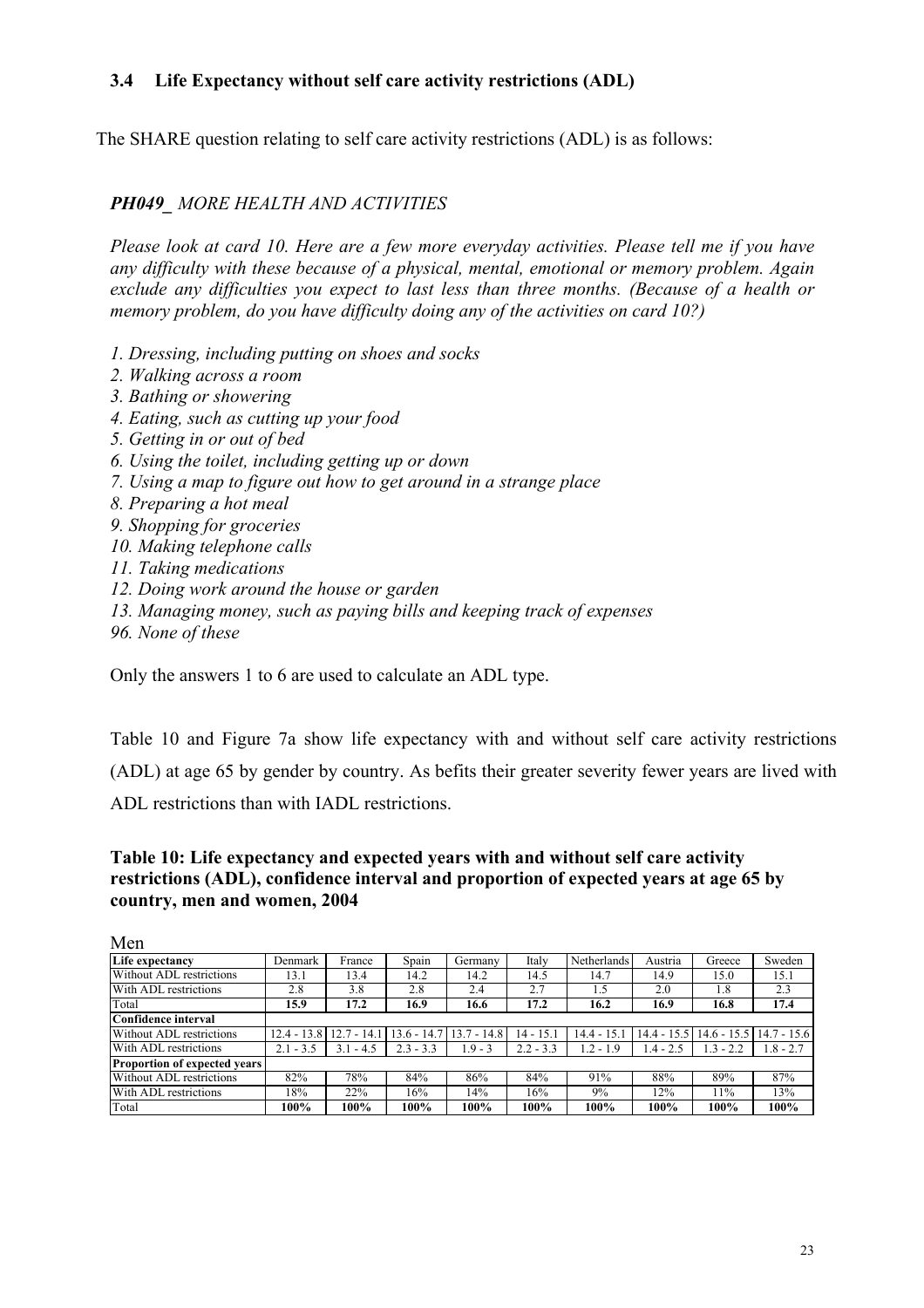| Women                               |             |             |             |                                           |               |                    |             |               |             |
|-------------------------------------|-------------|-------------|-------------|-------------------------------------------|---------------|--------------------|-------------|---------------|-------------|
| Life expectancy                     | Greece      | Italy       | Spain       | Denmark                                   | Germany       | <b>Netherlands</b> | Austria     | Sweden        | France      |
| Without ADL restrictions            | 15.3        | 15.6        | 15.8        | 15.8                                      | 16.1          | 16.2               | 16.3        | 16.5          | 16.8        |
| With ADL restrictions               | 3.7         | 5.5         | 5.2         | 3.1                                       | 4.1           | 3.6                | 4.0         | 4.0           | 4.6         |
| Total                               | 19.0        | 21.1        | 20.9        | 18.9                                      | 20.2          | 19.8               | 20.3        | 20.6          | 21.4        |
| Confidence interval                 |             |             |             |                                           |               |                    |             |               |             |
| Without ADL restrictions            | $14.7 - 16$ |             |             | $14.8 - 16.4$   15.1 - 16.4   15.2 - 16.4 | $15.5 - 16.8$ | $15.6 - 16.8$      | $15.5 - 17$ | $15.9 - 17.1$ | 16 - 17.6   |
| With ADL restrictions               | $3.1 - 4.3$ | $4.7 - 6.3$ | $4.6 - 5.8$ | $2.5 - 3.7$                               | $3.5 - 4.7$   | $3 - 4.2$          | $3.3 - 4.8$ | $3.4 - 4.6$   | $3.8 - 5.4$ |
| <b>Proportion of expected years</b> |             |             |             |                                           |               |                    |             |               |             |
| Without ADL restrictions            | 81%         | 74%         | 75%         | 84%                                       | 80%           | 82%                | 80%         | 80%           | 79%         |
| With ADL restrictions               | 19%         | 26%         | 25%         | 16%                                       | 20%           | 18%                | 20%         | 20%           | 21%         |
| Total                               | 100%        | 100%        | 100%        | 100%                                      | 100%          | $100\%$            | 100%        | 100%          | 100%        |

**Figure 7a: Life expectancy and expected years with and without self care activity restrictions (ADL) at age 65 by country, men and women, 2004** 



Sources: Eurostat and SHARE 2004

**Figure 7b: Proportion of expected years with and without self care activity restrictions (ADL) at age 65 by country, men and women, 2004** 



Sources: Eurostat and SHARE 2004

Figure 7b illustrates the variation observed in the proportion of life expectancy at age 65 lived without self care activity restrictions (ADL). For men the proportion varies more or less linearly from 78% for France to 91% for the Netherlands. The picture for women is similar.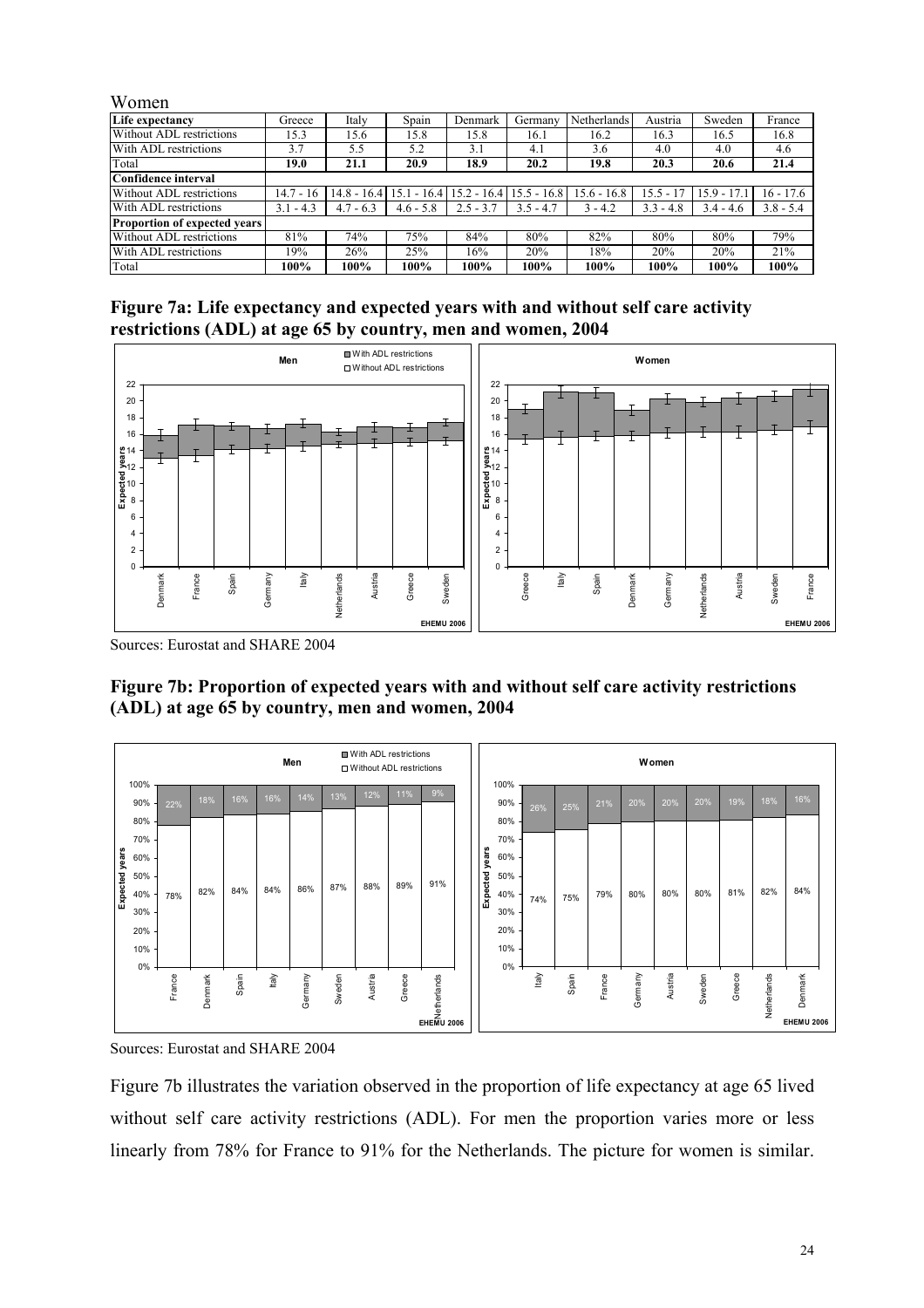The proportion of life expectancy with no ADL limitation in women varies from 74% in Italy to 84% in Denmark.

In Figure 8 all the health expectancies for a given country (Austria) at age 65 are shown together (see annex 2 for the other countries): perceived health expectancy (European version); life expectancy without, with one or two and at least three symptoms; life expectancy without morbidity, with one ore two and at least three conditions; life expectancy with or without physical functional limitations; life expectancy without activity limitation, with moderate limitation and severe limitation; life expectancy with or without IADL restrictions; and life expectancy with or without ADL restrictions.

In 2004, life expectancy at age 65 in Austria was 20.3 years for women and 16.9 years for men. Although, the total years lived by men were less than those lived by women, for all health expectancies the years of life spent in positive health were greater for men than women (apart from the life expectancy with ADL restrictions). Compared to men, women spent a much larger proportion of their life in ill health and these years of ill health were more likely to be years with severe health problems.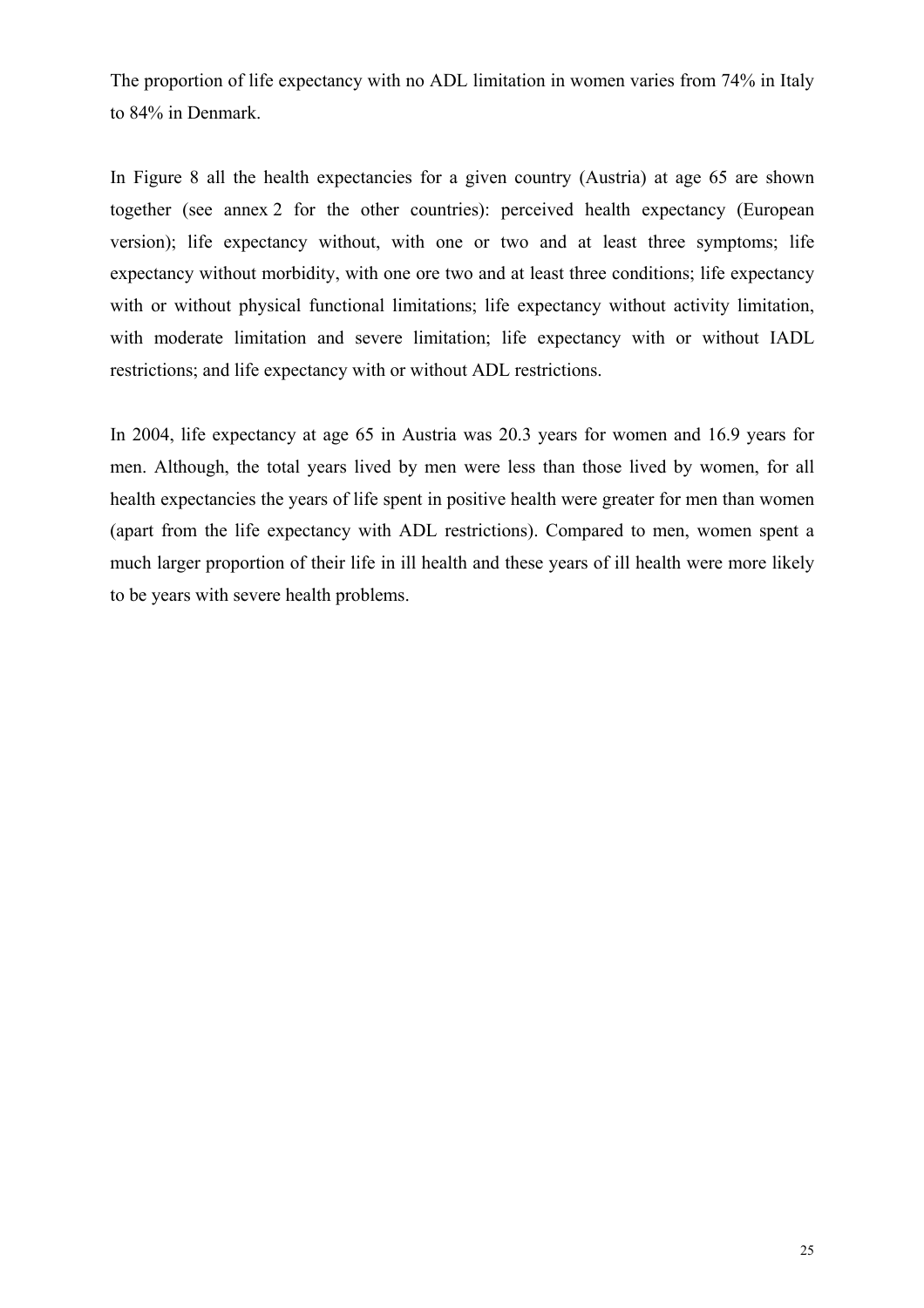



Sources: Eurostat and SHARE 2004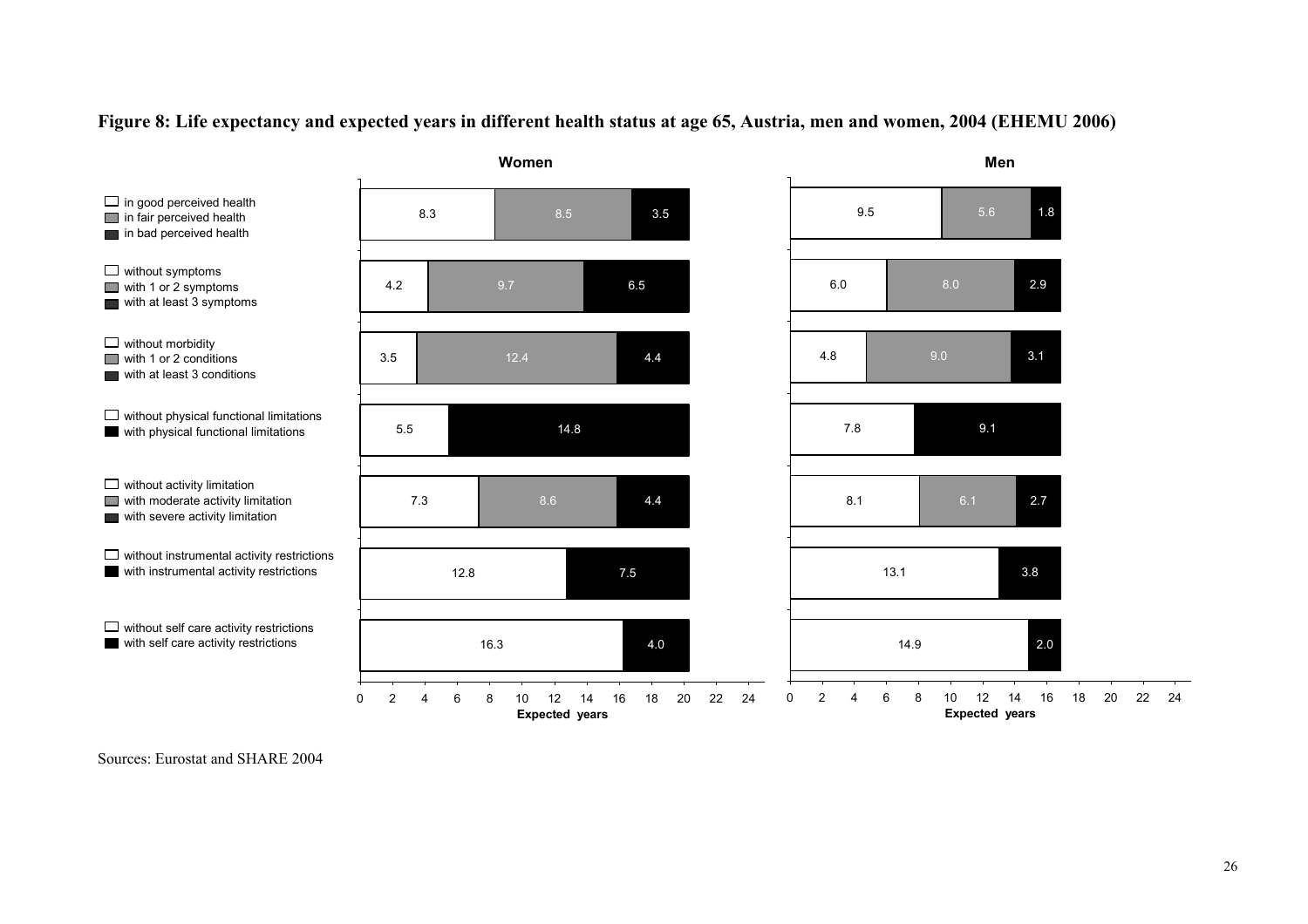#### SECTION 3. DISCUSSION AND CONCLUSION

Regardless of the health expectancies considered, we found that women in comparison to men generally live a larger part of their longer life expectancy with health problems. In many cases the amount of time spent in poor health by women within the overall life expectancy period is greater than that of men. We also observe that the Netherlands is frequently ranked amongst the countries with the best health expectancies. These calculations, established from SHARE survey data, pertain to 9 European countries only. They are therefore not fully representative of the entire European Union. It will be interesting to compare these calculations with those obtained from SILC (Statistics on Income and Living Conditions) survey carried out amongst the 25 countries of the European Union. In all cases, these initial results obtained from the EHEMU information system (cf. EHEMU Technical report 2006\_1) provide a rich source of information to provide a better understanding of the differences in health between European populations.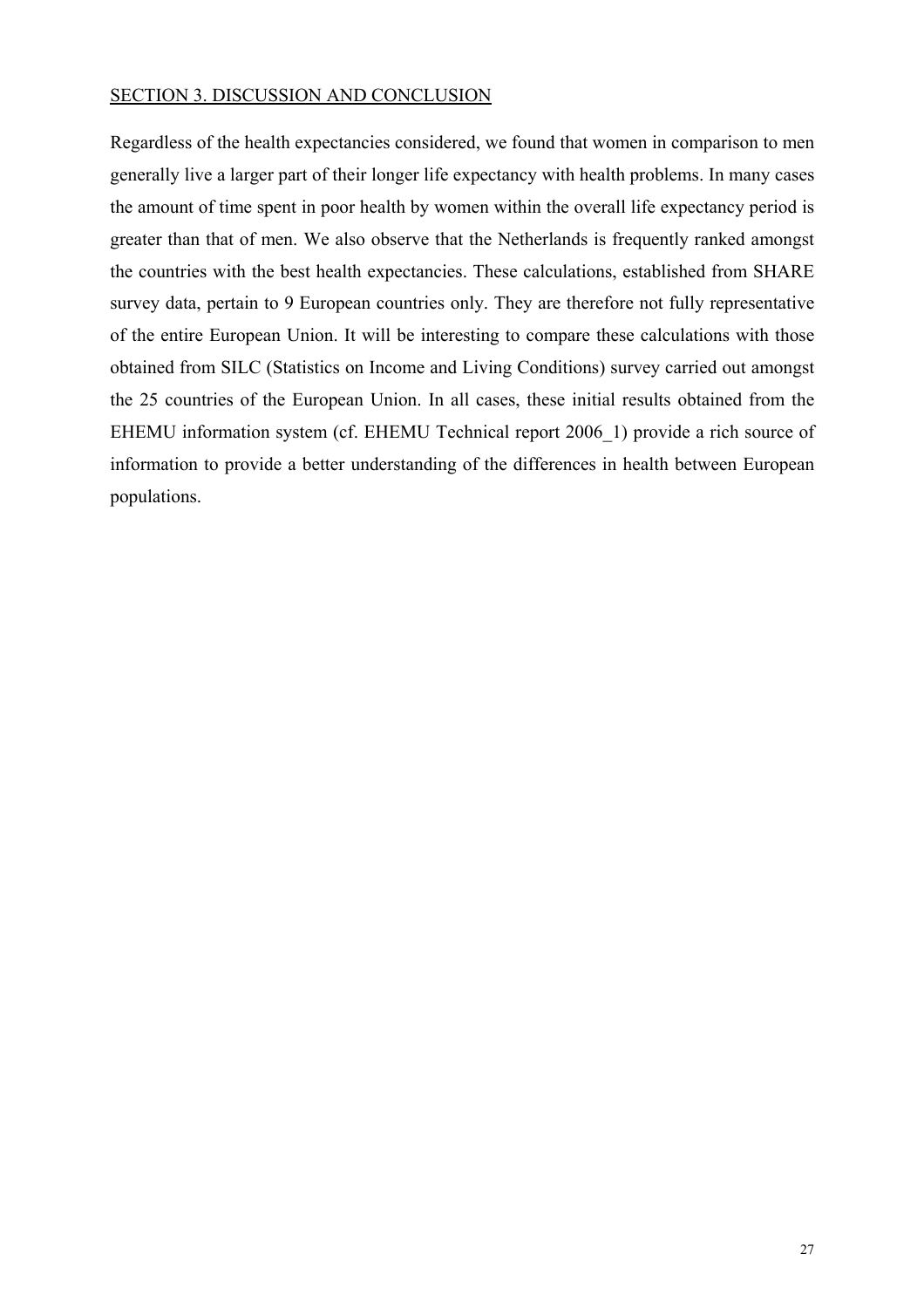# **REFERENCES**

Börsch-Supan, Axel et al. (2005), *Health, Ageing and Retirement in Europe. First Results from the Survey of Health, Ageing and Retirement in Europe*, Editors, Mannheim Research Institute for the Economics of Aging (MEA), Mannheim.

Euro-REVES (2002) *Selection of a coherent set of health indicators for the European Union. Phase II: final report* [of the Euro-REVES II project supported by the European Commission]. Montpellier: Euro-REVES, 2002. 129p (Robine JM, Jagger C, Romieu I, Eds).

European Commission (2003) *Communication COM(2003) 585 final on the Structural indicators* (08/10/2003).

European Commission (2004) *Communication COM(2004) 0029 on the report from the Commission to the Spring European Council* (21/01/2004).

European Health Expectancy Monitoring Unit (2006), EHEMU Technical report 2006\_1, Montpellier, April 2006.

Jagger C. Health expectancy calculation by the Sullivan Method: a practical guide. Tokyo: Nihon University Population Research Institute; 1999.

Sullivan DF. A single index of mortality and morbidity. HSMHA *Health Rep* 1971; 86:347- 354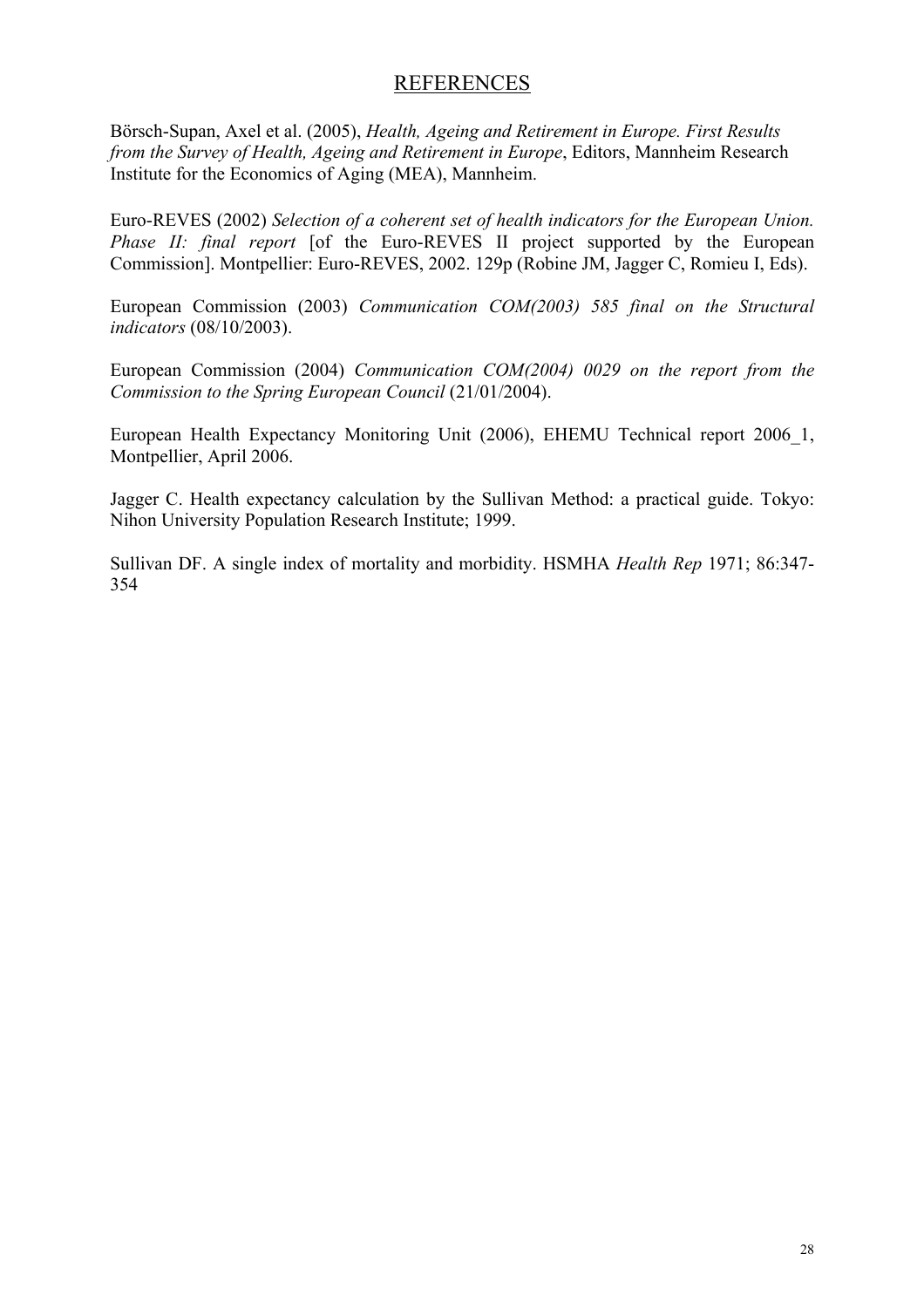# **ANNEX 1**

Prevalence (perceived health, symptoms, morbidity, physical functional limitation "PFL", activity limitation, instrumental activity restriction "IADL", self care activity restrictions "ADL"), age group (65+, 65-74, 75-84, 85+), sex and country (SHARE 2004)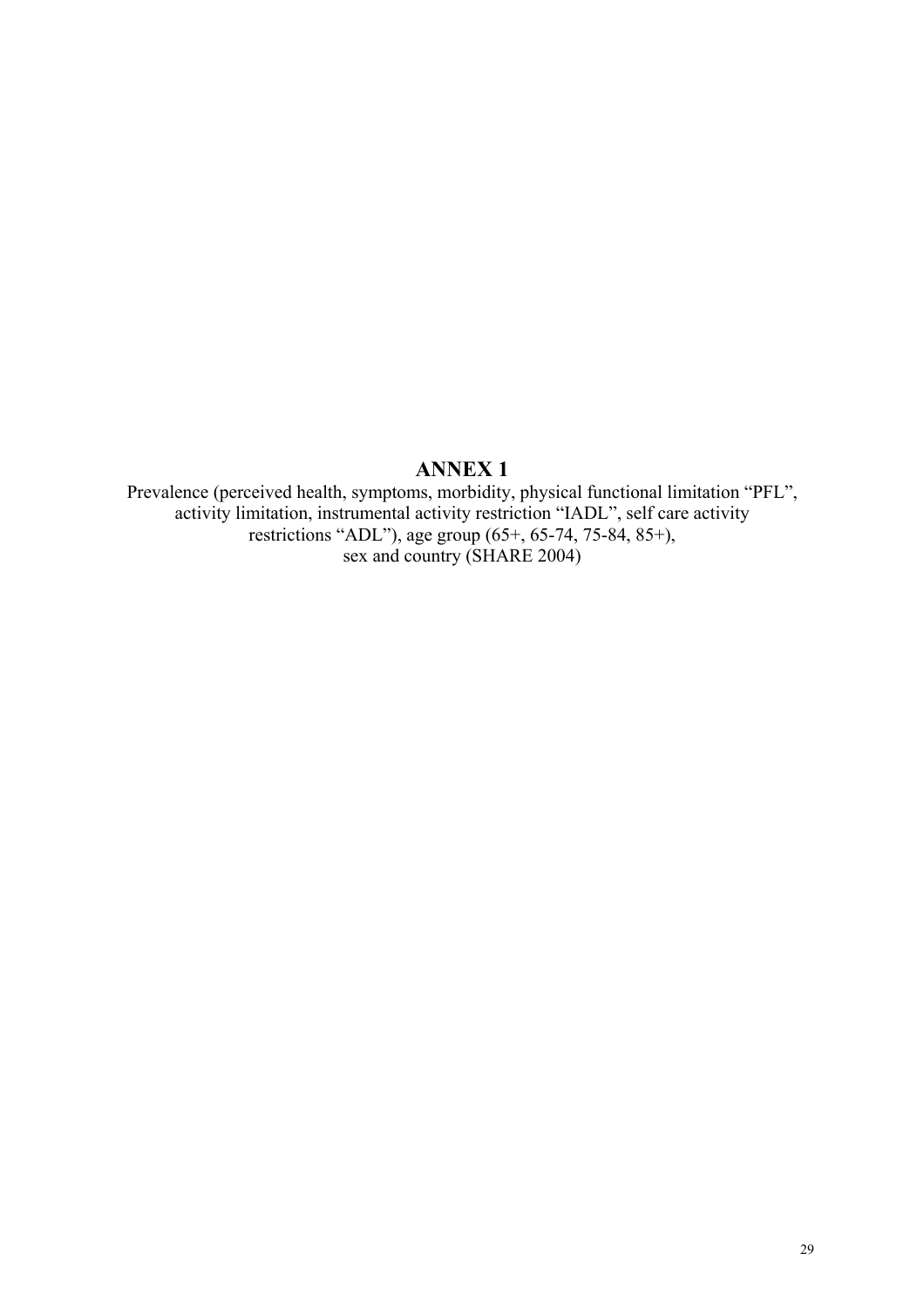| Women          |           |      | <b>Perceived health</b> |      |         | <b>Symptoms</b> |                   |                   | <b>Morbidity</b> |       |         | <b>PFL</b> |                                 | <b>Activity limitation</b> |      | <b>IADL</b> |      | <b>ADL</b> |      |
|----------------|-----------|------|-------------------------|------|---------|-----------------|-------------------|-------------------|------------------|-------|---------|------------|---------------------------------|----------------------------|------|-------------|------|------------|------|
| country        | age       | good | fair                    | bad  | without | 1 or 2          | $>= 3$            | without           | 1 or 2           | $>=3$ | without | with       | without moderate severe without |                            |      |             | with | without    | with |
| <b>Austria</b> | $65+$     | 0.45 | $\overline{0.40}$       | 0.16 | 0.21    | 0.49            | 0.30              | 0.17              | 0.60             | 0.22  | 0.30    | 0.70       | 0.38                            | 0.42                       | 0.20 | 0.67        | 0.33 | 0.82       | 0.18 |
|                | $65 - 74$ | 0.52 | 0.37                    | 0.11 | 0.23    | 0.51            | 0.25              | 0.19              | 0.61             | 0.20  | 0.38    | 0.62       | 0.45                            | 0.43                       | 0.12 | 0.75        | 0.25 | 0.88       | 0.12 |
|                | $75 - 84$ | 0.36 | 0.42                    | 0.21 | 0.15    | 0.48            | 0.36              | 0.12              | 0.58             | 0.30  | 0.20    | 0.80       | 0.30                            | 0.41                       | 0.29 | 0.58        | 0.42 | 0.78       | 0.22 |
|                | $85+$     | 0.27 | 0.45                    | 0.29 | 0.26    | 0.41            | 0.33              | 0.26              | 0.63             | 0.10  | 0.12    | 0.88       | 0.27                            | 0.41                       | 0.33 | 0.45        | 0.55 | 0.61       | 0.39 |
| <b>Denmark</b> | $65+$     | 0.59 | 0.30                    | 0.10 | 0.27    | 0.43            | 0.30              | 0.16              | 0.47             | 0.37  | 0.37    | 0.63       | 0.44                            | 0.40                       | 0.16 | 0.69        | 0.31 | 0.84       | 0.16 |
|                | 65-74     | 0.68 | 0.26                    | 0.06 | 0.33    | 0.45            | 0.22              | $\overline{0.21}$ | 0.46             | 0.33  | 0.49    | 0.51       | 0.54                            | 0.33                       | 0.13 | 0.82        | 0.18 | 0.90       | 0.10 |
|                | 75-84     | 0.51 | 0.36                    | 0.13 | 0.24    | 0.44            | 0.32              | 0.13              | 0.50             | 0.37  | 0.29    | 0.71       | 0.40                            | 0.46                       | 0.15 | 0.65        | 0.35 | 0.87       | 0.13 |
|                | 85+       | 0.52 | 0.31                    | 0.17 | 0.14    | 0.35            | 0.51              | 0.08              | 0.38             | 0.54  | 0.18    | 0.82       | 0.22                            | 0.49                       | 0.30 | 0.38        | 0.62 | 0.55       | 0.45 |
| France         | $65+$     | 0.50 | 0.38                    | 0.12 | 0.18    | 0.47            | 0.35              | 0.11              | 0.51             | 0.38  | 0.25    | 0.75       | 0.46                            | 0.30                       | 0.23 | 0.66        | 0.34 | 0.81       | 0.19 |
|                | 65-74     | 0.57 | 0.34                    | 0.10 | 0.20    | 0.47            | 0.33              | 0.12              | 0.54             | 0.34  | 0.31    | 0.69       | 0.54                            | 0.31                       | 0.14 | 0.77        | 0.23 | 0.88       | 0.12 |
|                | $75 - 84$ | 0.43 | 0.43                    | 0.14 | 0.18    | 0.45            | 0.37              | 0.11              | 0.49             | 0.40  | 0.19    | 0.81       | 0.40                            | 0.28                       | 0.32 | 0.61        | 0.39 | 0.77       | 0.23 |
|                | $85+$     | 0.39 | 0.39                    | 0.22 | 0.07    | 0.54            | 0.39              | 0.10              | 0.39             | 0.51  | 0.12    | 0.88       | 0.27                            | 0.37                       | 0.37 | 0.22        | 0.78 | 0.54       | 0.46 |
| Germany        | $65+$     | 0.39 | 0.41                    | 0.20 | 0.17    | 0.50            | 0.33              | 0.14              | 0.55             | 0.31  | 0.27    | 0.73       | 0.31                            | 0.45                       | 0.24 | 0.75        | 0.25 | 0.84       | 0.16 |
|                | 65-74     | 0.47 | 0.39                    | 0.13 | 0.21    | 0.52            | $\overline{0.27}$ | 0.18              | 0.57             | 0.25  | 0.35    | 0.65       | 0.37                            | 0.46                       | 0.16 | 0.83        | 0.17 | 0.90       | 0.10 |
|                | $75 - 84$ | 0.27 | 0.45                    | 0.29 | 0.11    | 0.46            | 0.43              | 0.08              | 0.54             | 0.38  | 0.13    | 0.87       | $\overline{0.21}$               | 0.44                       | 0.35 | 0.68        | 0.32 | 0.80       | 0.20 |
|                | $85 +$    | 0.28 | 0.39                    | 0.33 | 0.13    | 0.46            | 0.41              | 0.14              | 0.43             | 0.43  | 0.13    | 0.87       | 0.24                            | 0.31                       | 0.46 | 0.40        | 0.60 | 0.50       | 0.50 |
| Greece         | 65+       | 0.39 | 0.44                    | 0.17 | 0.18    | 0.47            | 0.35              | 0.08              | 0.55             | 0.37  | 0.20    | 0.80       | 0.47                            | 0.38                       | 0.15 | 0.58        | 0.42 | 0.80       | 0.20 |
|                | 65-74     | 0.44 | 0.43                    | 0.12 | 0.21    | 0.51            | 0.27              | 0.10              | 0.58             | 0.32  | 0.29    | 0.71       | 0.60                            | 0.32                       | 0.08 | 0.70        | 0.30 | 0.89       | 0.11 |
|                | 75-84     | 0.33 | 0.46                    | 0.21 | 0.16    | 0.38            | 0.47              | 0.05              | 0.49             | 0.46  | 0.11    | 0.89       | 0.30                            | 0.48                       | 0.22 | 0.50        | 0.50 | 0.73       | 0.27 |
|                | $85+$     | 0.28 | 0.44                    | 0.27 | 0.09    | 0.52            | 0.38              | 0.07              | 0.56             | 0.37  | 0.03    | 0.97       | 0.32                            | 0.38                       | 0.30 | 0.22        | 0.78 | 0.58       | 0.42 |
| <b>Italy</b>   | $65+$     | 0.35 | 0.47                    | 0.18 | 0.17    | 0.48            | 0.35              | 0.15              | 0.48             | 0.37  | 0.32    | 0.68       | 0.44                            | 0.35                       | 0.21 | 0.72        | 0.28 | 0.81       | 0.19 |
|                | 65-74     | 0.38 | 0.47                    | 0.15 | 0.18    | 0.51            | 0.31              | 0.17              | 0.48             | 0.35  | 0.37    | 0.63       | 0.52                            | 0.32                       | 0.16 | 0.84        | 0.16 | 0.87       | 0.13 |
|                | $75 - 84$ | 0.31 | 0.45                    | 0.25 | 0.15    | 0.43            | 0.42              | 0.09              | 0.47             | 0.44  | 0.24    | 0.76       | 0.31                            | 0.41                       | 0.27 | 0.55        | 0.45 | 0.76       | 0.24 |
|                | $85+$     | 0.18 | 0.64                    | 0.18 | 0.17    | 0.43            | 0.40              | 0.31              | 0.44             | 0.25  | 0.30    | 0.70       | 0.26                            | 0.38                       | 0.35 | 0.48        | 0.52 | 0.36       | 0.64 |
| Netherlands    | $65+$     | 0.59 | 0.32                    | 0.09 | 0.29    | 0.45            | 0.26              | 0.21              | 0.54             | 0.25  | 0.39    | 0.61       | 0.45                            | 0.29                       | 0.26 | 0.72        | 0.28 | 0.85       | 0.15 |
|                | 65-74     | 0.66 | 0.28                    | 0.05 | 0.20    | 0.42            | 0.38              | 0.28              | 0.52             | 0.20  | 0.50    | 0.50       | 0.49                            | 0.29                       | 0.23 | 0.79        | 0.21 | 0.93       | 0.07 |
|                | 75-84     | 0.52 | 0.37                    | 0.11 | 0.13    | 0.33            | 0.55              | 0.13              | 0.53             | 0.34  | 0.28    | 0.72       | 0.39                            | 0.33                       | 0.28 | 0.69        | 0.31 | 0.83       | 0.17 |
|                | $85+$     | 0.43 | 0.37                    | 0.20 | 0.05    | 0.35            | 0.60              | 0.13              | 0.63             | 0.24  | 0.15    | 0.85       | 0.41                            | 0.20                       | 0.39 | 0.44        | 0.56 | 0.54       | 0.46 |
| Spain          | $65+$     | 0.31 | 0.40                    | 0.29 | 0.16    | 0.38            | 0.47              | 0.09              | 0.50             | 0.42  | 0.23    | 0.77       | 0.40                            | 0.52                       | 0.09 | 0.57        | 0.43 | 0.78       | 0.22 |
|                | 65-74     | 0.35 | 0.43                    | 0.22 | 0.21    | 0.51            | 0.28              | 0.12              | 0.56             | 0.32  | 0.31    | 0.69       | 0.49                            | 0.48                       | 0.03 | 0.71        | 0.29 | 0.90       | 0.10 |
|                | 75-84     | 0.28 | 0.38                    | 0.34 | 0.16    | 0.43            | 0.42              | 0.04              | 0.46             | 0.51  | 0.17    | 0.83       | 0.32                            | 0.57                       | 0.10 | 0.49        | 0.51 | 0.74       | 0.26 |
|                | $85+$     | 0.26 | 0.29                    | 0.45 | 0.05    | 0.36            | 0.59              | 0.11              | 0.35             | 0.53  | 0.05    | 0.95       | 0.22                            | 0.52                       | 0.26 | 0.23        | 0.77 | 0.40       | 0.60 |
| <b>Sweden</b>  | $65+$     | 0.54 | 0.33                    | 0.13 | 0.17    | 0.46            | 0.36              | 0.15              | 0.49             | 0.36  | 0.34    | 0.66       | 0.46                            | 0.35                       | 0.19 | 0.71        | 0.29 | 0.84       | 0.16 |
|                | 65-74     | 0.65 | 0.26                    | 0.09 | 0.34    | 0.47            | 0.19              | 0.20              | 0.50             | 0.30  | 0.43    | 0.57       | 0.53                            | 0.35                       | 0.12 | 0.84        | 0.16 | 0.93       | 0.07 |
|                | 75-84     | 0.42 | 0.40                    | 0.18 | 0.23    | 0.42            | 0.35              | 0.10              | 0.49             | 0.42  | 0.26    | 0.74       | 0.45                            | 0.32                       | 0.23 | 0.67        | 0.33 | 0.82       | 0.18 |
|                | $85+$     | 0.37 | 0.46                    | 0.17 | 0.18    | 0.44            | 0.38              | 0.06              | 0.45             | 0.50  | 0.13    | 0.87       | 0.16                            | 0.43                       | 0.41 | 0.24        | 0.76 | 0.51       | 0.49 |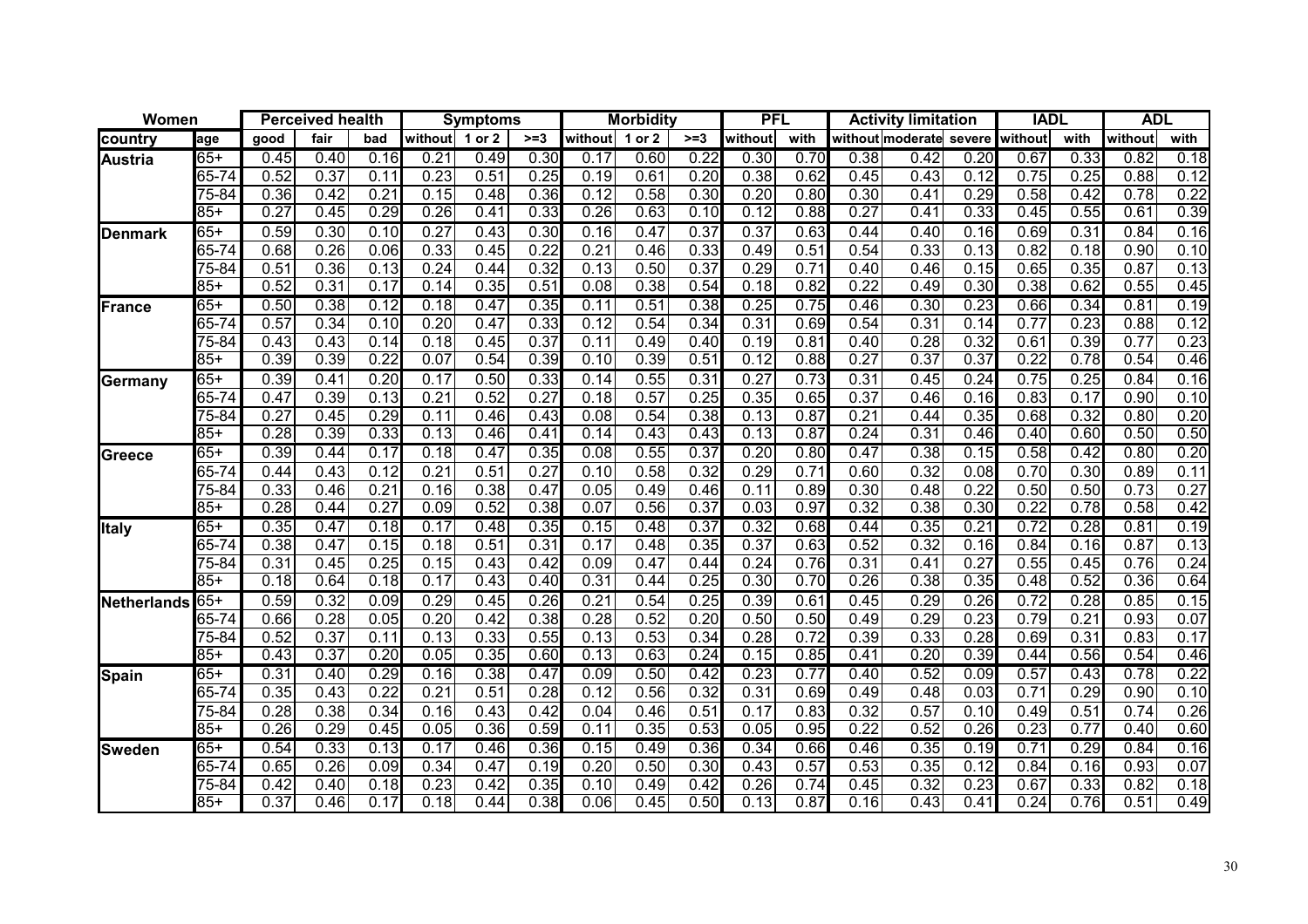| Men            |           | <b>Perceived health</b> |      |                   | <b>Symptoms</b> |        | <b>Morbidity</b> |         |        | <b>PFL</b> |         | <b>Activity limitation</b> |      |                         | <b>IADL</b> |         | <b>ADL</b>       |         |      |
|----------------|-----------|-------------------------|------|-------------------|-----------------|--------|------------------|---------|--------|------------|---------|----------------------------|------|-------------------------|-------------|---------|------------------|---------|------|
| country        | age       | good                    | fair | bad               | without         | 1 or 2 | $>=3$            | without | 1 or 2 | $>=3$      | without | with                       |      | without moderate severe |             | without | with             | without | with |
| <b>Austria</b> | $65+$     | 0.58                    | 0.32 | 0.09              | 0.36            | 0.51   | 0.13             | 0.28    | 0.56   | 0.16       | 0.48    | 0.52                       | 0.50 | 0.36                    | 0.14        | 0.81    | 0.19             | 0.89    | 0.11 |
|                | 65-74     | 0.64                    | 0.30 | 0.06              | 0.38            | 0.53   | 0.10             | 0.30    | 0.55   | 0.14       | 0.52    | 0.48                       | 0.55 | 0.36                    | 0.09        | 0.89    | 0.11             | 0.93    | 0.07 |
|                | $75 - 84$ | 0.49                    | 0.34 | 0.18              | 0.33            | 0.51   | 0.16             | 0.25    | 0.59   | 0.17       | 0.43    | 0.57                       | 0.42 | 0.36                    | 0.22        | 0.68    | 0.32             | 0.83    | 0.17 |
|                | $85+$     | 0.39                    | 0.50 | 0.12              | 0.26            | 0.19   | 0.56             | 0.19    | 0.48   | 0.32       | 0.26    | 0.74                       | 0.38 | 0.25                    | 0.37        | 0.51    | 0.49             | 0.76    | 0.24 |
| Denmark        | $65+$     | 0.63                    | 0.27 | 0.10              | 0.31            | 0.47   | 0.22             | 0.14    | 0.52   | 0.34       | 0.50    | 0.50                       | 0.43 | 0.37                    | 0.20        | 0.75    | 0.25             | 0.82    | 0.18 |
|                | 65-74     | 0.67                    | 0.25 | 0.08              | 0.37            | 0.47   | 0.16             | 0.18    | 0.52   | 0.30       | 0.59    | 0.41                       | 0.52 | 0.32                    | 0.16        | 0.88    | 0.12             | 0.91    | 0.09 |
|                | $75 - 84$ | 0.63                    | 0.28 | 0.09              | 0.26            | 0.49   | 0.25             | 0.10    | 0.50   | 0.40       | 0.44    | 0.56                       | 0.36 | 0.46                    | 0.19        | 0.71    | 0.29             | 0.83    | 0.17 |
|                | $85+$     | 0.43                    | 0.37 | 0.20              | 0.22            | 0.36   | 0.41             | 0.11    | 0.56   | 0.33       | 0.20    | 0.80                       | 0.21 | 0.40                    | 0.40        | 0.27    | 0.73             | 0.44    | 0.56 |
| France         | $65+$     | 0.52                    | 0.33 | 0.15              | 0.29            | 0.48   | 0.23             | 0.14    | 0.58   | 0.28       | 0.49    | 0.51                       | 0.52 | 0.24                    | 0.24        | 0.77    | 0.23             | 0.79    | 0.21 |
|                | $65 - 74$ | 0.59                    | 0.31 | 0.10              | 0.36            | 0.51   | 0.13             | 0.18    | 0.59   | 0.23       | 0.58    | 0.42                       | 0.58 | 0.26                    | 0.16        | 0.90    | 0.10             | 0.89    | 0.11 |
|                | $75 - 84$ | 0.44                    | 0.38 | 0.18              | 0.23            | 0.43   | 0.34             | 0.07    | 0.60   | 0.33       | 0.36    | 0.64                       | 0.46 | 0.22                    | 0.31        | 0.65    | 0.35             | 0.68    | 0.32 |
|                | $85+$     | 0.44                    | 0.17 | 0.39              | 0.04            | 0.52   | 0.43             | 0.09    | 0.39   | 0.52       | 0.35    | 0.65                       | 0.26 | 0.22                    | 0.52        | 0.39    | 0.6 <sup>7</sup> | 0.61    | 0.39 |
| Germany        | $65+$     | 0.47                    | 0.37 | 0.16              | 0.28            | 0.51   | 0.21             | 0.18    | 0.56   | 0.25       | 0.41    | 0.59                       | 0.43 | 0.38                    | 0.19        | 0.84    | 0.16             | 0.88    | 0.12 |
|                | 65-74     | 0.53                    | 0.35 | 0.13              | 0.31            | 0.52   | 0.17             | 0.22    | 0.55   | 0.23       | 0.47    | 0.53                       | 0.50 | 0.35                    | 0.14        | 0.90    | 0.10             | 0.93    | 0.07 |
|                | $75 - 84$ | 0.34                    | 0.42 | 0.24              | 0.19            | 0.52   | 0.29             | 0.10    | 0.61   | 0.29       | 0.29    | 0.71                       | 0.27 | 0.47                    | 0.26        | 0.73    | 0.27             | 0.80    | 0.20 |
|                | $85+$     | 0.40                    | 0.38 | 0.22              | 0.26            | 0.43   | 0.31             | 0.16    | 0.52   | 0.32       | 0.26    | 0.74                       | 0.26 | 0.24                    | 0.50        | 0.47    | 0.53             | 0.62    | 0.38 |
| Greece         | $65+$     | 0.51                    | 0.38 | 0.11              | 0.39            | 0.41   | 0.20             | 0.19    | 0.60   | 0.22       | 0.40    | 0.60                       | 0.60 | 0.29                    | 0.11        | 0.79    | 0.21             | 0.89    | 0.11 |
|                | $65 - 74$ | 0.59                    | 0.34 | 0.07              | 0.45            | 0.41   | 0.14             | 0.22    | 0.62   | 0.16       | 0.50    | 0.50                       | 0.67 | 0.25                    | 0.07        | 0.87    | 0.13             | 0.93    | 0.07 |
|                | $75 - 84$ | 0.43                    | 0.41 | 0.16              | 0.32            | 0.39   | 0.29             | 0.13    | 0.54   | 0.33       | 0.28    | 0.72                       | 0.52 | 0.34                    | 0.14        | 0.73    | 0.27             | 0.83    | 0.17 |
|                | $85+$     | 0.22                    | 0.56 | $\overline{0.22}$ | 0.18            | 0.54   | 0.28             | 0.14    | 0.65   | 0.21       | 0.04    | 0.96                       | 0.30 | 0.34                    | 0.36        | 0.32    | 0.68             | 0.75    | 0.25 |
| <b>Italy</b>   | $65+$     | 0.46                    | 0.41 | 0.13              | 0.31            | 0.48   | 0.21             | 0.17    | 0.55   | 0.27       | 0.48    | 0.52                       | 0.57 | 0.29                    | 0.15        | 0.86    | 0.14             | 0.87    | 0.13 |
|                | $65 - 74$ | 0.48                    | 0.41 | 0.11              | 0.32            | 0.48   | 0.20             | 0.18    | 0.55   | 0.27       | 0.53    | 0.47                       | 0.60 | 0.29                    | 0.11        | 0.92    | 0.08             | 0.92    | 0.08 |
|                | $75 - 84$ | 0.43                    | 0.37 | 0.20              | 0.29            | 0.48   | 0.24             | 0.18    | 0.53   | 0.29       | 0.37    | 0.63                       | 0.47 | 0.29                    | 0.24        | 0.73    | 0.27             | 0.76    | 0.24 |
|                | $85+$     | 0.34                    | 0.52 | 0.13              | 0.21            | 0.47   | 0.32             | 0.06    | 0.75   | 0.19       | 0.36    | 0.64                       | 0.50 | 0.24                    | 0.26        | 0.56    | 0.44             | 0.63    | 0.37 |
| Netherlands    | $65+$     | 0.62                    | 0.29 | 0.08              | 0.41            | 0.47   | 0.12             | 0.22    | 0.58   | 0.19       | 0.57    | 0.43                       | 0.59 | 0.21                    | 0.20        | 0.84    | 0.16             | 0.91    | 0.09 |
|                | 65-74     | 0.67                    | 0.26 | 0.07              | 0.44            | 0.46   | 0.10             | 0.26    | 0.56   | 0.18       | 0.66    | 0.34                       | 0.63 | 0.20                    | 0.17        | 0.90    | 0.10             | 0.94    | 0.06 |
|                | $75 - 84$ | 0.52                    | 0.36 | 0.11              | 0.37            | 0.48   | 0.15             | 0.14    | 0.62   | 0.24       | 0.42    | 0.58                       | 0.52 | 0.23                    | 0.25        | 0.78    | 0.22             | 0.90    | 0.10 |
|                | $85+$     | 0.62                    | 0.25 | 0.13              | 0.31            | 0.48   | 0.21             | 0.30    | 0.59   | 0.11       | 0.32    | 0.68                       | 0.55 | 0.17                    | 0.28        | 0.42    | 0.58             | 0.58    | 0.42 |
| Spain          | $65+$     | 0.48                    | 0.34 | 0.18              | 0.31            | 0.46   | 0.23             | 0.16    | 0.55   | 0.28       | 0.42    | 0.58                       | 0.53 | 0.38                    | 0.09        | 0.75    | 0.25             | 0.85    | 0.15 |
|                | $65 - 74$ | 0.56                    | 0.30 | 0.14              | 0.36            | 0.45   | 0.18             | 0.20    | 0.57   | 0.23       | 0.52    | 0.48                       | 0.62 | 0.34                    | 0.04        | 0.83    | 0.17             | 0.91    | 0.09 |
|                | $75 - 84$ | 0.38                    | 0.38 | 0.23              | 0.24            | 0.48   | 0.27             | 0.12    | 0.53   | 0.35       | 0.33    | 0.67                       | 0.42 | 0.44                    | 0.13        | 0.69    | 0.31             | 0.82    | 0.18 |
|                | $85+$     | 0.30                    | 0.46 | 0.24              | 0.19            | 0.43   | 0.38             | 0.07    | 0.52   | 0.40       | 0.14    | 0.86                       | 0.34 | 0.45                    | 0.21        | 0.47    | 0.53             | 0.59    | 0.41 |
| <b>Sweden</b>  | $65+$     | 0.61                    | 0.28 | 0.11              | 0.26            | 0.52   | 0.22             | 0.16    | 0.56   | 0.28       | 0.52    | 0.48                       | 0.52 | 0.32                    | 0.16        | 0.83    | 0.17             | 0.88    | 0.12 |
|                | $65 - 74$ | 0.66                    | 0.26 | 0.08              | 0.29            | 0.56   | 0.15             | 0.19    | 0.61   | 0.21       | 0.61    | 0.39                       | 0.63 | 0.26                    | 0.11        | 0.90    | 0.10             | 0.93    | 0.07 |
|                | $75 - 84$ | 0.55                    | 0.32 | 0.14              | 0.26            | 0.46   | 0.28             | 0.13    | 0.46   | 0.41       | 0.41    | 0.59                       | 0.39 | 0.41                    | 0.20        | 0.78    | 0.22             | 0.82    | 0.18 |
|                | $85+$     | 0.44                    | 0.31 | 0.25              | 0.11            | 0.38   | 0.51             | 0.08    | 0.63   | 0.28       | 0.22    | 0.78                       | 0.28 | 0.34                    | 0.38        | 0.55    | 0.45             | 0.73    | 0.27 |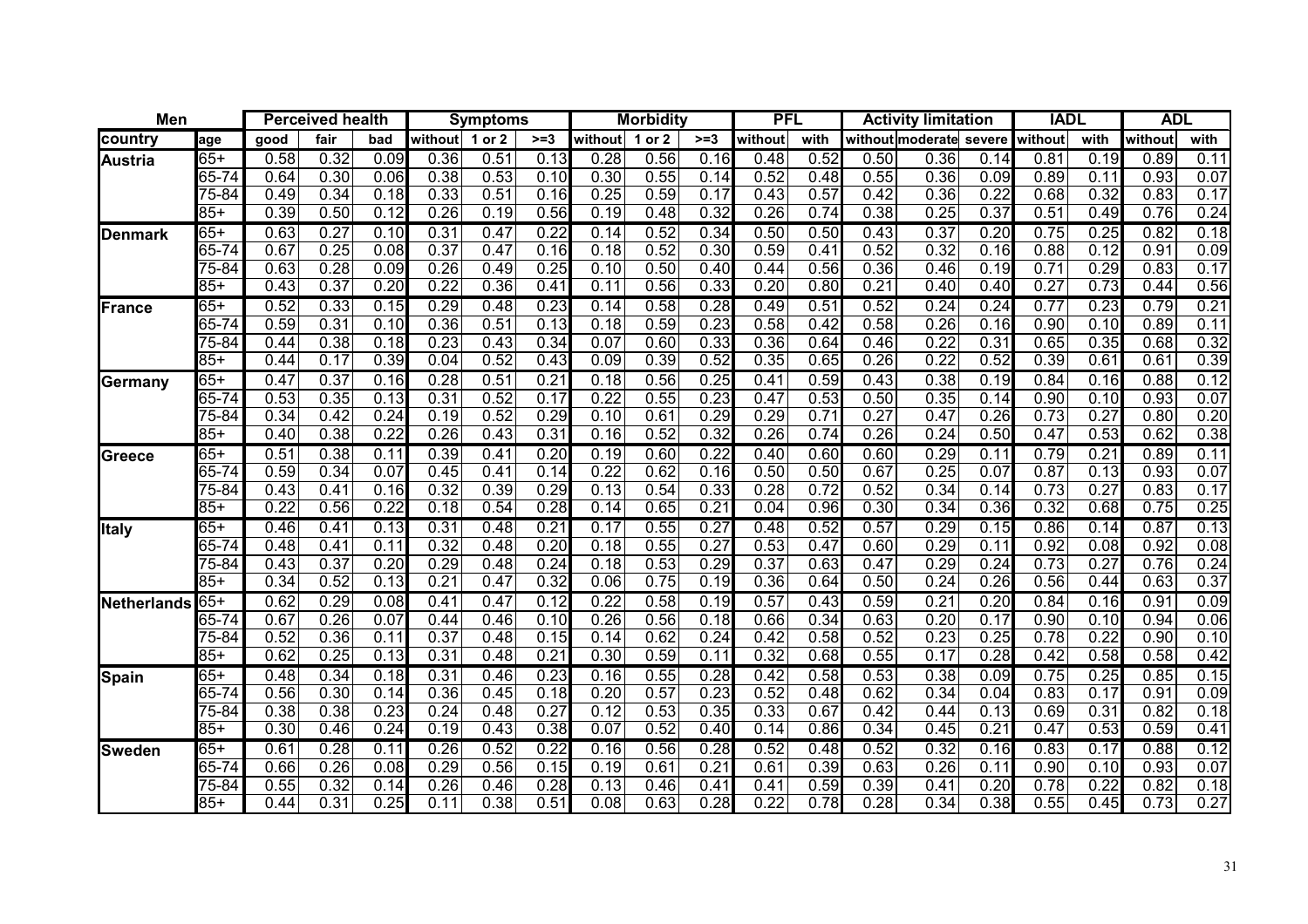**ANNEX 2**  Life and health expectancies at age 65, by sex and country (SHARE 2004)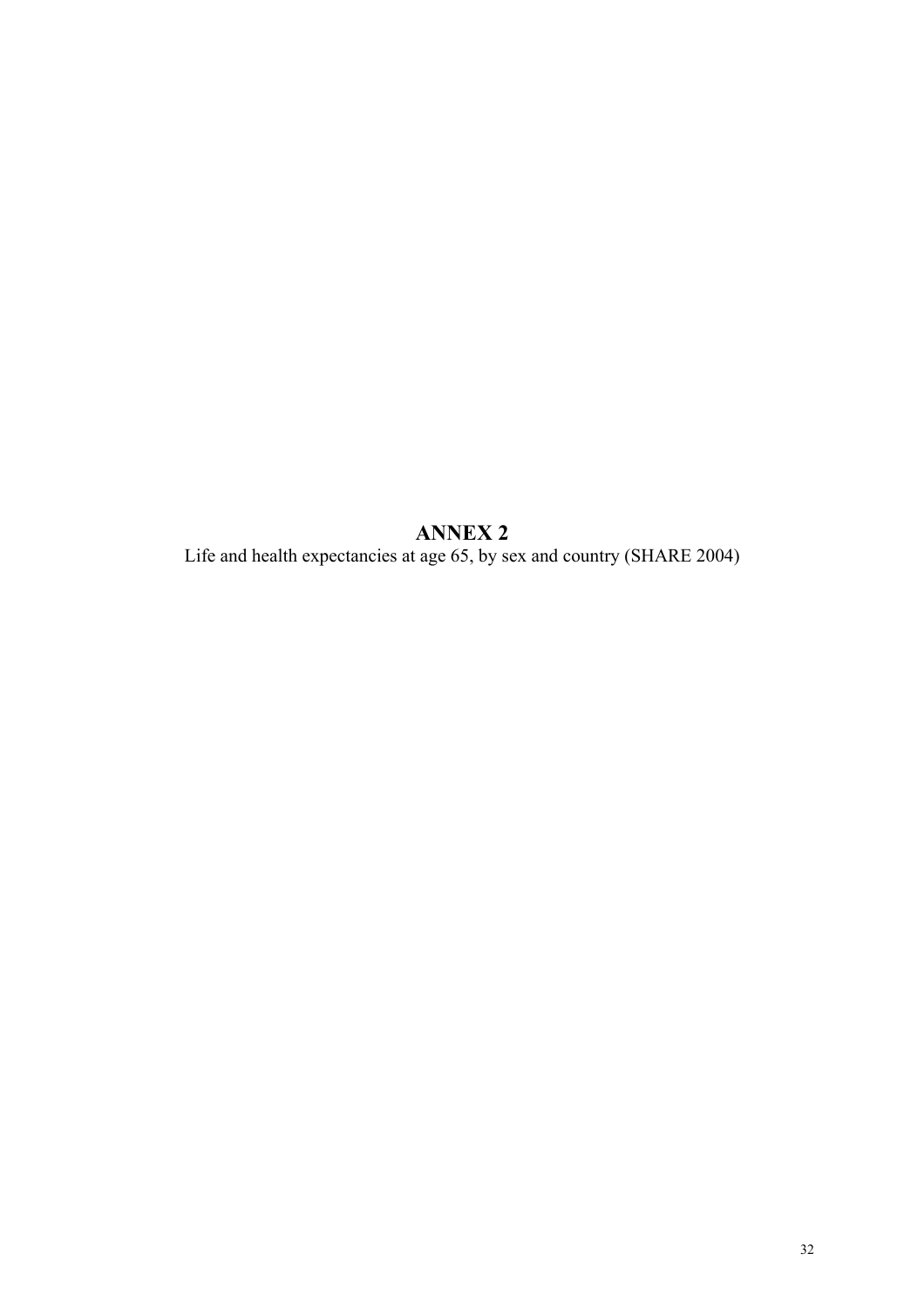## **AUSTRIA**

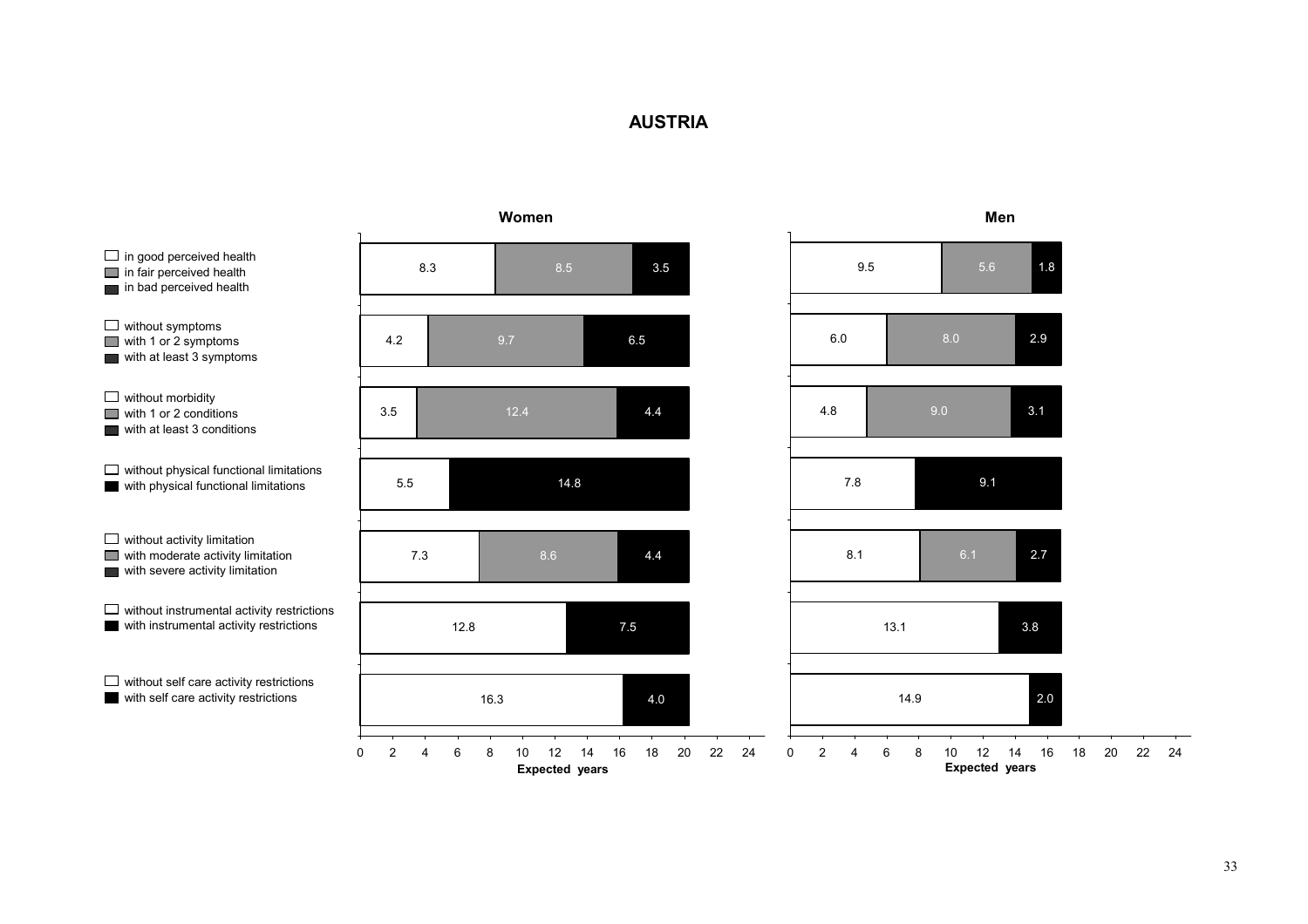#### **DENMARK**

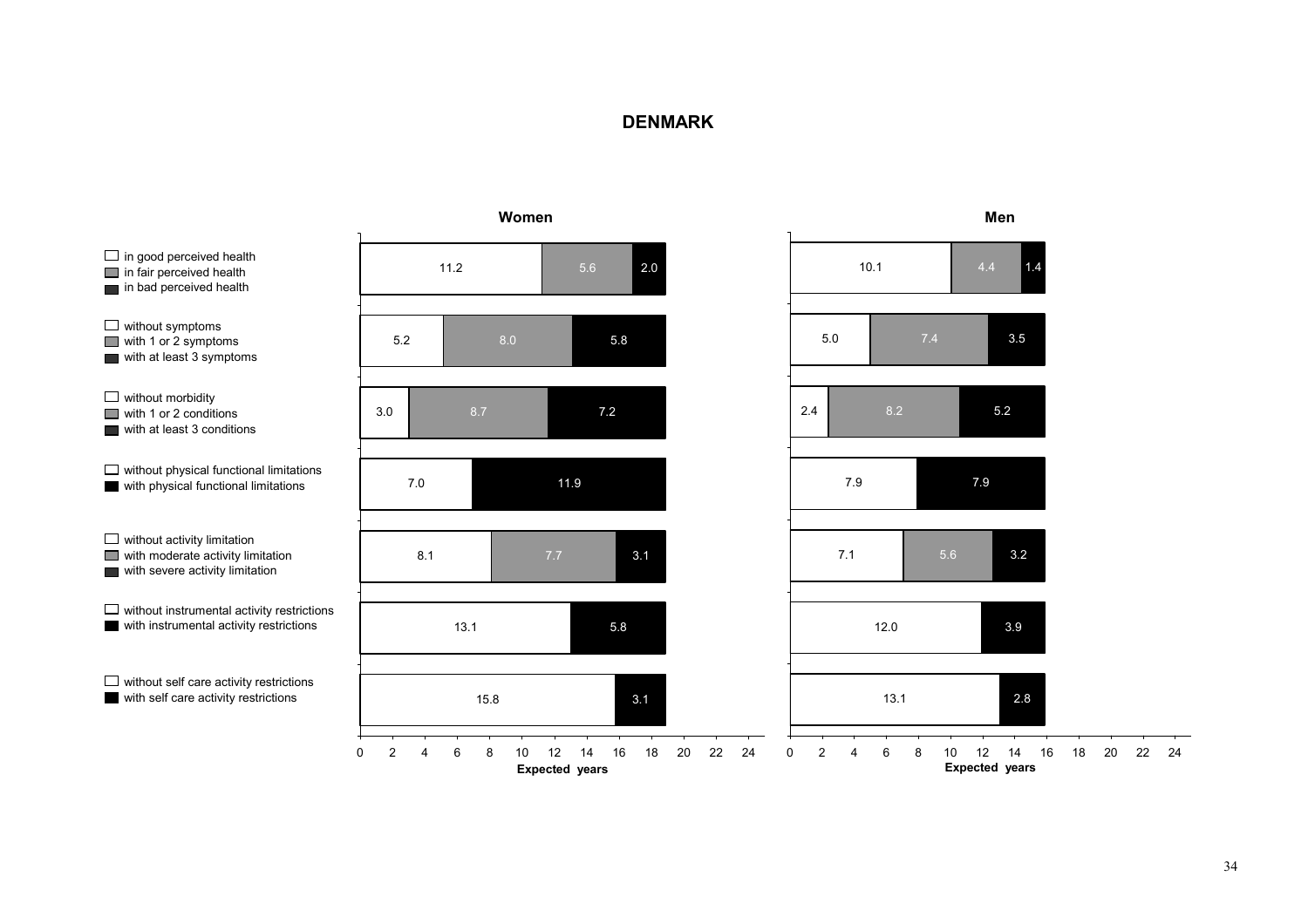# **FRANCE**

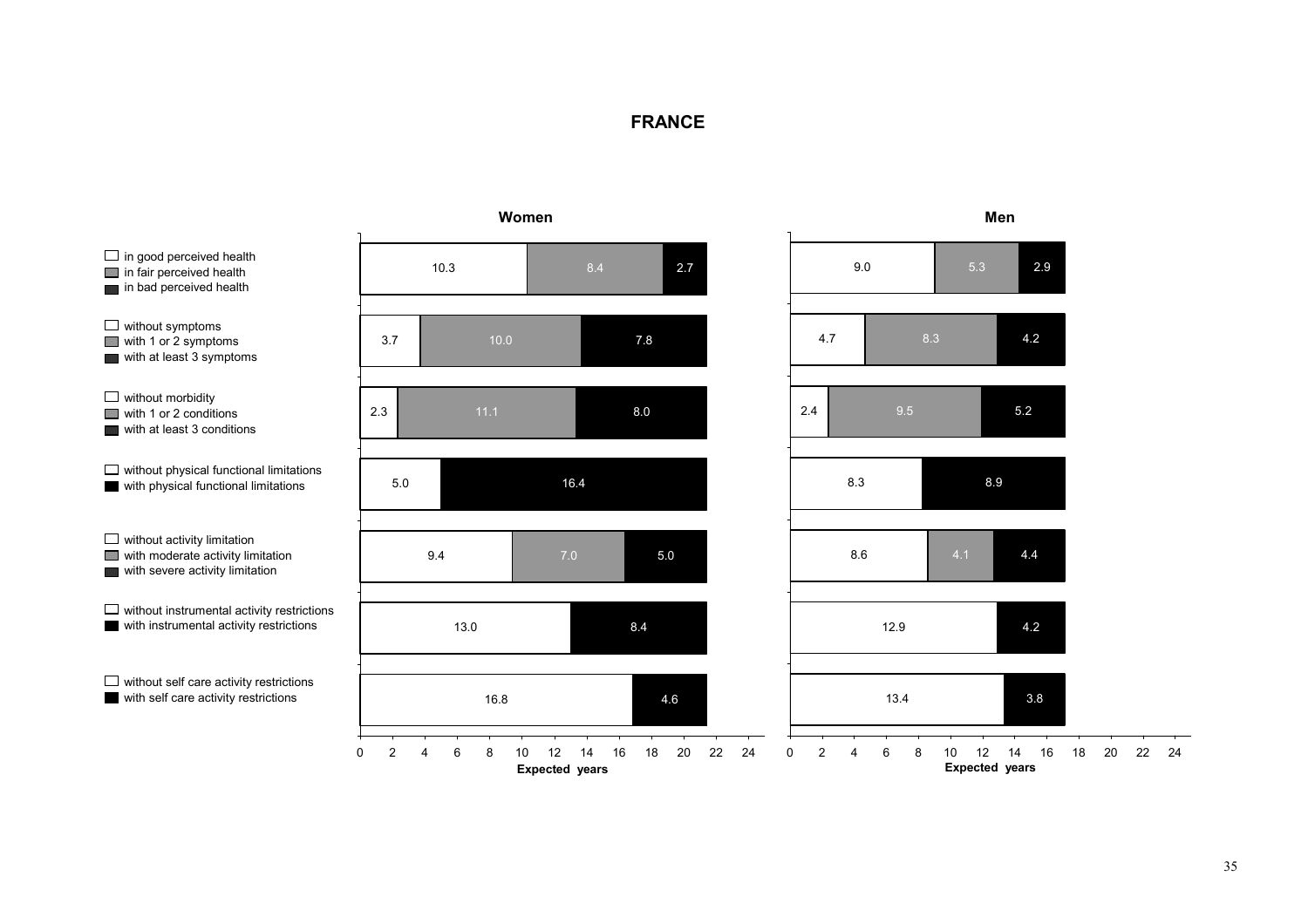#### **GERMANY**

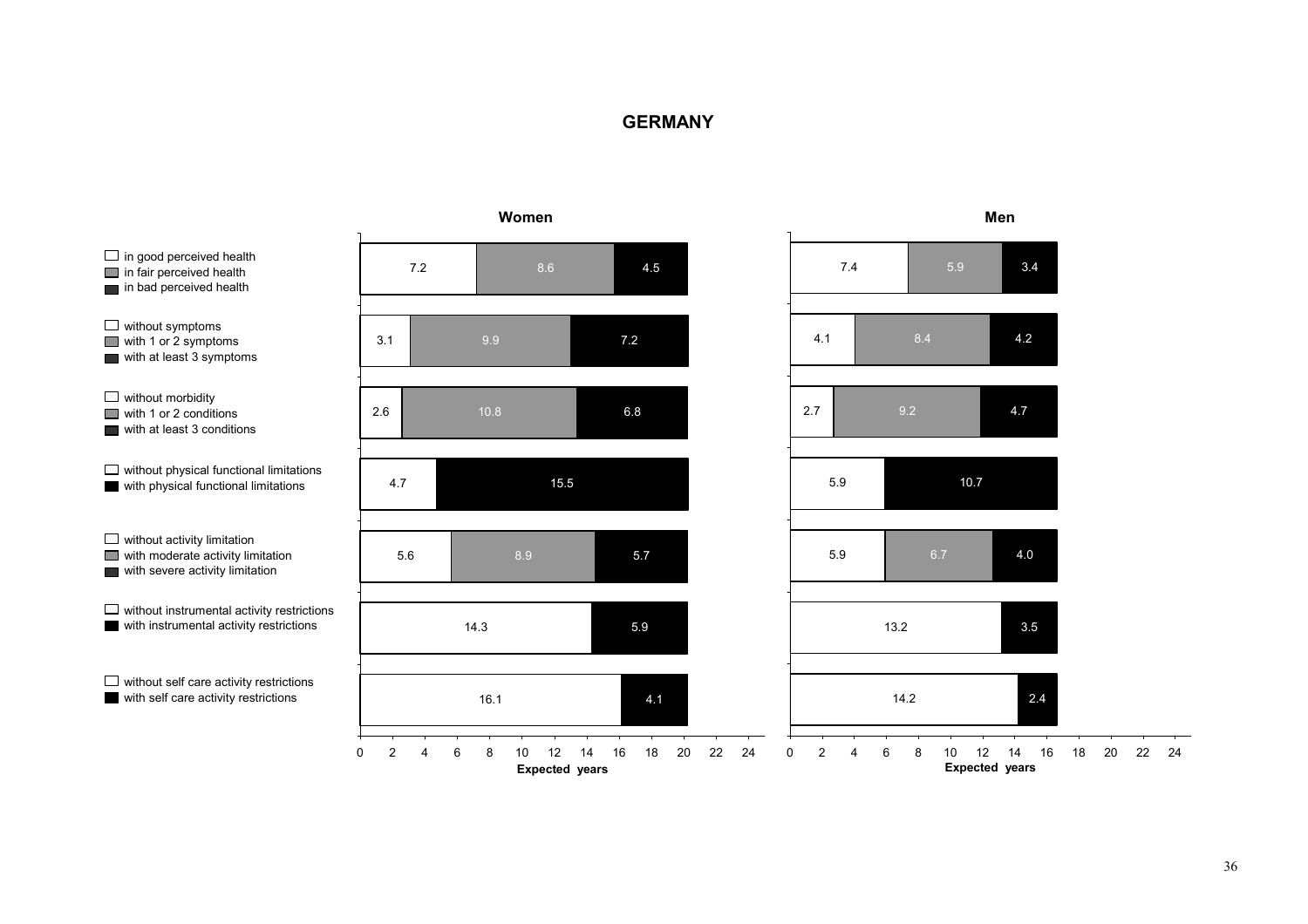## **GREECE**

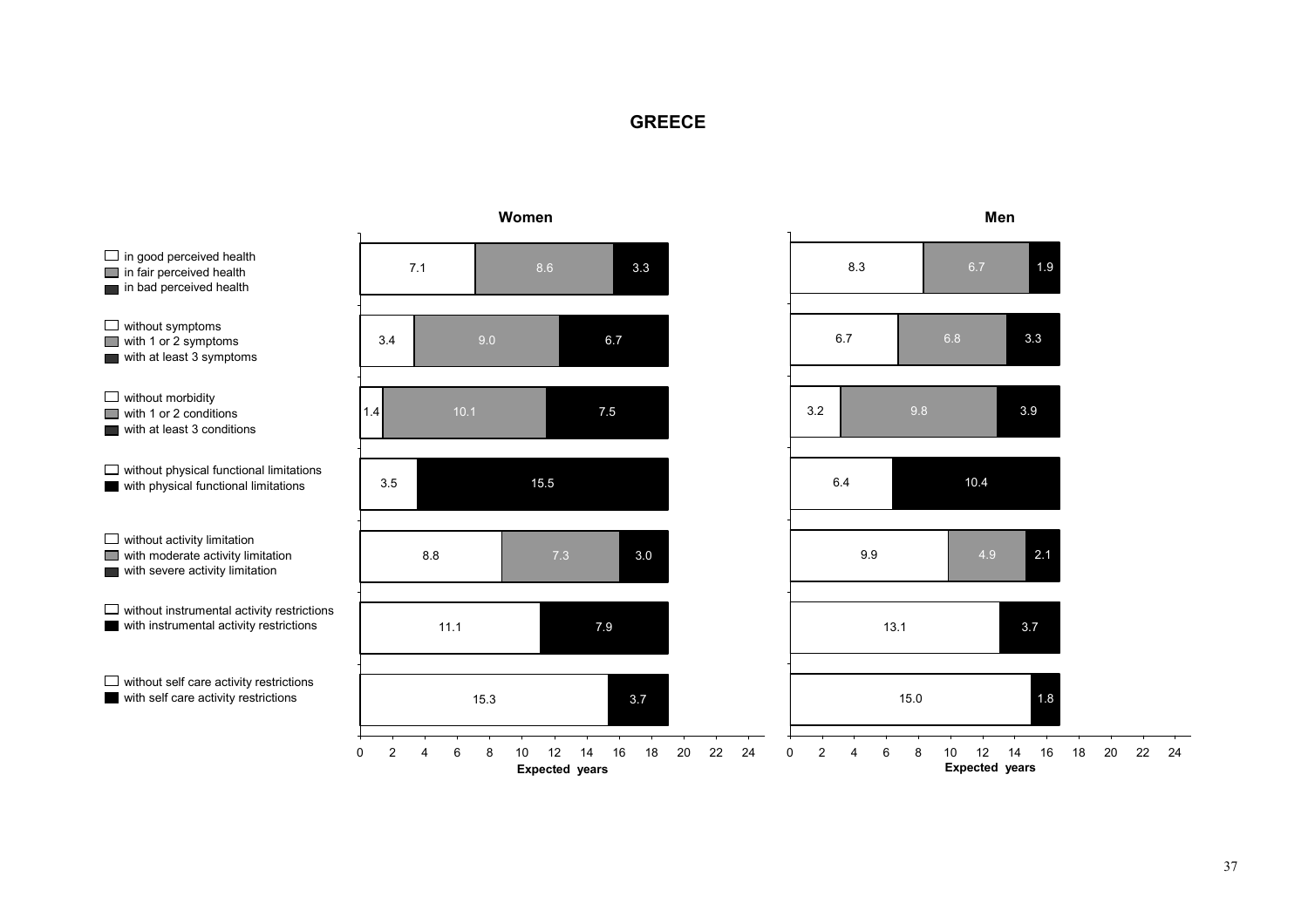## **ITALY**

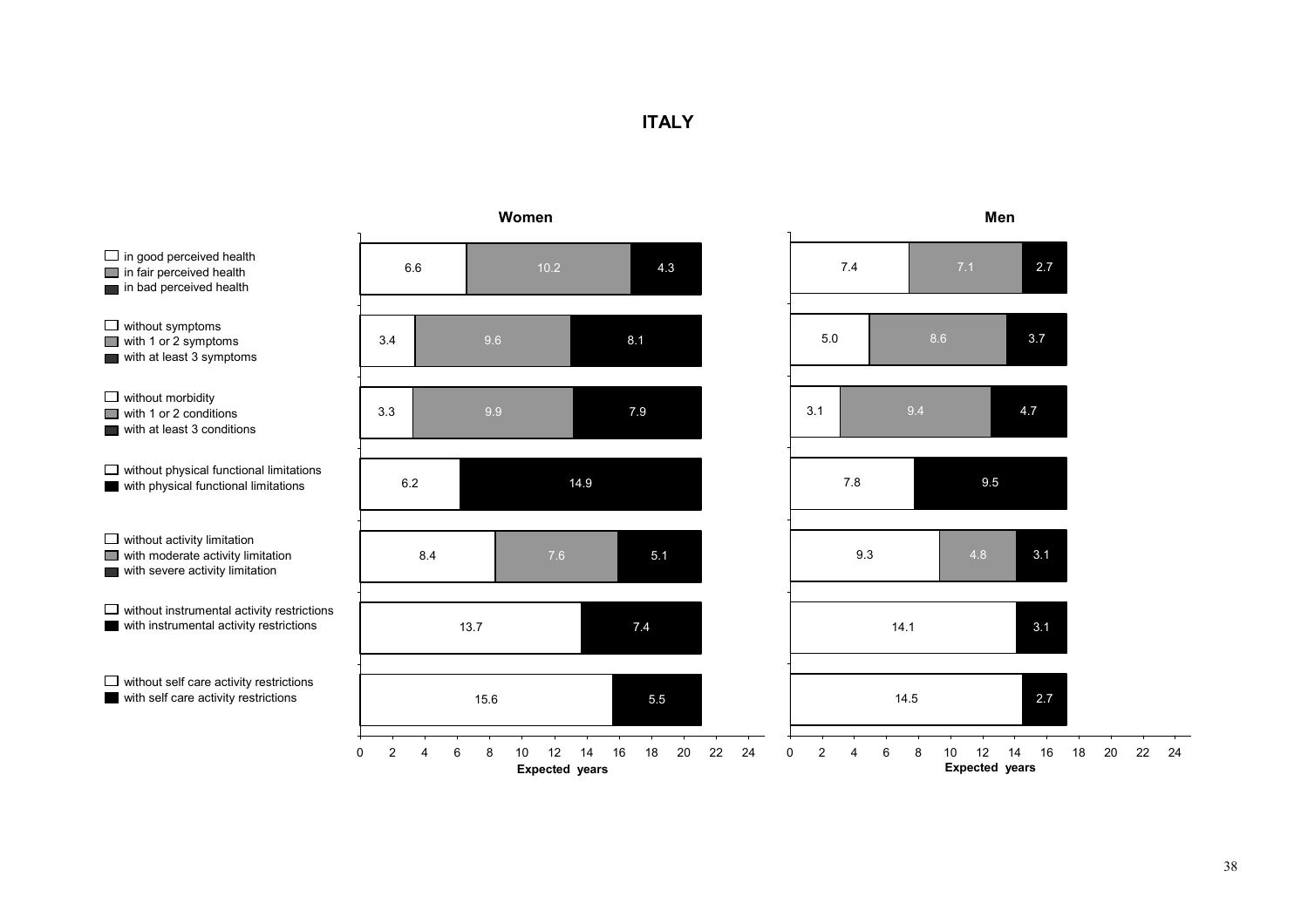#### **NETHERLANDS**

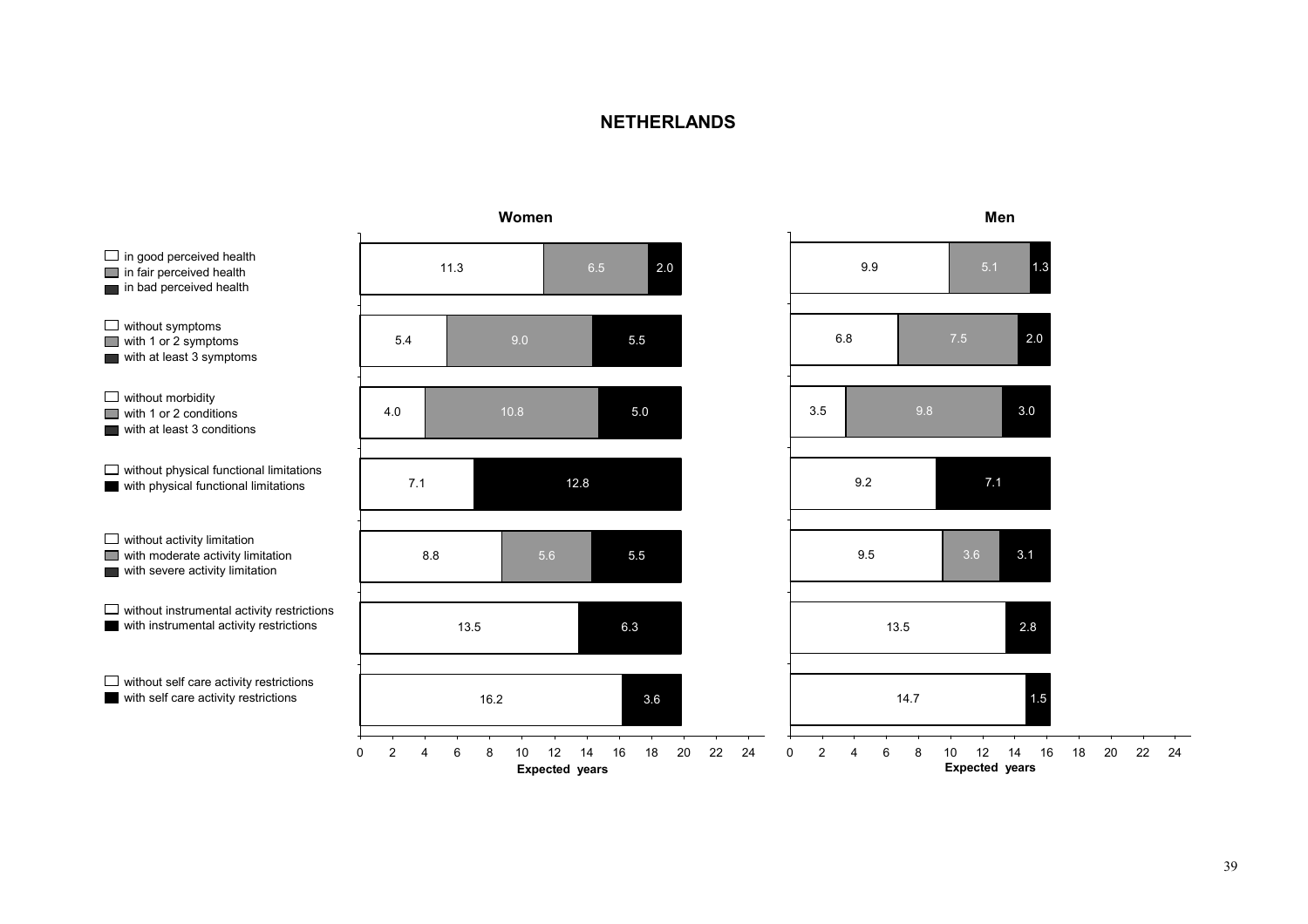## **SPAIN**



40